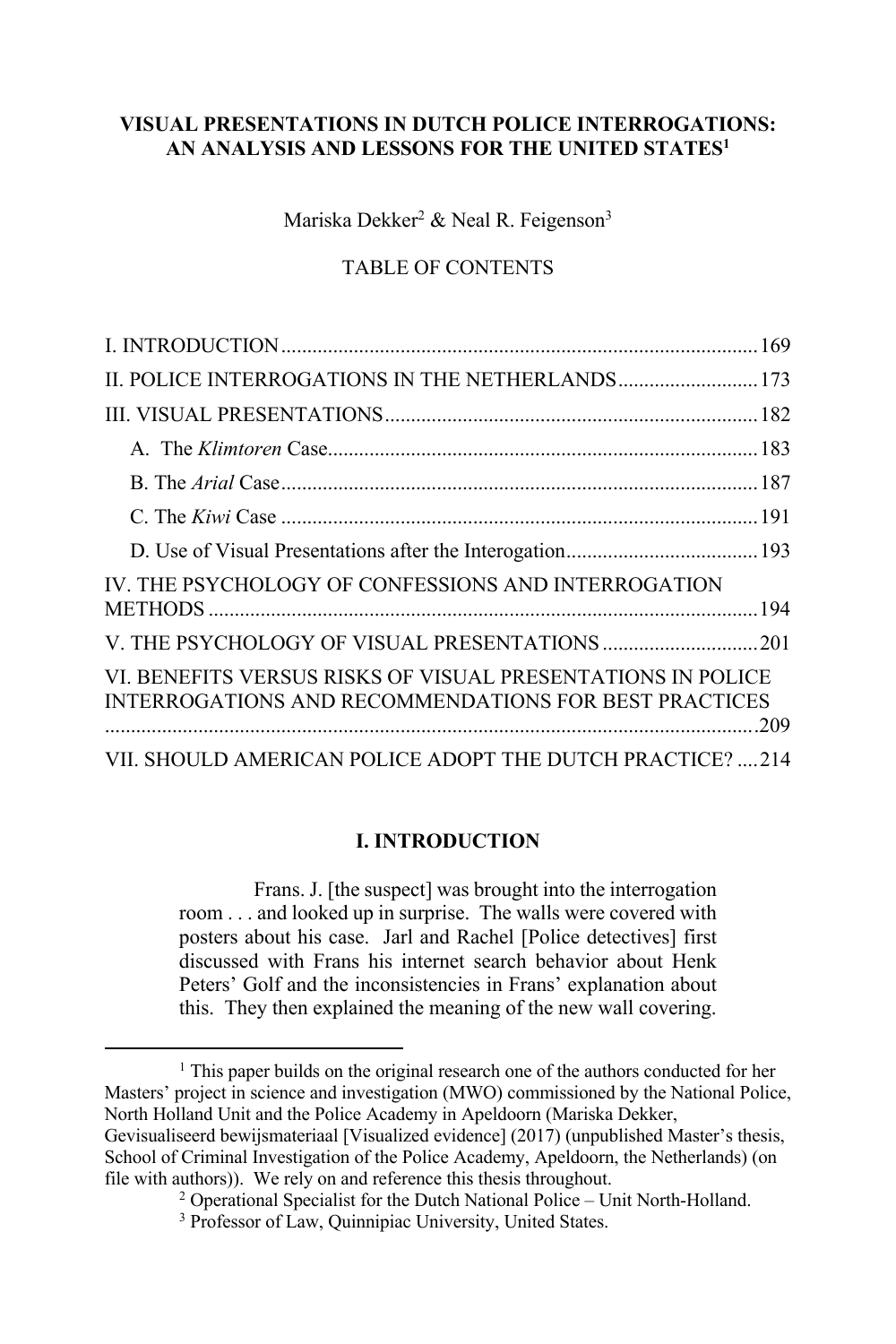The sheets of paper are put up to help him to maintain an overview. "Now that it has become apparent that you are unable to remember what you have told us in previous statements, we think this will help to clear matters up for you." Wherever Frans looks, he sees accusatory texts and images which drive him into a tight corner. Some posters are surprising. There are more than ten hanging, with texts such as: *You have lied about your alibi on 29/30 April.* Underneath: two photos originating from cameras at his work.

*You cleaned Henk Peters' vehicle to cover your tracks.* Underneath: seven pieces of evidence. *You had contact with Henk Peters (more than you had indicated in your first statement).* With summaries of his contradictory statements alongside.

*You were busy getting hold of Henk Peters' VW Golf* and *You drove with Henk Peters' vehicle shortly after his disappearance.* With numerous statements and pieces of evidence.

*You destroyed and discarded Henk Peters' camera.* Plus, the evidence.

And, to top it all off: *You were in possession of a firearm*. Underneath, a statement by Ingrid B., who is also referred to with remarkable frequency on other papers as prima facie evidence for the accusations.<sup>4</sup>

This excerpt is from the book *Murder without a Corpse*, a non-fiction account of the disappearance of Dutch amateur photographer Henk Peters in 2009. The main suspect, Frans J., was extensively interrogated by Dutch detectives  $-$  a total of 23 interrogation sessions.

Throughout the interrogations, Frans sometimes spoke in response to less accusatory questions, but when asked more crucial questions, Frans mostly either remained silent or avoided the subject.

Dutch investigators, like their counterparts in other countries, attach great value to suspect interrogations. What was relatively novel was the interrogators' use of the visual display to persuade Frans to make a statement.

For at least a decade, police investigators in some units of the Dutch National Police have been using visual presentations—most often PowerPoint, sometimes other methods, including video—when interrogating suspects.<sup>5</sup> These

<sup>4</sup> JAC. TOES & PAUL BOLWERK, MOORDZAAK ZONDER LIJK [Murder Without a Corpse] 147-48 (2015) (translation by co-author Dekker).

<sup>&</sup>lt;sup>5</sup> In some contexts, it may be important to distinguish "interrogations" from "interviews." For instance, in the United States, certain constitutional rights attach (e.g., the right to remain silent) only when a "custodial interrogation" begins, and the dominant police practice differentiates the preliminary interview from the subsequent interrogation. Because these distinctions do not pertain to the Dutch criminal investigative law and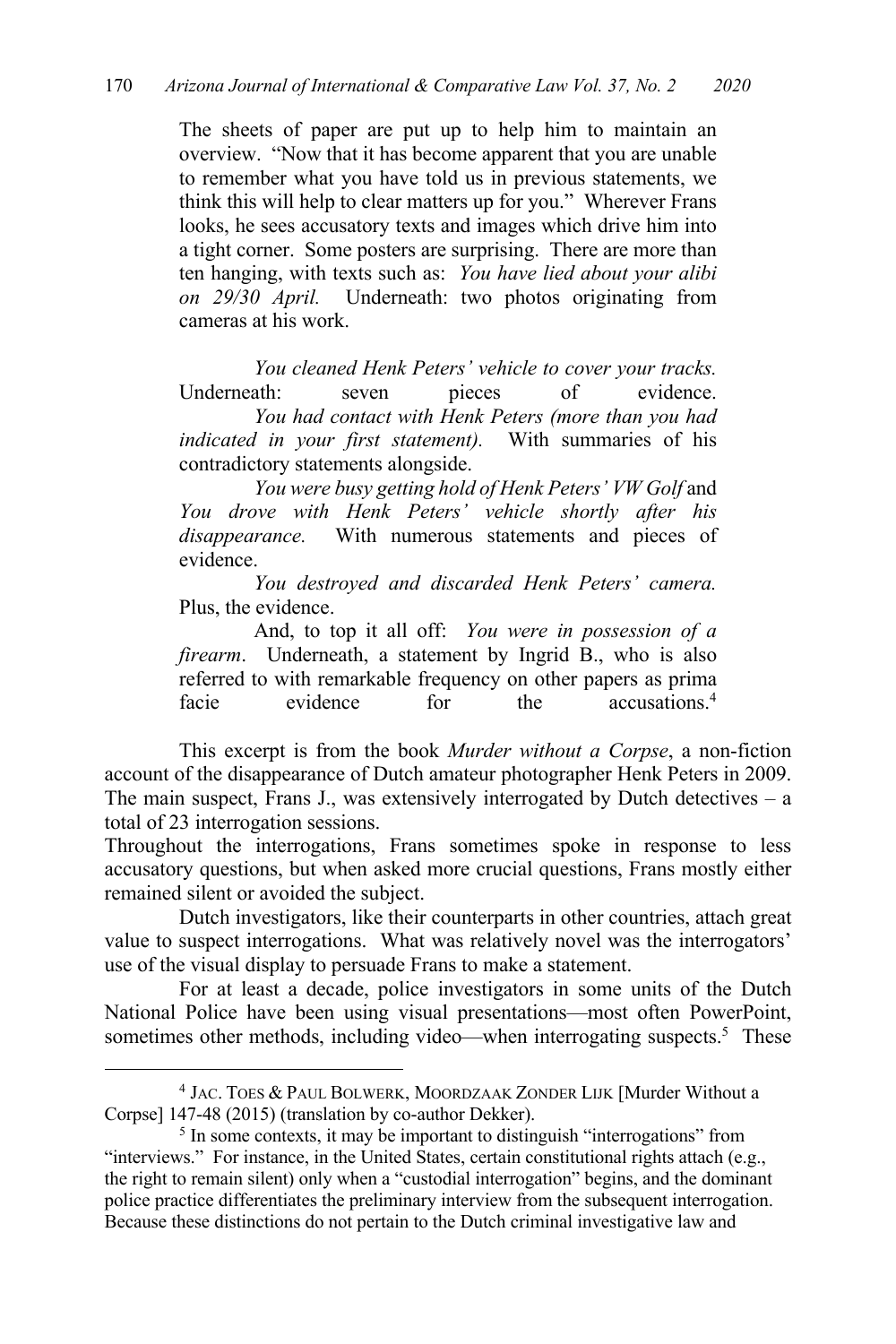presentations display, in a logical sequence, the claims and evidence constituting the police's case file regarding the suspect: texts backed by the suspect's own words or those of other witnesses; photographic evidence; audio recordings; and/or videos of crime scene walkthroughs or re-enactments of crucial events. <sup>6</sup> The aim is to increase the likelihood of obtaining full and accurate statements<sup>7</sup> from suspects who would otherwise not be willing to make them, especially during recent years when Dutch suspects' exercise of their right to remain silent has become more widespread. These presentations have the potential to achieve their aim because, generally speaking, guilty suspects are more likely to confess when they perceive the evidence against them to be stronger. <sup>8</sup> Visual presentations can increase the perceived strength of the evidence.<sup>9</sup> However, the use of visual presentations also poses risks. A biased presentation could, for instance, mislead the suspect into perceiving the evidence against him as stronger than it actually is, and thus to confess when it may not be in his best interests to do so.<sup>10</sup> At the extreme, visual presentations could induce false confessions.

We begin this paper by outlining the law and practice of Dutch police interrogations along with relevant aspects of the Dutch criminal justice process generally. Having set the context, we then describe the use of visual presentations

<sup>6</sup> Strictly speaking, in Dutch police interviews with suspects, the visual presentations display "tactical clues" (sometimes translated as tactical "pointers"), defined as "all information regarding the event for which there is a source" (Dekker, *supra* note 1, at 28). For ease of understanding by American readers (and others outside the Netherlands), however, we will generally refer to "evidence" rather than "clues," on the assumption that readers understand that while everything that the police do or say during official police interviews becomes part of the case file or dossier, the judge need not use everything in the file as part of his decision making process and judgment in the eventual trial (if indeed any trial takes place).

<sup>7</sup> Accurate statements that are useful to the prosecution and police need not be admissions of guilt, much less full confessions; they may not even be self-inculpatory to the extent of establishing the suspect's or defendant's guilt regarding the charged crime, although of course they often are. We generally use the term "statement" in describing Dutch interrogation practices to signal that the goal of police interrogations in the Netherlands (in contrast to the prevalent practice in the United States, for instance; *see infra* pp. 35) is supposed to be finding the truth rather than obtaining a confession (*but see infra* note 25). We use the term "confession" especially when referring to the psychological literature in a later section of the paper because that is the term used in that field of study. But we do not intend to convey any important substantive distinction between the two terms.

> <sup>8</sup> *See infra* Part IV, pp. 33-34. 9 *See infra* Part V, pp. 40-43. <sup>10</sup> *See infra* Part V, pp. 43-49.

practice on which we focus in this paper, however, we generally use the term "interrogation" throughout, except, for instance, when referring to a particular source that itself uses the term "interview" (e.g., the PEACE method; *see infra* pp. 13-14 and note 42). Also, we generally refer to "suspects" rather than "defendants" because, in Dutch criminal procedure, the accused is not referred to as "defendant" at any stage of the proceedings. The distinction is not important for our purposes; when discussing American practice or the psychological literature, we refer to "suspects" and "defendants" interchangeably.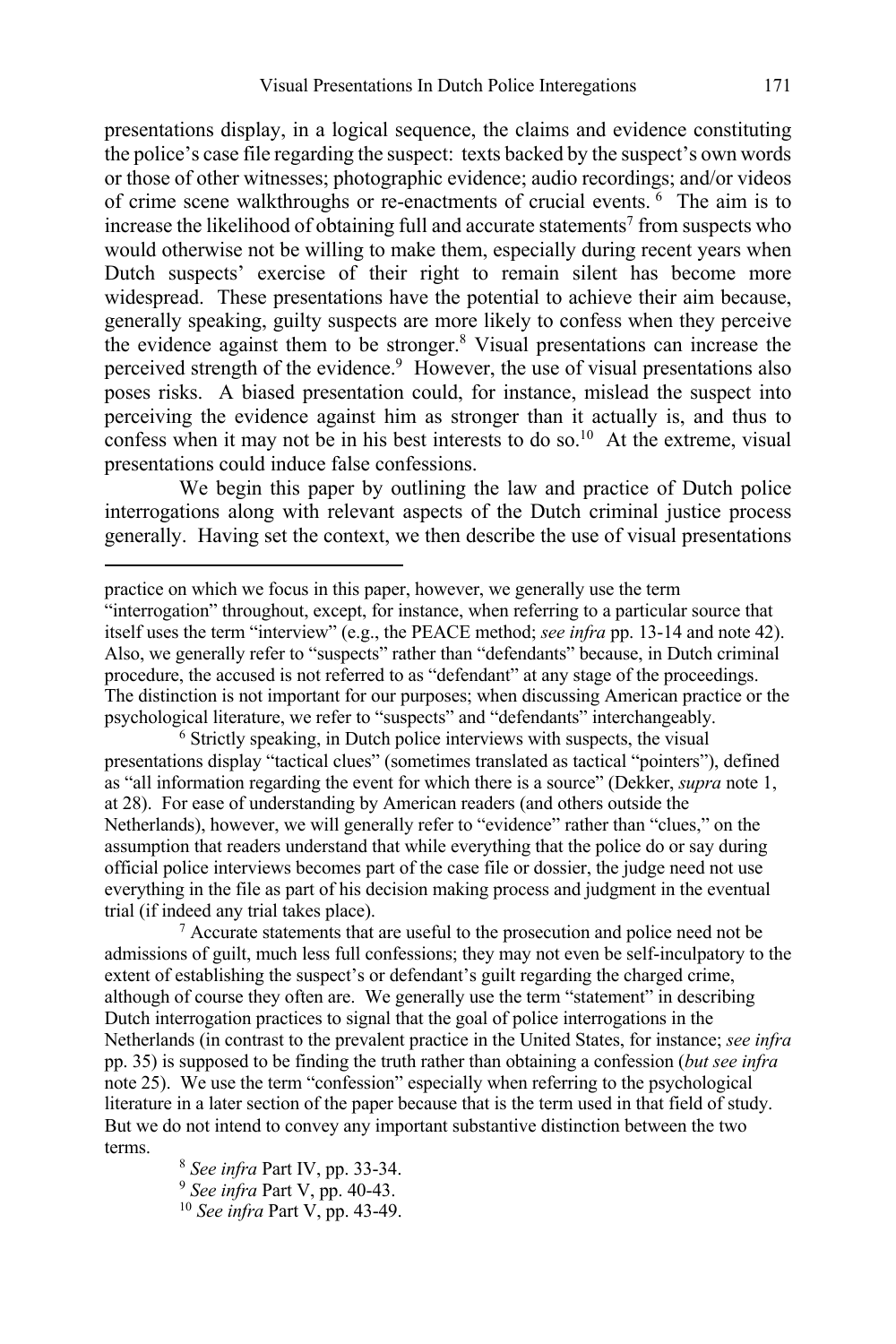in several actual criminal investigations: their timing in the course of the sequence of interrogations, their format and content, and the suspects' behavior in response to the presentations.

To explain why Dutch police and prosecutors believe these visual presentations to be a promising method for obtaining accurate statements from suspects, we briefly survey the psychology of confessions and interrogation methods and the psychology of visual evidence. The most important reason why guilty suspects confess when subjected to the information-gathering method of interrogation that Dutch police employ is that the suspects accurately perceive the evidence against them to be strong. This is in contrast to suspects subjected to the accusatorial method of interrogation predominant in the United States, who, whether guilty or innocent, more often confess because they feel threatened or cajoled into believing that confessing is in their best interest, or because they have been misled into thinking that the government's evidence is stronger than it actually is. Research on the effects of visual evidence indicates that police investigators' use of PowerPoint, video, or other visual presentations during suspect interrogations could increase suspects' perceptions of evidence strength and therefore, by bringing those perceptions into better alignment with the actual strength of the evidence, lead to more confessions, more of which are truthful, although the number of cases fully studied is too small as to yet confirm or disconfirm this hypothesis.

Prior research also suggests, however, that visual presentations may increase the likelihood that suspects will confess for reasons other than their more accurate perceptions of evidence strength.<sup>11</sup> Visual narratives, for instance, may bias suspects' judgment and/or disable them from conceptualizing legally viable alternatives to the police's version of events, especially if neither the suspect nor his lawyer has had adequate access to the investigators' file when the visual presentation is shown.

We argue, nevertheless, that when these sorts of visual presentations are properly created and appropriately presented, the benefits they might yield, primarily in increasing the number of truthful statements from suspects who might not otherwise give them, outweigh any risks they may pose to the fair administration of criminal justice. We recommend various best practices for adoption by police, prosecutors, judges, and others, which are aimed to maximize the giving of accurate statements and to enhance procedural fairness.

Finally, we ask: If Dutch police and prosecutors consider these visual presentations to be a promising investigative tool, why have police investigators in the United States, a country often at the forefront of the uses of visual evidence and argument in the legal system, not already adopted anything similar to the Dutch practice, and should they consider doing  $\delta$  so?<sup>12</sup> We discuss the pros and cons of employing visual presentations in American police interrogations in light of various

<sup>12</sup> It appears that Canadian police investigators may use visual presentations, including PowerPoint (Sgt. Darren Carr, Investigative Interviewing Program Manager, Training Material onThe RCMP Phased Interview Model for Suspects (2015)), although we have been unable to determine how common the practice is.

<sup>11</sup> *See infra* Part V, p. 43-48.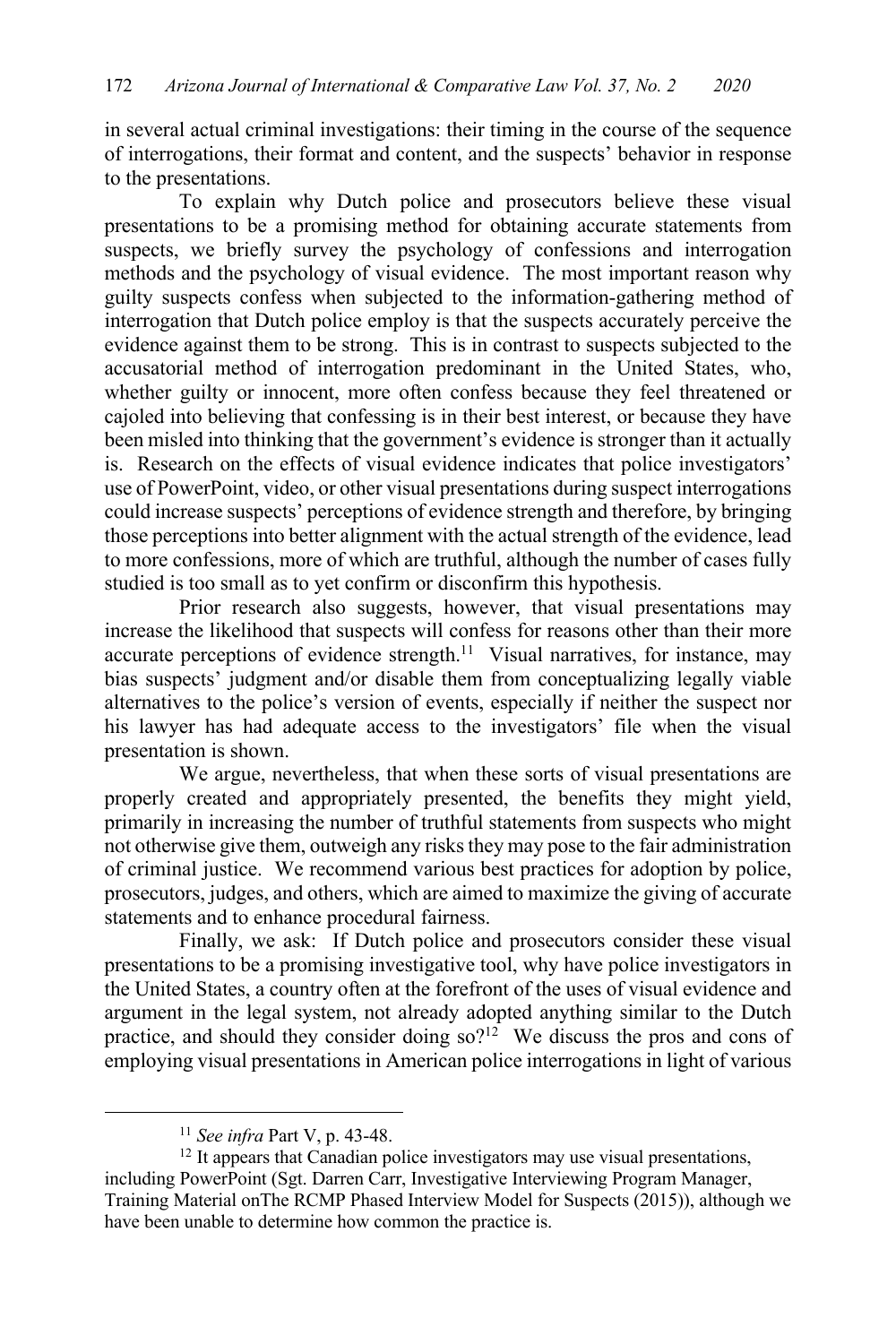differences between the Dutch and American criminal justice systems. We believe that, on balance, American investigators would likely perceive less benefit and more risk in the use of such presentations than Dutch investigators would, and that such risk may well lead American investigators to conclude that creating and deploying visual presentations are not worth the costs.

#### **II. POLICE INTERROGATIONS IN THE NETHERLANDS**

In this section of the paper, we briefly discuss the law and practice of police interrogations in the Netherlands, which provides the framework into which the visual presentations to be discussed later are being integrated. It may be helpful first to say a very few words about the Dutch criminal justice process in general. The Netherlands follows an inquisitorial process<sup>13</sup> in which the criminal trial is based largely on a dossier which the police assemble for the public prosecutor,<sup>14</sup> who then presents it to the judge. Depending on the type of case, judges may also play an active role in developing the facts.15 The judge ultimately decides whether the defendant is to be convicted or acquitted.<sup>16</sup> This inquisitorial system is widely

<sup>15</sup> The text presents a greatly simplified description of the role of judges in Dutch criminal procedure. Different types of judges preside over different kinds of cases and defendants; for instance, the *kantonrechter* (cantonal judge) for lighter offenses; the *politierechter* (police judge) for offenses with a maximum jail sentence of 12 months; and the *kinderrechter in strafzaken* (special judge in child criminal cases). In addition, the judges of the criminal law sector deal with all criminal cases which do not come before the sub-district judge. These cases can be heard by a single judge or in full-bench panels with three judges. The full-bench panel deals with more complex cases and all cases in which the prosecution demands a sentence of more than one year's imprisonment. In significant criminal cases, the *rechter-commissaris* (investigative or magistrate judge) plays an important role. The investigative judge is responsible for supervising the progress and legitimacy of the police investigation, which is led by the public prosecutor. The public prosecutor can ask the investigative judge to interrogate witnesses. When this judge summons the witness, the witness has to comply-- not doing so is a punishable offense. The investigative judge also has to give permission for some investigative methods such as a wiretap (telephone interceptions), is present when searching a private home, and decides on whether provisional detention during the investigative period should be prolonged. The investigative judge is not, however, the judge who will preside over the trial and determine guilt or innocence. *See generally* Ministerie van Veiligheid en Justitie, *supra* note 13.

<sup>16</sup> This inquisitorial procedure is to be distinguished from the adversarial criminal justice system of the United States and other common law countries, in which the parties (prosecution and defense) are responsible for gathering the evidence and presenting it

<sup>13</sup> *See, e.g.*, Chrisje Brants, *Wrongful Convictions and Inquisitorial Process: The Case of the Netherlands*, 80 U. CINN. L. REV. 1069 (2012); Ministerie van Veiligheid en Justitie [Ministry of Security and Justice], Criminaliteit en rechtshandhaving 2016 [Crime and Law Enforcement 2016] (S.N. Kalidien ed., 2017), https://inspectievenj.archiefweb.eu/#archive.

<sup>&</sup>lt;sup>14</sup> Art. 2:149, para. 1 Sv (Dutch Code of Criminal Procedure) assigns responsibility for assembling the dossier to the public prosecutor, but in practice this responsibility is delegated to the police.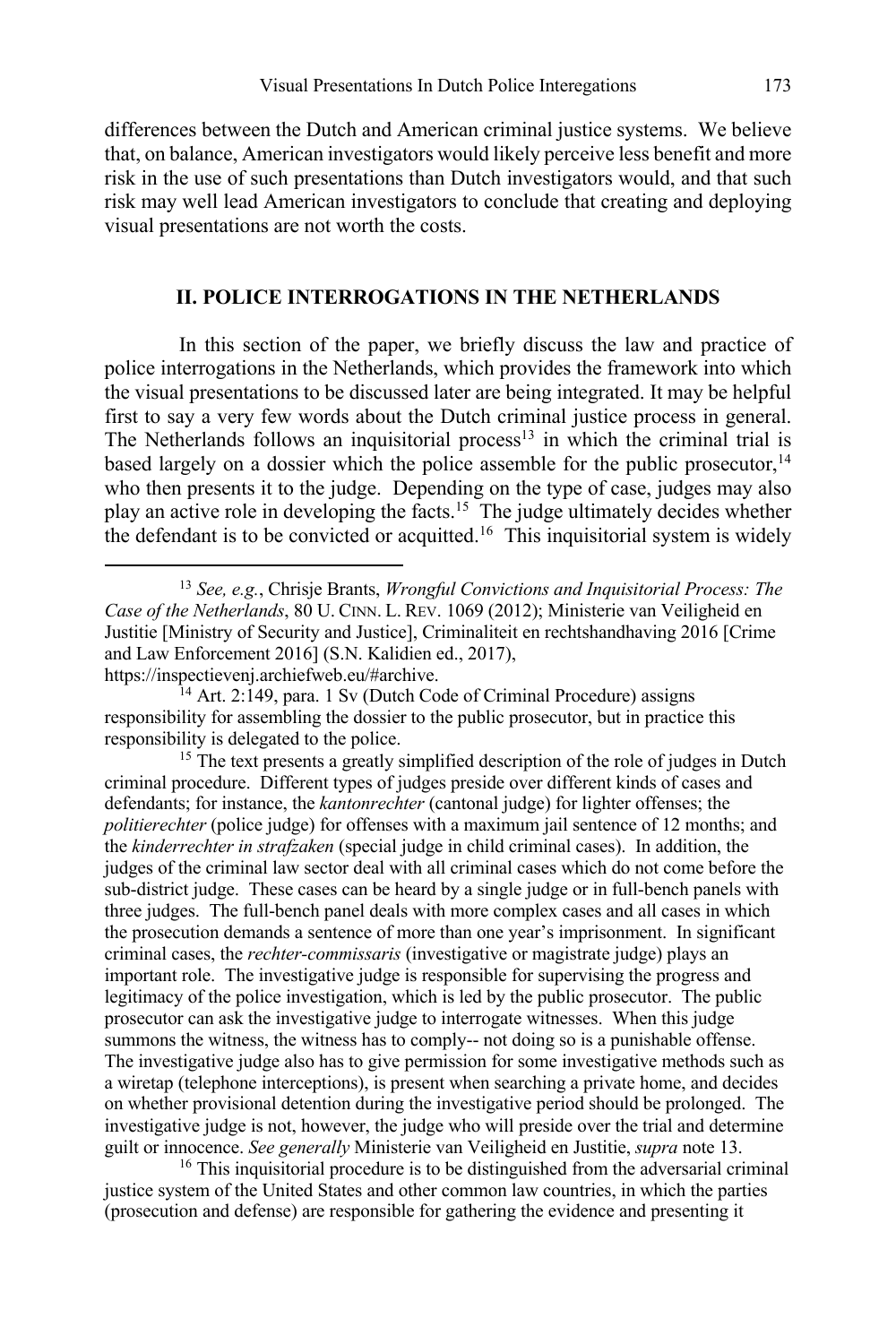believed to serve the aims of justice because the public prosecutor is, in principle, dedicated to "non-partisan truth finding."17

The judge's ultimate judgment whether to convict or acquit the suspect depends upon the dossier.<sup>18</sup> This, according to Article 149, paragraph 2 of the Dutch Code of Criminal Procedure, consists of all documents which could reasonably be relevant to the court's decision at trial, subject to certain exceptions.<sup>19</sup> The trial dossier includes the general dossier (the reading guide and the document in which the police write the narrative of the case with references to the sources in the case file); the personal dossier (all of the information regarding the suspect); and the case file (which includes all of the other relevant documents, such as

the magistrate judge's written authorization, exclude certain documents or parts thereof from the dossier if justified under Article 2:187d1: "if there are justified reasons to assume that disclosure of this information: a. will cause serious inconvenience to the witness or seriously hinder him in the performance of his office or profession, b. will prejudice a compelling investigative interest, or c. will prejudice the interest of state security."

during a live trial to the judge and, at the defendant's request, a jury; the judge referees the trial process rather than actively participating in developing the evidence; and the jury, if the defendant has requested one, ultimately decides guilt or innocence. Of course, this capsule description greatly oversimplifies the adversarial system and its differences from (and similarities to) the inquisitorial. More generally, as Brants, *supra* note 13, at 1074- 1080, observes, "inquisitorial" and "adversarial" are better conceived as points along a spectrum rather than absolutely different types of systems, each with some features of the other (*see also* MIRJAN DAMAŠKA, THE FACES OF JUSTICE AND STATE AUTHORITY 3-6 (1986)).

<sup>17</sup> C.H. Brants-Langeraar, *Consensual Criminal Procedures: Plea and Confession Bargaining and Abbreviated Procedures to Simplify Criminal Procedure*, 11 ELECTRONIC J. COMP. L. 1, 3 (2007). A more elaborate statement of this may be found in Brants, *supra* note 13, at 1076: "Guarantees that the final decision [in an inquisitorial system like the Dutch one] can be accepted as the substantive truth lie in the prosecutor's, or investigating magistrate's, non-partisan role of representing and guarding all interests involved and in the prosecutor's control over the police. Other guarantees also flow from the notion that the truth is best found through investigation by the state: the role of the defense in pointing to factual and legal deficiencies in the prosecution case and the limited, attendant rights necessary for this, the active involvement of the judges in the truth-finding process at trial and their duty to give reasoned decisions, and appeal on the facts – a full retrial before a higher court – as a form of internal judicial control. In the inquisitorial tradition, the legitimacy of criminal justice and the fate of the defendant depend to a large extent on the integrity of state officials and their visible commitment to non-partisan truth finding. What this system needs to work fairly is a good, i.e., non-partisan, prosecutor and an impartial judge willing to verify, actively and critically, the accuracy of the prosecutor's case."

<sup>&</sup>lt;sup>18</sup> To be precise, there are two types of dossier, the research dossier and the trial dossier. The police assemble the trial dossier from the files in the research dossier, sometimes from all of those files and sometimes not; the police decide this together with the public prosecutor. The police then hand the trial dossier to the prosecutor. The text describes the trial dossier.<br><sup>19</sup> The exceptions are set out in Article 2:149b: The public prosecutor may, upon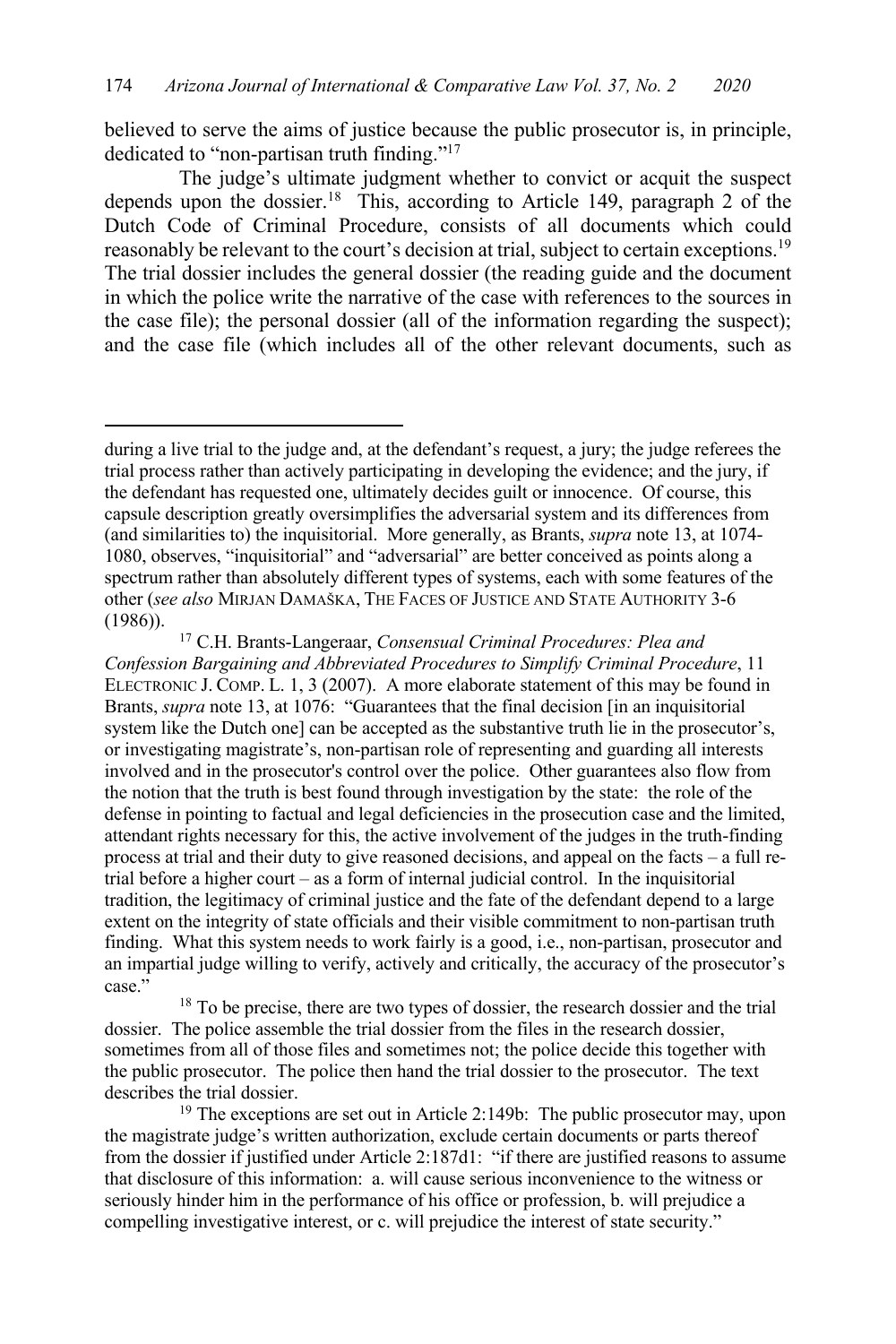forensics, wiretaps, and so on). <sup>20</sup> The public prosecutor can add files such as criminal records and detention records, and the investigative judge can also add files from the probation officer and mental health reports.

Dutch suspects and their lawyers, in principle, have extensive, but not always unlimited, access to the case files. Under Article 30, paragraph 1 of the Dutch Code of Criminal Procedure, the suspect, from the point of his first postarrest interrogation, has the right to request the documents in the file from the public prosecutor. Disclosure can be restricted, however, if the prosecutor persuades the court that there is a substantiated fear that the suspect may seriously impede the discovery of truth if given access to the content of these documents. In addition, if the public prosecutor wants the suspect to be detained beyond 90 hours after arrest, the court must approve the prolonged detention at an *in camera* hearing at which all parties, including the suspect, are present. Before this meeting, the defense lawyer receives a copy of the investigative team's preliminary report—the case file as of that moment. That said, the public prosecutor and the investigators may try to withhold as much information as possible until they are done interrogating; as a consequence, when a visual presentation is made, the suspect and his attorney may or may not have had full access to all of the information that investigators have.

Suspects and their lawyers may also participate in other respects in the production of information to be included in the dossier. They "may point the prosecutor toward avenues of investigation favorable to the defendant and the prosecutor has a duty to investigate them."21 Suspects have the right to ask the examining magistrate to conduct further research and/or to submit a request to the public prosecutor to add documents to the case file.<sup>22</sup> They can also ask for a forensic review by an outside expert. When performed by a reputable entity, this sort of "counter-expertise" can be highly valued by the judge. Suspects' lawyers may also conduct their own research, as is often done in the United States, although Dutch judges may tend to look critically upon the information thus generated.<sup>23</sup>

The interrogation of suspects is a central part of the pretrial investigation of the case. Brants offers the following summary:

> The police may arrest and interrogate persons against whom there exists a reasonable suspicion that they committed an offense and may hold suspects for a maximum of [18] hours before involving the prosecutor. Detention can last for three days and, in cases of urgent necessity, up to six days. After the original [18] hours has elapsed, custody must be ordered by the prosecutor [or assistant prosecutor], after which the judge of instruction (14 days), and

 $^{20}$  Eric Joosten & Corné van Roosendaal, Handleiding Dossiervorming [Dossier building Manual] (4th ed. 2011), https://www.bol.com/nl/f

<sup>/</sup>handleiding-dossiervorming/9200000001159068/.<br><sup>21</sup> Brants, *supra* note 13, at 1076.

<sup>&</sup>lt;sup>22</sup> Art. 2:183 Sv.<br><sup>23</sup> Telephone interview with Erik Visser, Public Prosecutor, in North Holland (Aug. 18, 2016).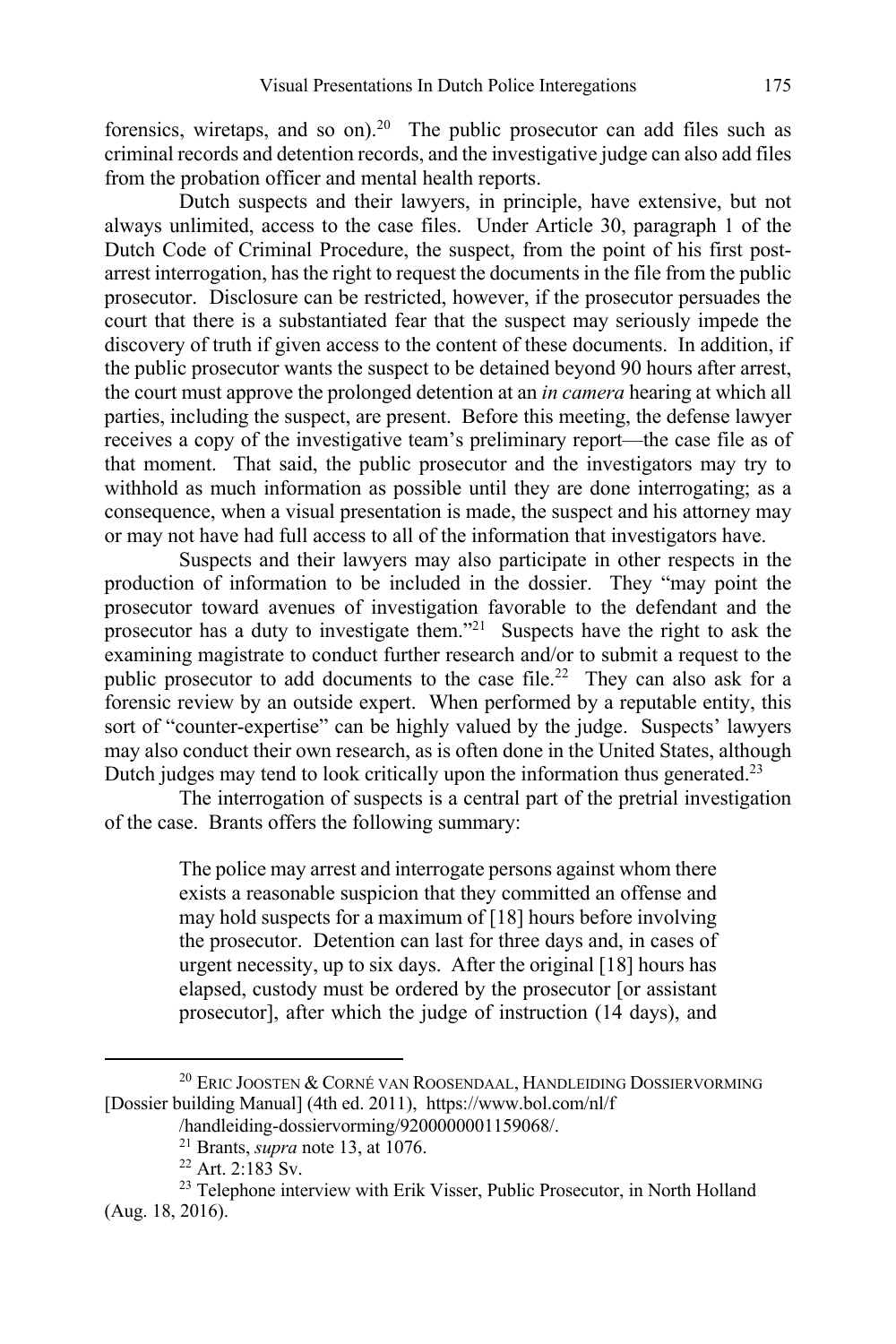then the court (90 days) may order further detention. During all this time, the suspect may be questioned by the police in the context of the prosecutor's investigation. The police also have a number of intrusive investigative powers, the use of almost all of which requires the prosecutor's permission. In general, the police are answerable to the Prosecution Service (and internally, to their superior officers) and it is the prosecutor who is responsible for the investigation and may, therefore, also issue instructions to the police.24

Obtaining statements from suspects is, of course, a very important objective of police interrogations. 25 The suspect's explanation of the events can provide the police with the context for, and the meaning of, the evidence,<sup>26</sup> and can lead to the discovery of other evidence. The suspect's statements also play an important role during any subsequent criminal proceedings. Under Articles 339 and 341 of the Dutch Code of Criminal Procedure, the suspect's own statement is one of the five acceptable types of evidence which the judge may consider. And while, according to Article 341, the suspect's statement must be supported by other proof to justify a conviction – the suspect cannot be convicted solely on the basis of his statement – these statements can be decisive for a judge who initially might have had doubts<sup>27</sup>

<sup>26</sup> Ron de Ruiter & Martijn van Beek, *Het Bevorderen van de Verklaringsbereidheid [Promoting the Willingness to Explain] IN* Het Verdachtenverhoor: Meer dan het Stellen van Vragen [The Questioning of Suspects: More than Asking Questions] (Rudi Schellingen & Nienken Scholten eds., 2014).

<sup>&</sup>lt;sup>24</sup> Brants, *supra* note 13, at 1082. The bracketed material in the quotation updates and/or otherwise corrects Brants' account based on current law.

<sup>25</sup> *See generally* Peter J. van Koppen, *Waarom Ik Jou Wil Laten Bekennen: Over Valse Bekenners en Hun Ondervragers [Why I Want You to Confess: On False Confessors and Their Interrogators]*, 1 KOUD BLOED 007 [Cold Blood], (Nov. 11, 2009), at 31, despite training that emphasizes that the goal of the investigation is truth-finding rather than obtaining confessions and an emphasis on investigative rather than accusatory interrogation methods (see *infra* section V for discussion on the psychology of confessions), Dutch police still tend to regard a confession as the ultimate goal of an interrogation. Van Koppen also explains that suspects are routinely interrogated intensely even in cases with strong incriminating evidence and when the suspect denies having committed the crime. (As discussed below, the tension between police investigators' desire to obtain incriminating statements from suspects and the legal protection accorded to suspects' right to remain silent (or to insist on denying involvement in the charged crime) is inherent in the interviewing process and the driving force behind the implementation of visual presentations).

<sup>&</sup>lt;sup>27</sup> L. J. A. van Zwieten, BIJZONDERE VERHOORMETHODEN EN ART. 29 SV [SPECIAL INTERROGATION METHODS AND ARTICLE 29] (2001); Brants, *supra* note 13, at 1087 n. 35. (Under the "negative system of proof" that obtains in the Netherlands, "the court may not convict without sufficient legal evidence even if it is convinced of guilt, but may also not convict if there is sufficient evidence but it is not convinced.").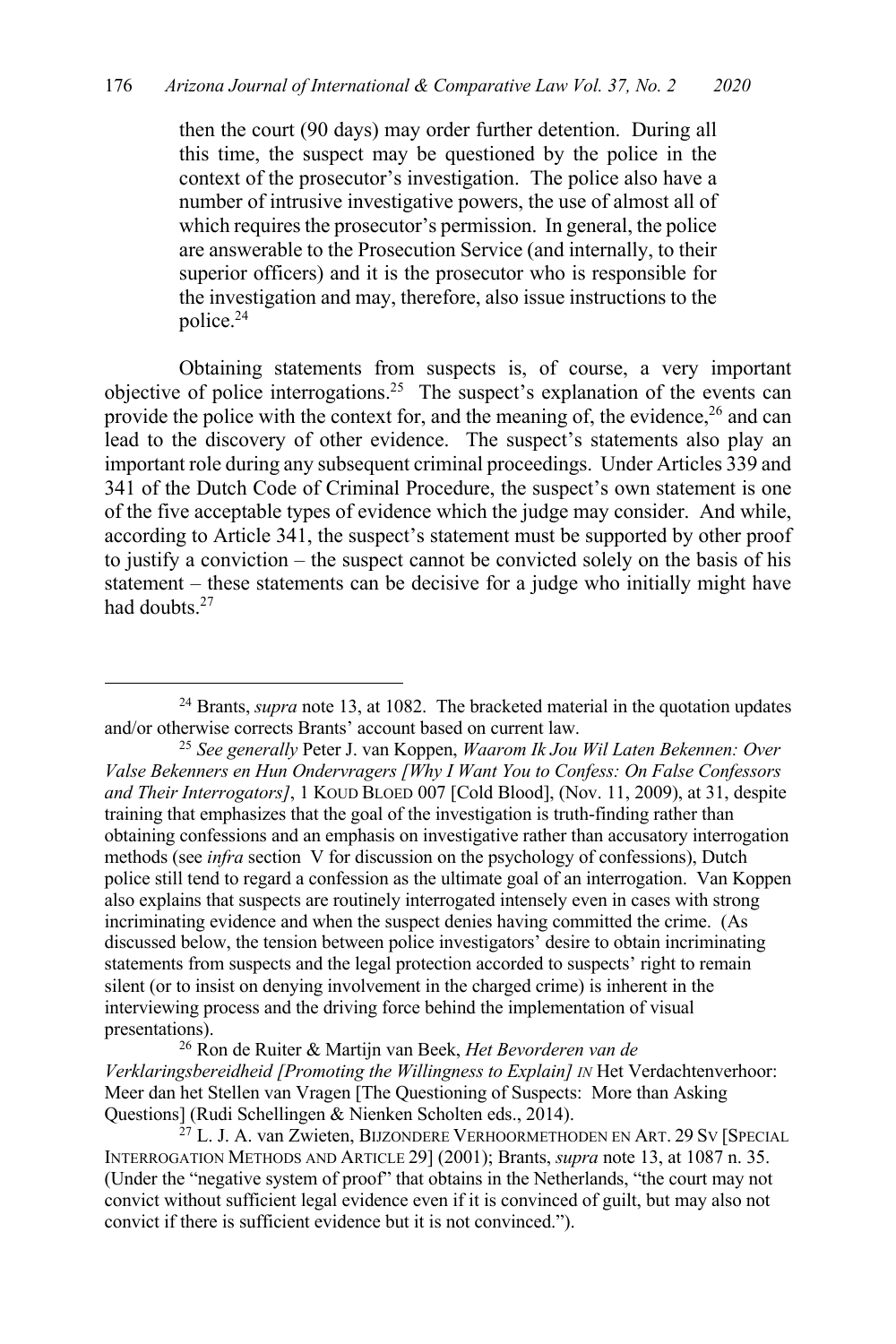Just as in any other country, suspects in the Netherlands are not always willing to give a statement. They are not obligated to do so; Article 29, paragraph 2 of the Dutch Code of Criminal Procedure gives the suspect the right to remain silent and requires that the authorities inform him that he is not obligated to answer before they ask any questions.<sup>28</sup> This is just one of the procedural protections for Dutch criminal suspects, which collectively indicate that fairness to individuals is, along with truth-seeking, an important goal of the Dutch criminal justice system. Another safeguard, in effect since 2016, ensures that adult suspects have an absolute right to have an attorney present during their interrogations.<sup>29</sup> Even if the attorney is delayed, the police cannot begin questioning without his presence. Because one of the lawyer's functions is to inform the suspect of his rights, including his right to remain silent,<sup>30</sup> it may be presumed that the suspect's right to a lawyer before and during the interrogation could result in fewer suspects making self-inculpatory statements. The suspect may, however, waive the right. $31$ 

<sup>29</sup> Wet van 17 november 2016, Stb. 2016, 475 (houdende implementatie van richtlijn nr. 2013/48/EU van het Europees Parlement en de Raad van 22 oktober 2013 betreffende het recht op toegang tot een advocaat in strafprocedures en in procedures ter uitvoering van een Europees aanhoudingsbevel en het recht om een derde op de hoogte te laten brengen vanaf de vrijheidsbeneming en om met derden en consulaire autoriteiten te communiceren tijdens de vrijheidsbeneming [implementing Directive 2013/48 /EU of the European Parliament and of the Council of 22 October 2013 on the right of access to a lawyer in criminal proceedings and in proceedings for the execution of a European arrest warrant and the right to inform a third party from the deprivation of liberty and to communicate with third parties and consular authorities during the deprivation of liberty], https://zoek.officiel

ebekendmakingen.nl/stb-2016-475.html. Minor suspects had previously been guaranteed this right. *See* Brants, *supra* note 13, at 1105).

<sup>30</sup> Ministerie van Veiligheid en Justitie, *supra* note 13.

 $31$  It appears that the vast majority of Dutch suspects – in the neighborhood of 90% – do not insist on their right to remain silent. C.M. KLEIN HAARHUIS, LANGETERMIJNMONITOR 'RAADSMAN BIJ VERHOOR' [LONG-TERM MONITOR: "COUNSELOR AT INTERROGATION"] 93 (2018). More specifically, the research indicates that during the second interrogation, more suspects use their right to remain silent when a lawyer is present. In addition, it appears that young adults aged 18 and 25 most often appeal to the right to remain silent. In the perception of police, there is a strong connection between the consultation (between the suspect and the attorney) and the use of the right to remain silent.

<sup>28</sup> *See also* Brants, *supra* note 13, at 1086. In the Netherlands, however, unlike the United States, the court may, in limited circumstances, draw an adverse inference from the defendant's silence during interrogations (or at trial). In this regard, Dutch criminal procedure follows the leading European precedent of Murray v. United Kingdom, 22 E.H.R.R. 29 (1996) (*see* Miet Vanderhallen, Alexandra de Jong, Hans Nelen, & Taru Spronken, RECHTSBIJSTAND EN DE WAARDE VAN HET VERHOOR [Legal Assistance and the Value of the Interrogation] (2014)). For instance, in the case with which this section opens, the appellate court partially overruled the trial court's acquittal of the defendant Frans for lack of sufficient evidence; one of the main reasons the court gave was that the defendant did not provide any clarification about the incriminating evidence brought against him despite being provided with extensive opportunities to do so (Dekker, *supra* note 1, at 9 n.5).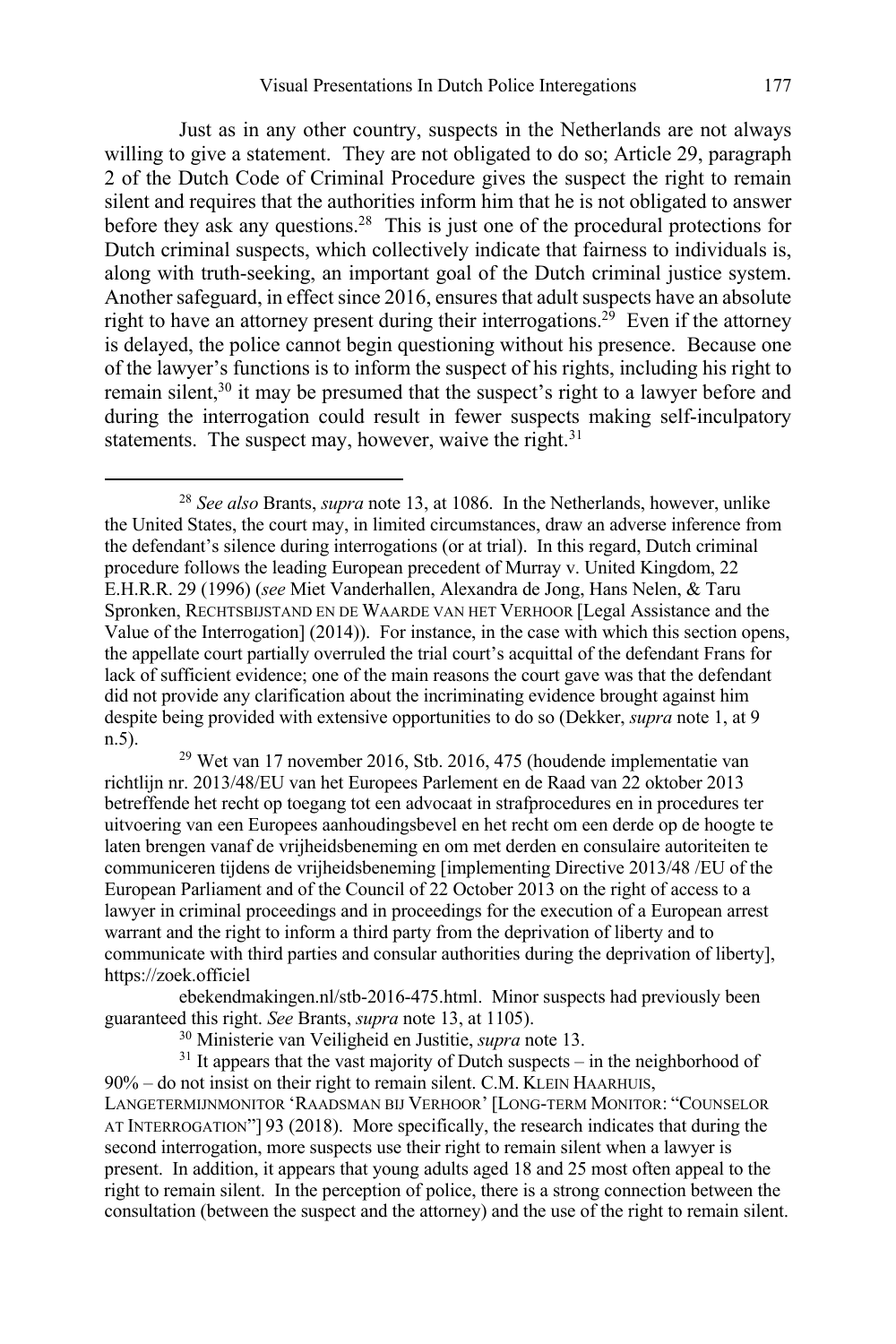When the suspect is not willing to make a statement, Dutch investigators, just like those in other countries, attempt to persuade them to do so. Only recently – within the last 10 years – did Dutch investigators begin to look at new persuasion methods.

An earlier experience had made them somewhat more wary about using certain tactics, including the use of visual imagery. This cautious attitude can be traced to the prohibition of the "Zaanse verhoormethode," an interrogation method developed by Henk Hoenderdos based on the "Case 36" communication model. The Zaanse verhoormethode involved long and intensive questioning. In one homicide case, the method also involved displaying for the suspect a collage of photos of the suspect's family – obviously irrelevant to the crime – between images of the victim's body. 32 The Zaanse verhoormethode also included attempts to get the suspect to relive incriminating situations by the use of smells or sounds not related to the charged offense.<sup>33</sup> In 1996, however, the Minister of Justice, on the advice of the Criminal Investigation Advisory Committee, ruled parts of the Zaanse verhoormethode to be unlawful as violative of Article 29 of the Dutch Code of Criminal Procedure, which prohibits investigators from using "unlawful pressure,"

Nearly three quarters of police respondents stated that suspects provide the police with statements "less to much less often" when they have an attorney present during the interrogation. According to the police respondents and lawyers, the influence of the lawyer on the suspects' willingness to give a statement can go two ways, depending on the type of suspect, type of lawyer, and type of case. Lawyers, for example, more often advise clients to give a statement in case of first-time offenders, lighter offenses, or when the suspect is caught in the act, in order to prevent a criminal case. Also, if the lawyer is unable to attend the interrogation or has not received prior access to documents, he is inclined to advise the suspect in advance to remain silent. Furthermore, lawyers state that as soon as a suspect's statement threatens to become inconsistent, the suspect is advised to remain silent.

In the United States, similarly, the vast majority of suspects do not insist on their right to remain silent. *See e.g.*, Saul M. Kassin et al., *Police Interviewing and Interrogation: A Self-report Survey of Police Practices and Beliefs*, 31 LAW & HUM. BEHAV. 381 (2007); RICHARD A. LEO, POLICE INTERROGATION AND AMERICAN JUSTICE (2008). *See also infra* pp. 30-39 (further discussion of psychology of interrogations and confessions).

<sup>32</sup> Henk Hanssen (nd), *De Zaanse verhoor-methode* [*The Zaanse interrogation method*], http://www.hanssen.nl/portfolio/de-zaanse-verhoormethode; *see also* HR 13 mei 1997, NJ 1998, 152 (Zaanse Verhoormethode). This method had some similarities to the Reid technique predominant in the United States. Fred E. Inbau, John E. Reid, Joseph P. Buckley & Brian C. Jayne, CRIMINAL INTERROGATIONS AND CONFESSIONS (4th ed. 2001). The main objective of this methodis to break the suspect's resistance through psychological manipulation and even deceit, impelling him to confess. Leo, *supra* note 31, at 112-114; Aldert Vrij, *Het Horen van Verdachten* [*Hearing of Suspects*], *in* REIZEN MET MIJN RECHTER [TRAVELS WITH MY JUDGE] 723 (Peter J. van Koppen, H.L.G. J. Merckelbach, Marko Jelicic, & Jan de Keijser eds., 2010). The Reid method will be discussed in more detail below. *See infra* pp*.* 34-35.

<sup>&</sup>lt;sup>33</sup> M.A.G. de Kluis, ARTIKEL 29 WETBOEK VAN STRAFVORDERING. DE GRENZEN VAN HET PRESSIEVERBOD [ARTICLE 29 CODE OF CRIMINAL PROCEDURE. THE LIMITS OF THE PRESSURE BAN] (2013).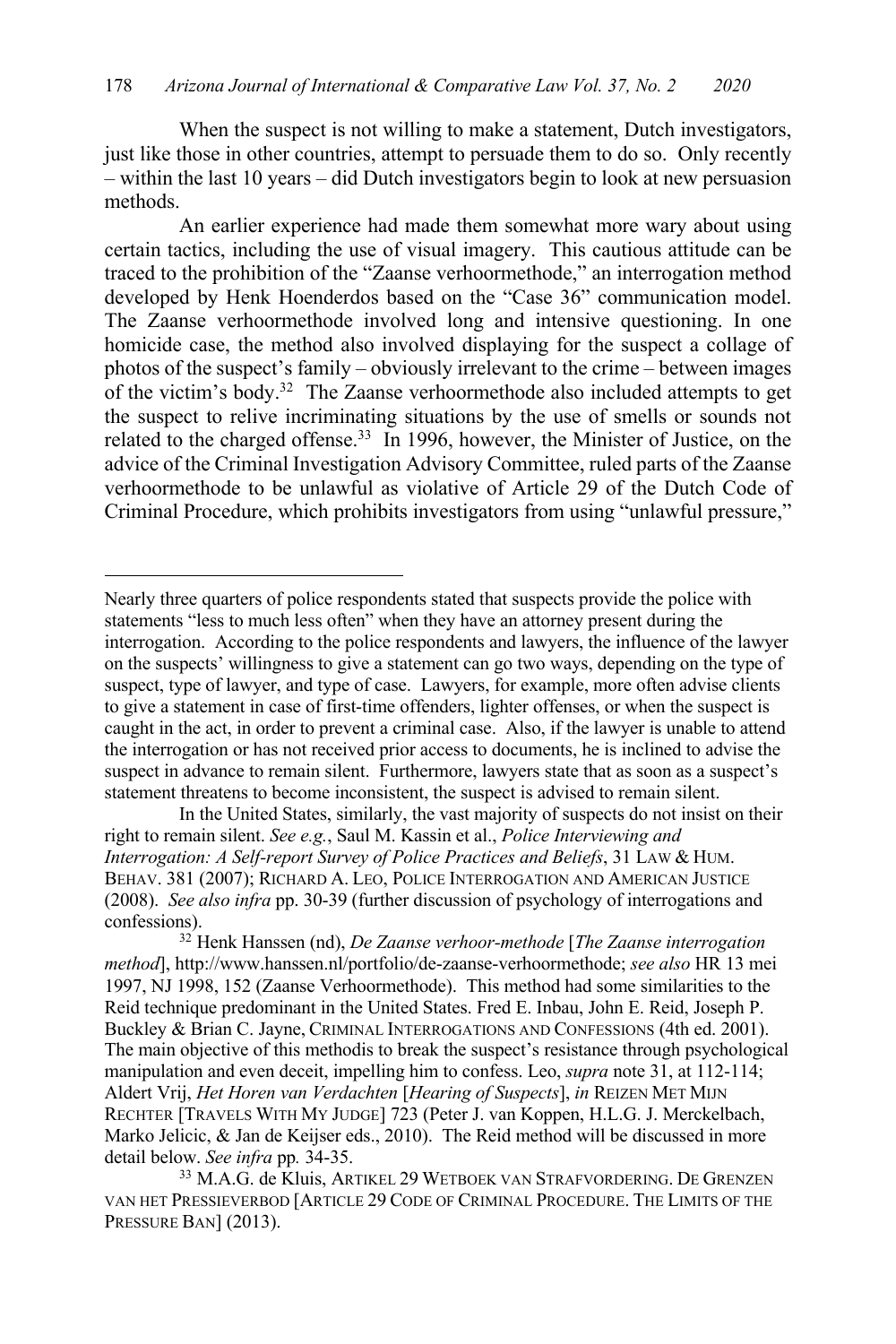that is, techniques or methods to force a confession or statement from a suspect.<sup>34</sup> The Committee noted, however, that the Zaanse verhoormethode included some "usable elements," such as confronting the suspect with photos or other evidence, so long as they related to the charged criminal offense, and advised that these elements should be retained and refined in the future. 35

"An interrogation without any form of pressure is  $\dots$  an illusion."<sup>36</sup> From the moment of arrest, stress and pressure are generated on the suspect. Article 29 sets some limits on what sorts of pressure the police themselves may lawfully apply. For instance, the police may interrogate a suspect intrusively, but the pressure they use cannot be disproportionate in relation to the suspect's mental well-being. The seriousness of the crime and the importance of truth-finding can affect the amount of pressure.37 A few limitations are clear. Suspects may not be physically beaten or subjected to mental or psychological intimidation. Moreover, lying to the suspect about the evidence or misleading the suspect by trick or suggestive questions constitutes unlawful pressure. 38 Similarly, the police may not deceive the suspect through the use of suggestive or guiding questions that incorrectly attribute knowledge of the information in question to him.<sup>39</sup> Article 29 does not, however, forbid investigators from using "lawful pressure" on a suspect. Dutch case law indicates that pressure is acceptable as long as the suspect is not *forced* into giving a confession or statement. <sup>40</sup> Exactly which interrogation methods are acceptable is

<sup>34</sup> *Id*.

<sup>35</sup> Recherche Advies Commissie, *De "Zaanse Verhoormethode": Advies van de Recherche Adviescommissie aan de Minister van Justitie over Rechtmatigheid en Doelmatigheid van de "Zaanse Verhoormethode" [The "Zaanse Interrogation Method": Advice from the Criminal Investigation Advisory Committee to the Minister of Justice on the Legality and Effectiveness of the "Zaanse Interrogation Method"]* (1996); *Zaanse Verhoormethode Mag Niet Meer [Zaanse Interrogation Method is No Longer Allowed]*, TROUW (November 13, 1996),

http://www.trouw.nl/tr/nl/5009/Archief/article/detail/2594172/

1996/11/13/Zaanse-verhoormethode-mag-niet-meer.dhtml.

<sup>36</sup> De Kluis, *supra* note 33, at 102.

<sup>37</sup> ADRI VAN AMELSVOORT & IMKE RISPENS, HANDLEIDING VERHOOR [INTERROGATION MANUAL] 356-57 (7<sup>th</sup> ed. 2017).

<sup>38</sup> *Id*. Yet, in a recent decision, the Dutch High Council (equivalent to the Supreme Court) upheld a police interrogator's use of a lie (about the existence of fictitious loot) during interrogation as a way to get the suspects to talk to each other after the interrogation session; the court upheld the lower court's ruling that this "limited deception" did not violate the suspects' fundamental rights, "partly in view of the Court's findings about the seriousness of the offense (house-robbery in the evening hours, where residents are threatened) and the lack of success of other methods of investigation" (ECLI:NL:HR:2018:18).

<sup>39</sup> TOM BLOM, VORMEN VERZUIMD TIJDENS HET POLITIEVERHOOR [PROCEDURAL ERROR DURING POLICE INTERROGATIONS] 10 (2011).

<sup>40</sup> *See* C.P.M. Cleiren, M.J.M. Verpalen, and J.H. Crijns, TEKST & COMMENTAAR STRAFVORDERING [TEXT & COMMENTARY DUTCH CODE OF CRIMINAL PROCEDURE] (13<sup>th</sup> ed. 2019).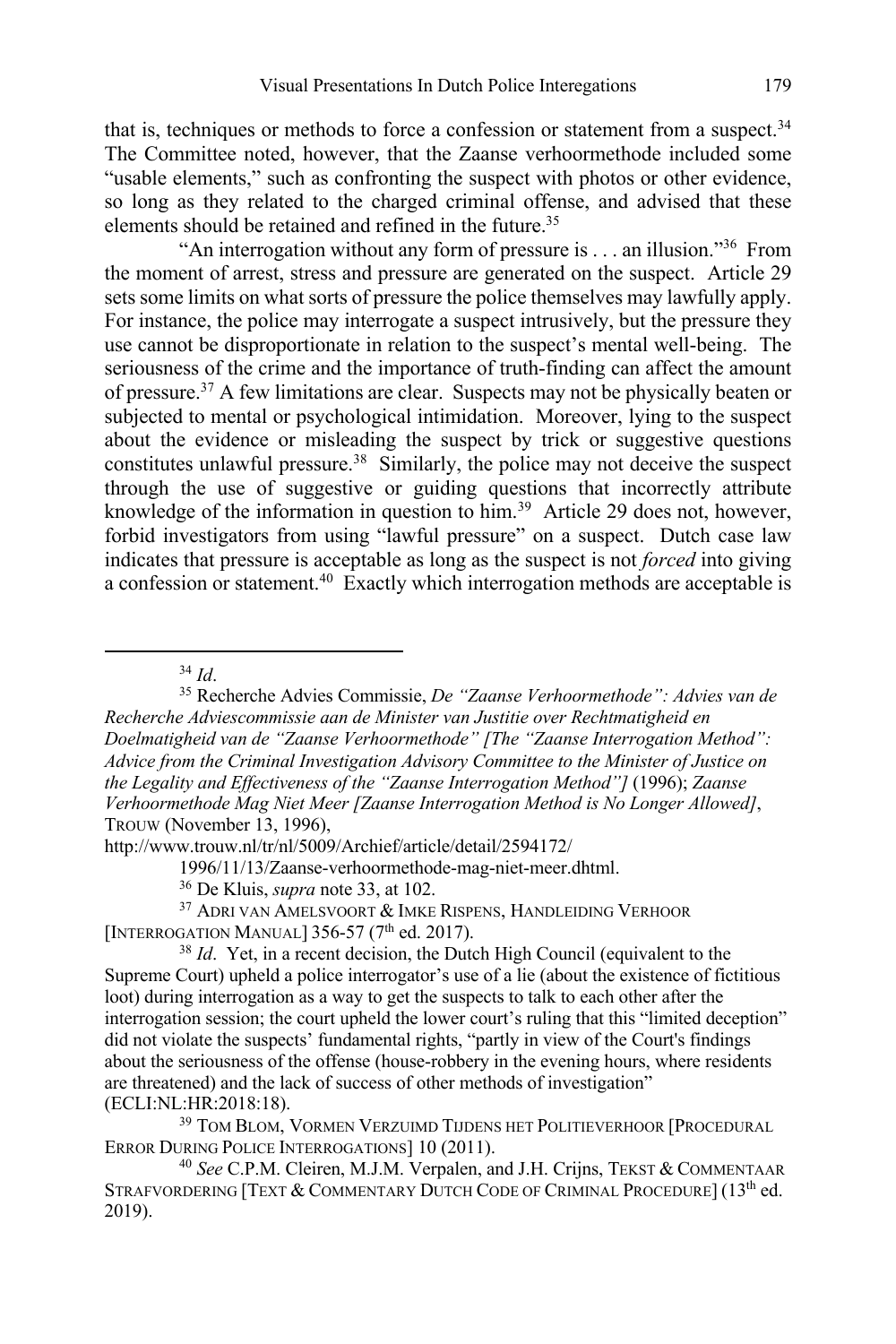not always clear, and it is ultimately up to the presiding judge to decide whether the pressure the police have applied is acceptable.<sup>41</sup>

Within the foregoing legal framework, Dutch police investigators have adopted an *information-gathering* approach to suspect interrogations similar to the PEACE method already widely implemented in the United Kingdom and elsewhere.42 This method aims to elicit statements primarily by getting the suspect to appreciate the strength of the evidence against him and thus to decide that there is no point in continuing to resist giving a statement, while also encouraging the suspect's trust in, and respect for, the investigators, which may further dispose the suspect to comply with the investigators' request that he offer a statement. That said, the aim of Dutch police investigators is never exclusively to obtain statements from suspects; it is to discover the truth of the matter.<sup>43</sup>

The former standard Dutch interrogation procedure, the "General Interviewing Strategy" (GIS), has recently been changed to the "Scenario Investigation Method."44 Using this method, investigators research alternative scenarios by verification and falsification. The bases of the method are the minimization of resistance; the use of encirclement questions regarding the "tactical pointers";<sup>45</sup> confrontation, by which the lawful pressure on the suspect is gradually increased; and the rewarding of good behaviour, i.e., when the suspect changes his story after confrontation and when his statement aligns with the tactical pointers or gives a plausible alternative explanation. 46

"[Lawful] pressure can be reinforced by 'stacking' the pointers. During stacking, the observations and confrontations are put to the suspect after each other, without giving the suspect time to respond in the interim."<sup>47</sup> Stacking can also give the suspect the impression that the investigators have a large amount of evidence

<sup>44</sup> *Id*.

<sup>41</sup> De Kluis, *supra* note 33.

<sup>42</sup> *E.g.*, Dave Walsh & Ray Bull, *Interviewing Suspects: Examining the* 

*Association Between Skills, Questioning, Evidence Disclosure, and Interview Outcomes*, 21 PSYCHOL. CRIME & L. 661, 661 (2015). "PEACE is an acronym for the elements of the interview: *p*lanning and preparation, *e*ngage and explain, *a*ccount, *c*losure, and *e*valuate" (Rebecca Milne & Ray Bull, *Interviewing by the Police*, in Handbook of Psychology in Legal Contexts 111, 113 (David Carson & Ray Bull eds., 2d ed. 2003). It is one of a group of largely *cognitive* interviewing techniques (*see id.*), deemed to be more ethical than the accusatorial methods previously employed (to be discussed further below). Dutch interrogation procedure is based on the PEACE method, although questioning methods differ in some respects.

<sup>43</sup> Van Amelsvoort & Rispens, *supra* note 37. Van Amelsvoort and Rispens add that the interrogation cannot have as its exclusive aim a confession to the scenario that the police have in mind. When police do this, it increases the chance that they may inadvertently use unlawful pressure on the suspect, which can ultimately lead to the conviction of an innocent person while the actual perpetrator remains at large. *Id*.

<sup>45</sup> *See* Dekker, *supra* note 1.

<sup>46</sup> Van Amelsvoort & Rispens, *supra* note 37.

<sup>47</sup> Dekker, *supra* note 1, at 13. This is one respect in which Dutch interrogation practices differ from the PEACE method.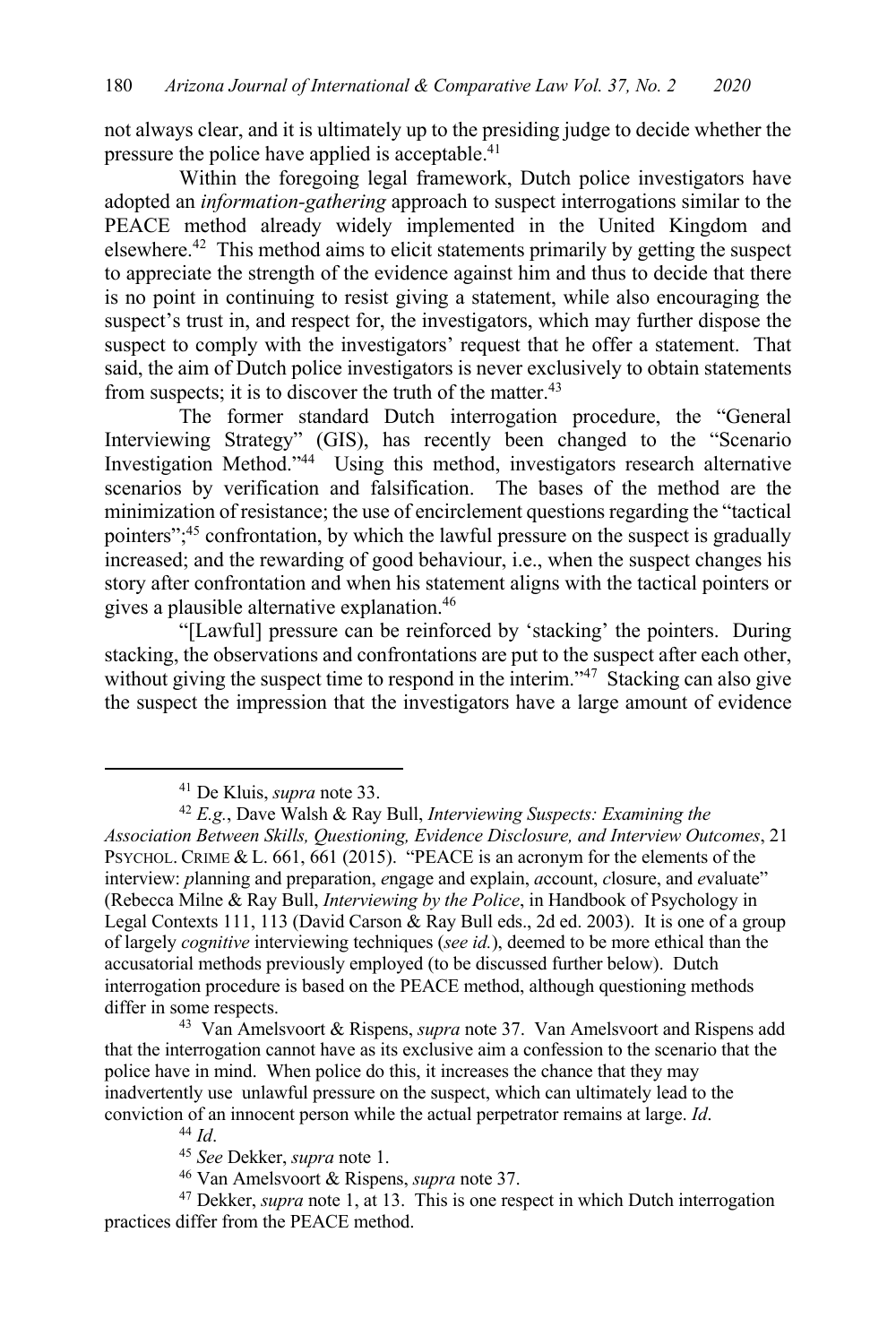tending to prove the suspect's guilt.<sup>48</sup> When confronted with a suspect who denies or discredits the accumulated tactical cues, investigators are encouraged to summarize them, because "[o]ften it appears it is not the sum of individual tactical clues that raises internal pressure [on the suspect to make a statement], but the way they are interconnected."49 Dutch police refer to this summarizing as the "mounting up" of tactical pointers. Investigators aim to present the accumulated tactical pointers in a way that rules out alternative explanations, increasing the inconsistency between the police's version of events and any alibi or other version that the suspect may still be claiming.<sup>50</sup>

Even so, many suspects are not as forthcoming as investigators would prefer. It has already been mentioned that Article 29 of the Dutch Code of Criminal Procedure requires all suspects to be reminded that they are not obligated to answer questions. In addition, Article 29 embraces the *nemo tenetur* principle, which posits that no one should be obliged or compelled to cooperate in his own conviction; the suspect can therefore choose his own "attitude" during the police investigation and the criminal trial, including remaining silent.<sup>51</sup> Although Klein Haarhuis has found, on the basis of interviews with over a thousand Dutch police officers, that relatively few suspects insist on their right to remain silent,<sup>52</sup> an earlier study found that after *Salduz v. Turkey*, the landmark 2008 decision of the European Court of Human Rights affirming criminal suspects' right to counsel, Dutch suspects' use of the right to remain silent almost tripled.<sup>53</sup>

<sup>48</sup> *Id.*

<sup>49</sup> Martijn Van Beek & Jos Hoekendijk, *The Interview Table: A Toolbox-Approach for Suspect Interviewing*, 7 INVESTIGATIVE INTERVIEWING: RES. & PRACTICE*,* 10, 18 (2015); *see* discussion on internal versus external pressure, *infra* pp. 30-32.

<sup>50</sup> *Id.* 

<sup>51</sup> *See* de Kluis, *supra* note 33.

<sup>52</sup> *See* Klein Haarhuis, *supra* note 31, at 93.

<sup>53</sup> Soeraya Lazrak, The Right to Remain Silent: Een Onderzoek naar het Beroep op Zwijgrecht Sinds de Uitspraak Salduz en de Invoering van de Aanwijzing Rechtsbijstand Politieverhoor [The Right to Remain Silent: An Investigation into the Right to Remain Silent Since the Salduz Ruling and the Introduction of the Instruction for Legal Assistance during Police Interrogations] (2013) (unpublished Bachelor's thesis, Amsterdam University of Applied Sciences) (on file with authors); *see also* Divya Sukumar, Kimberley A. Wade, & Jacqueline S. Hodgson, *Strategic Disclosure of Evidence: Perspectives from Psychology and Law*, 22 PSYCHOL. PUB. POL'Y & L. 306 (2016) (when evidence has not yet been disclosed, lawyers are more likely to advise their clients to remain silent during police interviews); *accord*, Klein Haarhuis, *supra* note 31). On the other hand, based on an extensive field study of actual interrogations, Verhoeven and Duinof found that the presence versus the absence of the lawyer seemed to have little effect on suspects' willingness to make a statement. (W.J. Verhoeven & E. Duinhof, Effectiviteit van het Verdachtenverhoor: Een Veldstudie naar de Relatie Tussen Verhoortechnieken, de Verklaring van Verdachten en de Aanwezigheid van de Advocaat in Zware Zaken [Effectiveness of the Suspect's Hearing: A Field Study of the Relationship Between Interrogation Techniques, the Statement Provided by the Suspect, and the Presence of an Attorney During Serious Crime Cases] (2017)).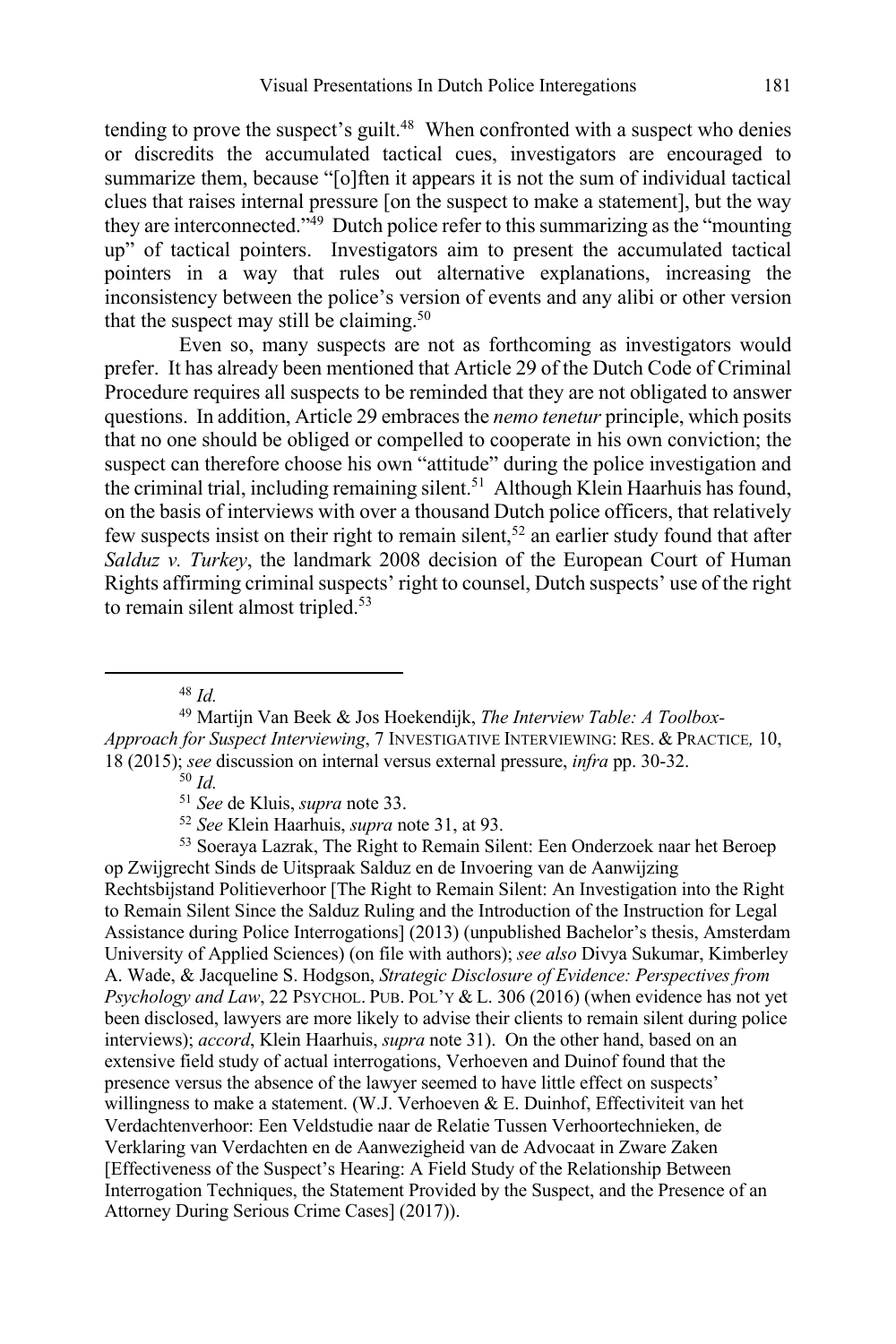This has made it all the more important for Dutch police investigators to devise appropriate new ways to improve their ability to obtain suspect statements and confessions. Investigators throughout the country have experimented with one striking new method: visualizing tactical pointers and presenting the visualizations to the suspect during interrogation.

#### **III. VISUAL PRESENTATIONS**

The visual presentations developed by Dutch prosecutors and police to help them persuade suspects to make truthful statements may consist of PowerPoint slide shows, flip charts, whiteboard, and even video presentations that resemble documentary films. <sup>54</sup> In general, these aim to convey the prosecution's tactical pointers vividly so the suspect can not only understand each assertion against him but also its evidentiary support. In addition, by displaying the tactical pointers one after the other in a cumulative fashion, visual presentations, regardless of format, can enable investigators to take advantage of visual stacking and mounting up, which help the suspect understand the connections between the pointers and the charged crime and, by leaving no time for reflection between pointers, increase the suspect's sense that there is no way around the accumulating evidence of his guilt.<sup>55</sup>

Visual presentations may be displayed at different junctures during the interrogation. In 8 of the 16 cases Dekker studied, anywhere from four to ten rounds of interrogation preceded the interrogation in which the visual presentation was introduced.56 In two other cases, investigators used the visual presentation as early as the second interrogation, at which point they had not previously confronted the suspect with the tactical pointers against him. The timing of the visual presentation is significant, considering research that indicates that the timing of investigators' factual disclosures in general affects suspects' willingness to make statements and observers' ability to distinguish between true and false suspect statements. While the research is not entirely consistent, it appears that when information is gradually disclosed during the interrogation, as opposed to being disclosed early or late, the interrogation is carried out more skillfully and more extensive statements are elicited from suspects.<sup>57</sup> In addition, gradual disclosure facilitates investigators' ability to identify when suspects' statements are deceptive based on salient inconsistencies between the statements and the evidence. 58 Thus, it would appear that the usual practice to date (delaying the use of the visual presentation until most,

<sup>54</sup> Dekker, *supra* note 1 (of the 16 instances of visual presentations Dekker (*supra*  note 1, at 11) mentions, nine used PowerPoint, three video (film), three flip-charts, and one whiteboard).

<sup>55</sup> Dekker, *supra* note 1. The police may, however, allow and even invite the suspect to respond during the visual presentation. *See* discussion of case studies *infra*. <sup>56</sup> *Id*.

<sup>57</sup> Walsh & Bull, *supra* note 42.

<sup>58</sup> Pär Anders Granhag, Leif A. Strömwall, Rebecca M. Willén, & Maria Hartwig, *Eliciting Cues to Deception by Tactical Disclosure of Evidence: The First Test of the Evidence Framing Matrix*, 18 LEGAL & CRIMINOLOGICAL PSYCHOL. 341 (2012).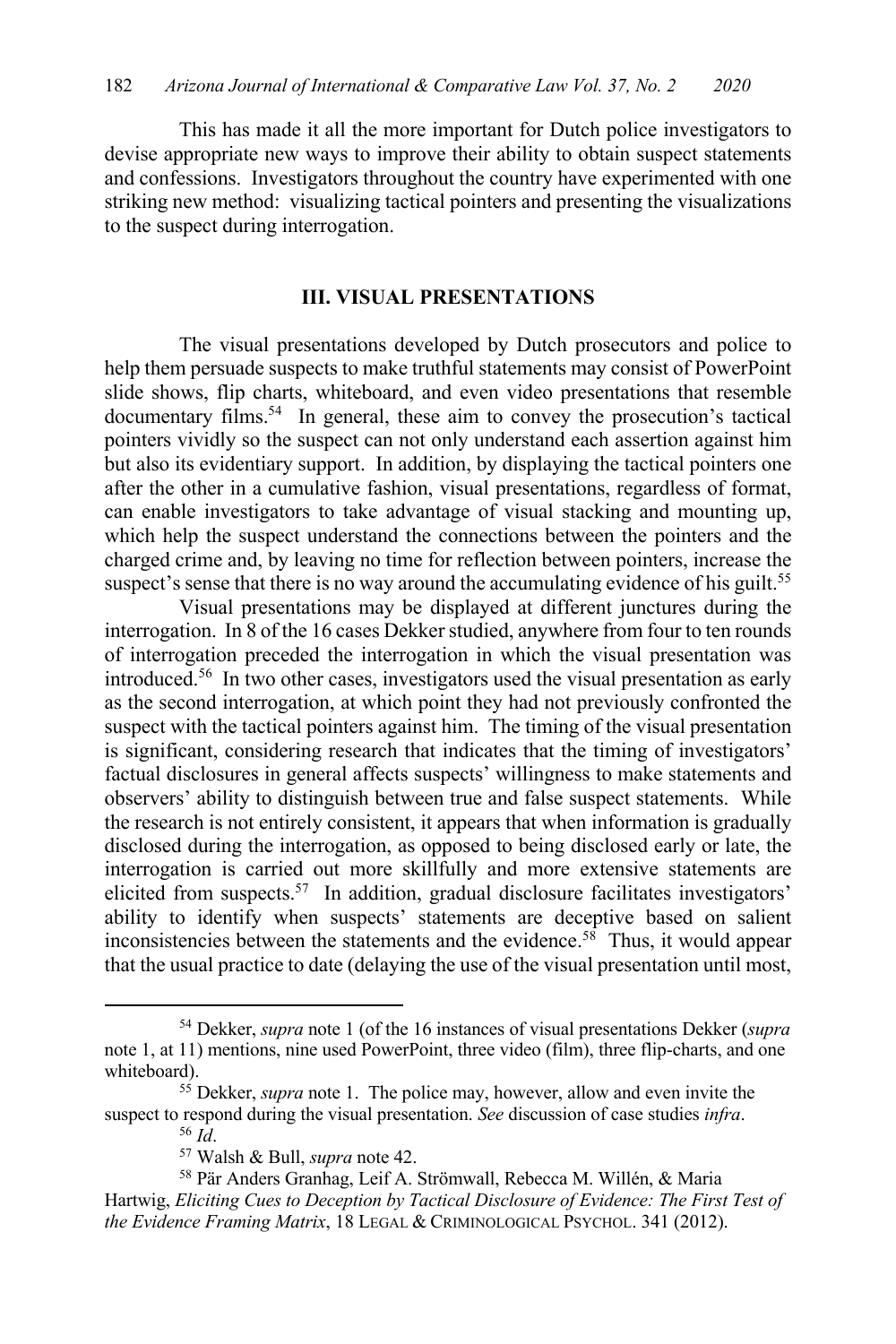if not all, of the tactical pointers have already been revealed) is consistent with the social science on optimal sequencing of information disclosure during interrogations generally.59

The visual presentations vary in length. One discussed below took the form of a video documentary, and lasted almost 45 minutes. Others are considerably shorter. In three of the four cases, Dekker reports in detail the entire visual presentation, which was shown only once. In the fourth case, some portions were replayed.<sup>60</sup> All of the video and PowerPoint presentations were displayed fullscreen or nearly full-screen on a 32-inch color television monitor in the interrogation room. The monitor was positioned on the wall near one end of the table at which the suspect, the suspect's lawyer (if present), and interrogators sat. In that location, the monitor was easily visible by all at a distance of between two to four feet, depending on which chair each was occupying. Visual material on paper was presented on A3 sheets (11.7 by 16.5 inches) attached to the wall of the room. In a case discussed below, investigators also presented the suspect with prints of individual images that had just been shown as part of the PowerPoint slide show.

The suspect's lawyer was present in the interrogation room during the visual presentation in only one of these four cases; although, it should be noted that all of the interrogations Dekker studied took place before the new Dutch rules governing legal assistance.<sup>61</sup> In that one case, the suspect consulted with his lawyer before the start of the interrogation, but neither the suspect nor his lawyer asked questions or requested private consultation time during the visual presentation.

The timing, content, and format of visual presentations, as well as suspects' behavior during and after the presentations, vary considerably. Three of those that Dekker describes will serve to provide a more concrete idea of the nature of this innovative practice.<sup>62</sup>

# **A. The** *Klimtoren* **Case63**

<sup>59</sup> *But see* Sukumar et al., *supra* note 53 (if evidence disclosure is delayed, that means that the defendant and his lawyer do not know that evidence before that point in the interrogation and hence would be less capable of responding to it in ways that advance the investigation, whether that evidence is presented visually or otherwise).

<sup>60</sup> Dekker, *supra* note 1.

<sup>61</sup> *Id.*

 $62$ Due to research protocols, Dekker could not report additional details of these cases, including certain details of the crimes and the ages of the suspects. *See* Dekker, *supra* note 1.

<sup>&</sup>lt;sup>63</sup> The description of all three cases and visual presentations are based on Dekker, *supra* note 1, and on the authors' review of the presentations. Pursuant to the policies of the Public Prosecutor's Office of the Netherlands, the presentations themselves are not publicly available. All three of the investigations discussed in the text involved the most serious sorts of crimes and were designated as Team Grootschalige Opsporing ("TGO") investigations. The data from these (and all other) TGO investigations are classified and stored in a protected environment which is accessible only to persons with certain ranks within the Dutch police force. Co-author Dekker is an Operational Specialist (with the rank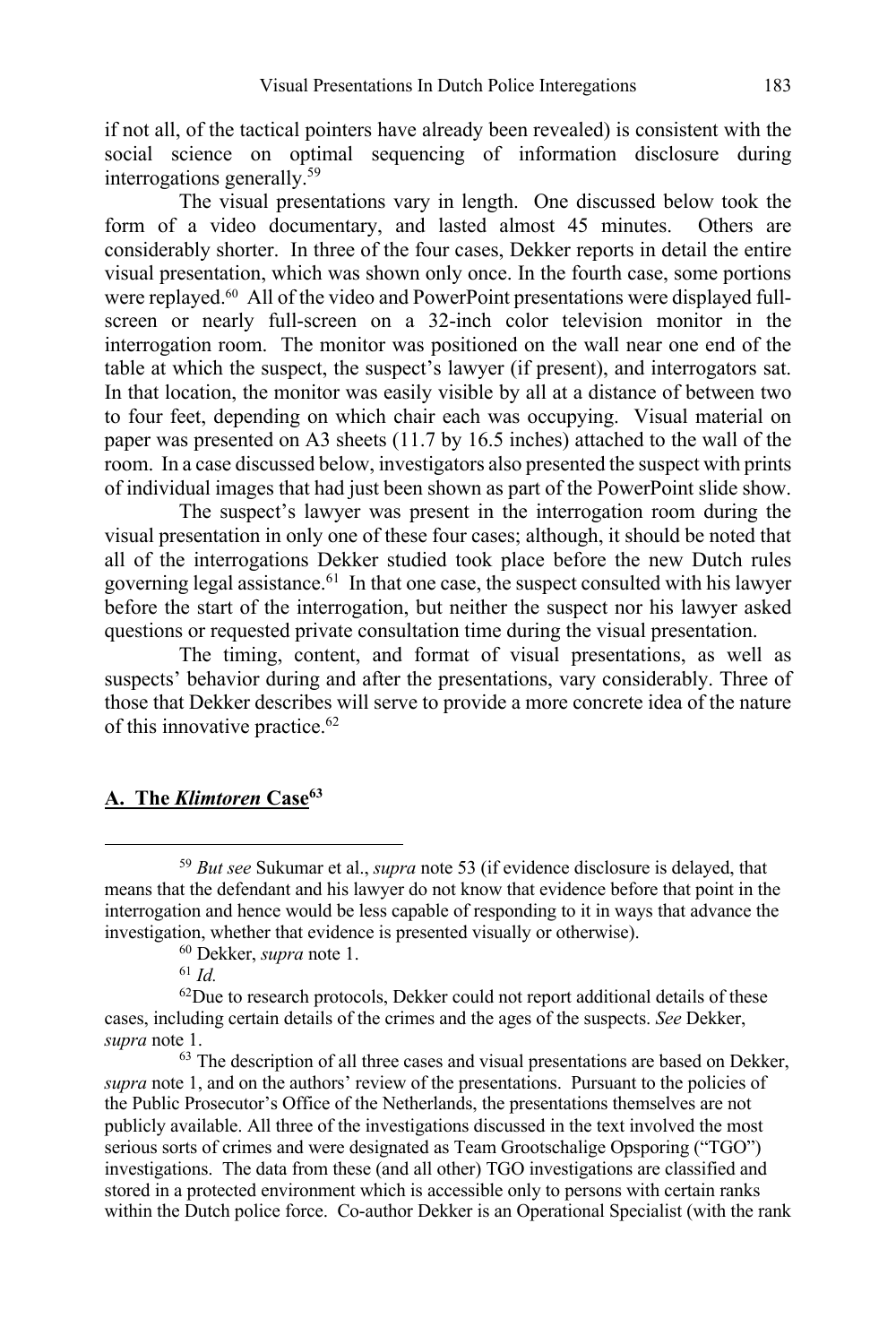This was a murder case, investigated by the East Brabant Unit of the Dutch National Police. The suspect was accused of stabbing another man to death in a park at night. During the second and final interrogation, which was split into two parts, investigators showed the suspect several series of images that together formed a visual timeline of the events in question, confronting him with photographs and video clips of objects and events relating to the crime.

Because the suspect was on the autism disorder spectrum, the investigators' consultation with a psychologist—something done in one form or another in all of these cases—was especially important. Based on that consultation, the investigators chose to prepare a single interrogation in which they would confront the suspect with all of the tactical clues against him. The investigative team leaders were concerned that the suspect's mental state rendered him highly impressionable so that in the course of ordinary interviews he might simply accept everything the investigators told him, in which event no uniquely "offender knowledge" would be able to be established.

The solution was to break the visual presentation into four blocks, ranging in length from about two and a half minutes to just over four minutes each; the total length of the presentation was about 14 minutes. The interrogation was divided into two parts: the defendant was confronted with the first three blocks in the morning and with the last one, after a break, in the afternoon. To create a clear structure for this suspect, investigators followed the same pattern with each block. Before each, they told the suspect that he would be shown the visual presentation and then asked questions about it, and how long the presentation would last. After each block, they asked the suspect questions about what he had seen. Occasionally these questions were supported by showing the suspect printed photos of visual material which had just been used in the presentation. $64$ 

Each of the four blocks focused on a particular theme. The first depicted the suspect's route to the crime scene, beginning with a photo of his mother's house where his evening began. This included a brief surveillance video clip showing his car heading in the direction of the scene at a time consistent with the police's

of inspector) in the Dutch National Police. To obtain that rank, she completed specialized training and the master's thesis on which we have drawn for this article (*see* Dekker, *supra*  note 1). For purposes of her thesis research, Dekker was given access to the case materials in these three investigations, on condition that, among other things, the case materials themselves could not be attached to the thesis or otherwise disclosed to third parties. Moreover, the Public Prosecutor's Office of the Netherlands took an interest in the thesis; the thesis was reviewed by an appointed information officer (also a public prosecutor) and a senior member of the Office. After ascertaining that there were no objections from the specific Public Prosecutors in charge of the respective investigations, these reviewing officials determined that the thesis could be shared with third parties but that neither the underlying case materials nor any additional information or details from the cases could be. All such underlying materials and information are still classified and subject to Dutch privacy laws.

<sup>&</sup>lt;sup>64</sup> During the interrogation after the third block, investigators replayed that portion of the presentation, pausing repeatedly to ask the suspect questions.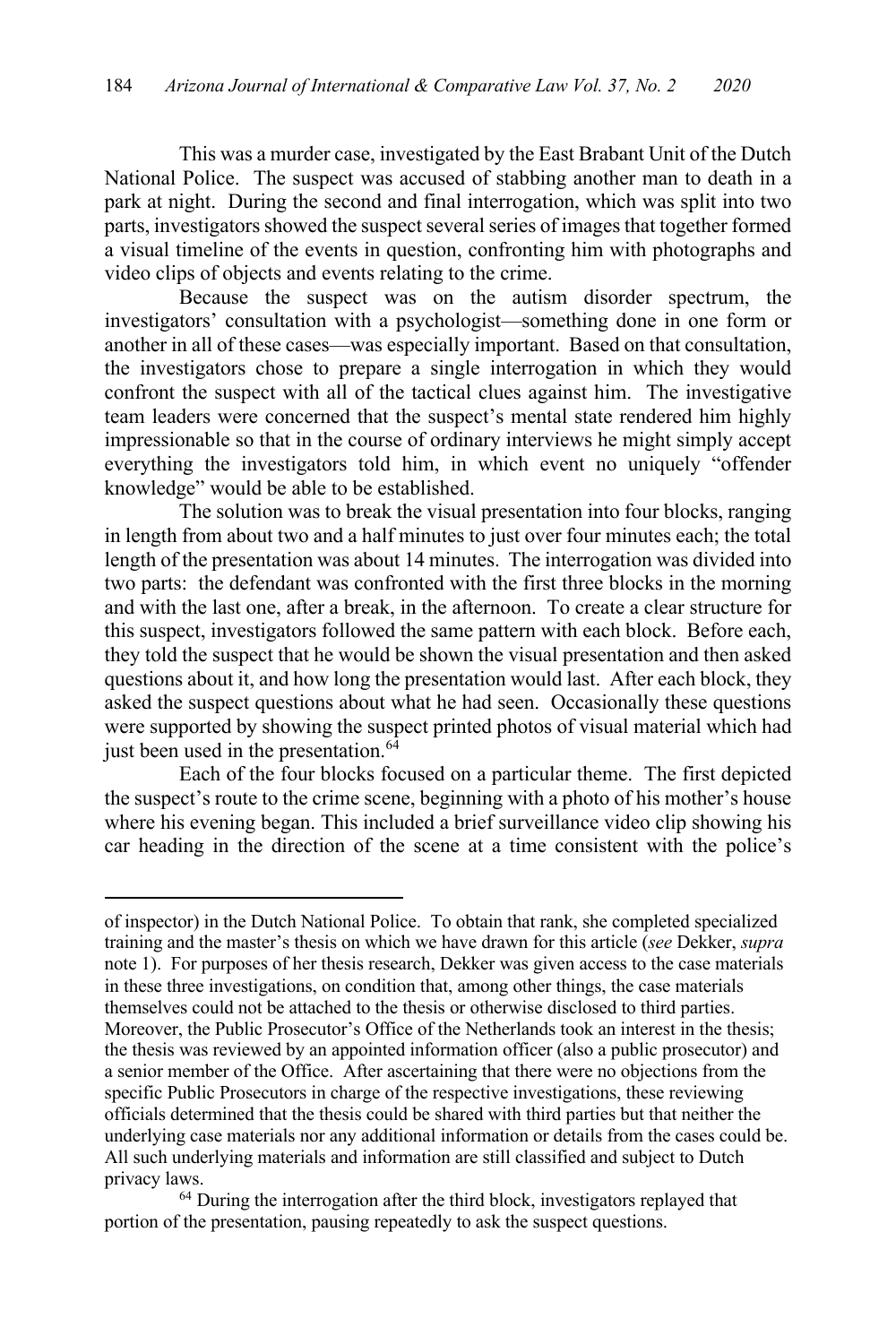timeline of events, as well as video footage the investigative team made themselves. The first block ended with an image of the suspect's car parked near the entrance to the woods where the crime was committed. The second block presented a slide show walk-through of the crime scene in the woods, with some photos featuring police tape and others annotated to show blood traces or smears on branches and a road sign. It then tracked the suspect's route back to his apartment that evening, including another video clip from the same surveillance camera showing his car heading in the opposite direction from earlier; it continued with photos (replete with evidence markers) of blood stains leading from his parked car up the steps to his apartment and ended with several photos of his bloodstained clothing, which he had placed in a trash bag.

The third block showed photos of the suspect's weapon collection, consisting of several (ostensibly) imitation guns and dozens of knives of various sizes and styles, as well as the two knives found at the crime scene. The fourth and final block showed pages from the suspect's notebooks from the months preceding the crime, in which the suspect ideated about committing a crime very much like the one of which he was accused, accompanied by an audio track on which the passages were read aloud. This block also displayed several photos the suspect himself had taken of the park and woods as he scouted them out before the night in question, juxtaposed with police photos of the identical scenes. Thus, taken as a whole, the visual presentation offered the suspect a systematic visual stacking of the prosecution's tactical pointers, divided into the themes that together comprised a coherent narrative of guilt: the chronological reconstruction of the events of the evening, overlaid with the police's investigation of those same events, followed by visual evidence of the means and, finally, the motive for and planning of the crime.

A few more specific features of the slide-show are worth noting. The images in the first two blocks were carefully assembled to support the timeline of events according to the police investigation and contained indexical verifiers of that timeline where possible. For instance, early in the first block, a slide showed a screenshot of a social media platform that the suspect had used to meet "nonperfect and shy people" with a timestamp indicating when he had last been online (the date was already known from a previous interrogation session). The surveillance video recordings also displayed timestamps, which the investigators scrupulously indicated in text slides that differed from the actual time by two minutes.

In the second block, by visually merging the timeline of the suspect's walk into the woods, the stabbing, his path back to his car, and then to his apartment with indicators of the police investigation of those very events—photos annotated with red outlined ovals to call attention to the location of bloodstains; police tape strung around the scene; yellow, numbered evidence markers—the presentation sought to make clear that the story the investigators were telling was a reality they had reconstructed in the form of tactical pointers, which a judge would understand and believe. Indeed, throughout all four blocks, it is the accumulation of sober evidence photo after evidence photo (and, occasionally, surveillance video clip), individually non-argumentative in themselves, that would seem most likely to lead the suspect to acknowledge the strength of the prosecution's case against him.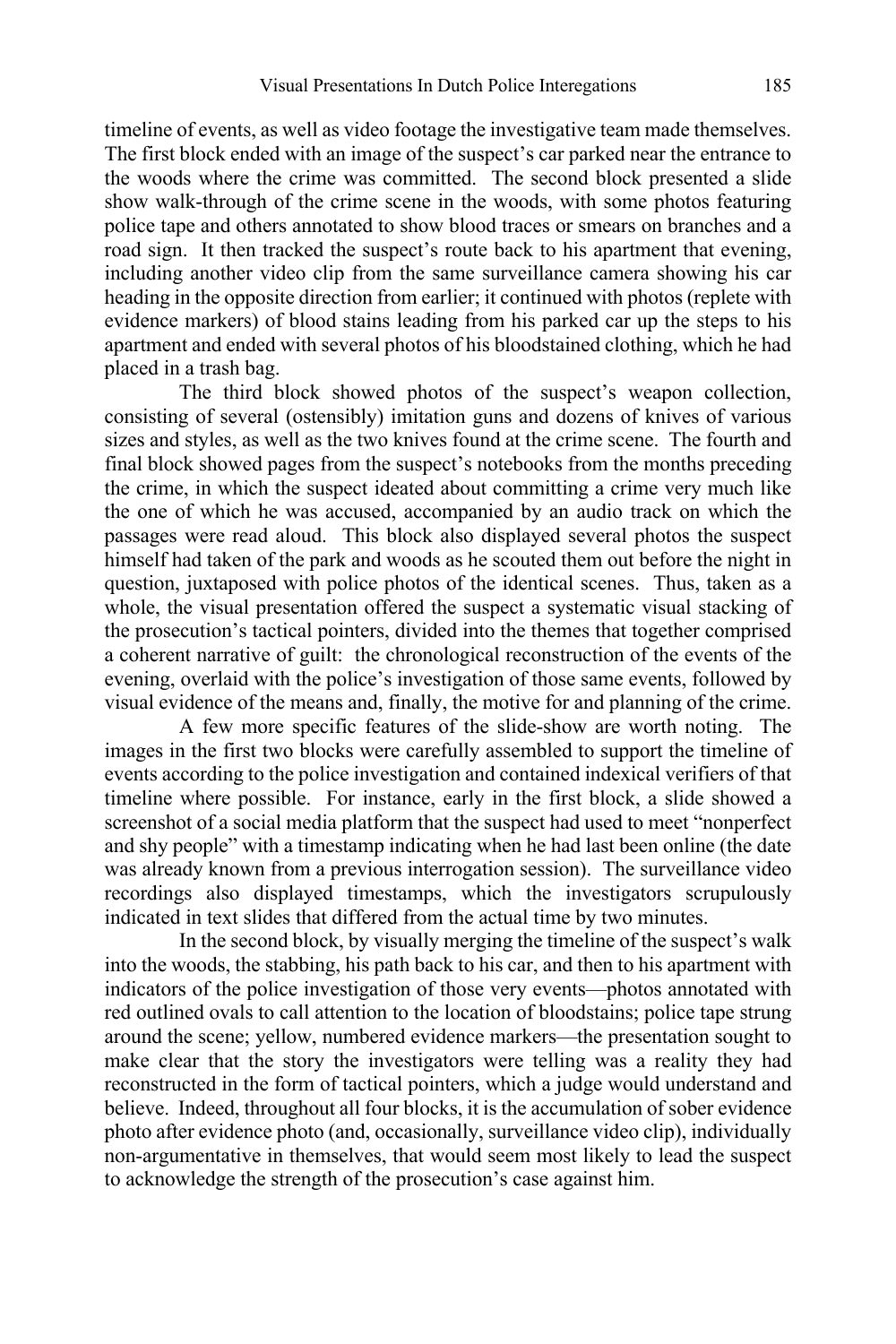One respect in which the visual presentation in the *Klimtoren* case differed from the others described below is that instead of presenting spoken or written assertions in the third person, it provided text slides or photo captions in the second person. For instance, the first block began with a text slide, "Your mother's house," followed by an exterior shot of the house; "Your own living room," followed by three photos of it; "Your own car," followed by a photo of the suspect's car at the police station; and finally, "Your own car" as a caption over the final slide in the first block: a photo of a dirt area near the entrance to the woods where the crime was committed with the image of the suspect's car Photoshopped in to show how it was parked.<sup>65</sup> It might be asked whether given the suspect's mental limitations and suggestibility, this framing tactic might have posed a risk that the suspect would substitute the police's account of events for his recollections.

The last slide in the first block of the visual presentation may have been problematic for another reason: the presentation's creator used image processing software to superimpose a photographic image of the suspect's car on a photograph of an unpaved area to the side of the road near the crime scene where, according to investigators, the suspect had parked his car. (This was the image over which the text, "Your own car," appeared.<sup>66</sup>) The manipulated image, moreover, was not labeled as a "reconstruction" or "illustration." While the Photoshopped image of the parked car may well have served to enhance the narrative coherence of the investigators' version of events by supplying a "missing frame" in the timeline, it arguably confused different levels of reality by presenting in photographic guise a fact for which investigators did not have direct photographic evidence.

According to the internal journal of the investigation, the overall method of the visual presentation and interrogation that surrounded it was intended to create structure: "[The] presentation should be aimed primarily at supporting the timeline and to find out the exact events relating to this timeline from the suspect's own statement. . . . The purpose of this methodology of interrogation is to increase the internal pressure on the suspect."67 The goal of building up internal pressure is consistent with the standard Dutch interrogation practice. It is unclear, however, whether the use of the second person image captions may have tended to exert more external pressure on the suspect, thus partly undermining the stated goal of building up internal pressure.

The suspect remained calm before, during, and after the visual presentation. Through all four blocks, he sat with his arms crossed over his body or on the table and with his upper body aligned with the table, turning his head to the left only to watch the monitor on which the presentation was shown. Perhaps because the interrogators had emphasized before the start of the video that the suspect had to pay particular attention during the presentation and ask no questions

<sup>65</sup> Dekker, *supra* note 1, at 43, 47. The second person was also used in Murder Without a Corpse. *See* Toes & Bolwerk, *supra* note 4.<br><sup>66</sup> Image processing software was also used in the second block to annotate crime

scene photos and in the fourth block to show close-ups of pages from the suspect's

notebooks.<br><sup>67</sup> Klimtoren investigation, *afsprakenjournaal* (journal of agreements) (on file with co-author Dekker).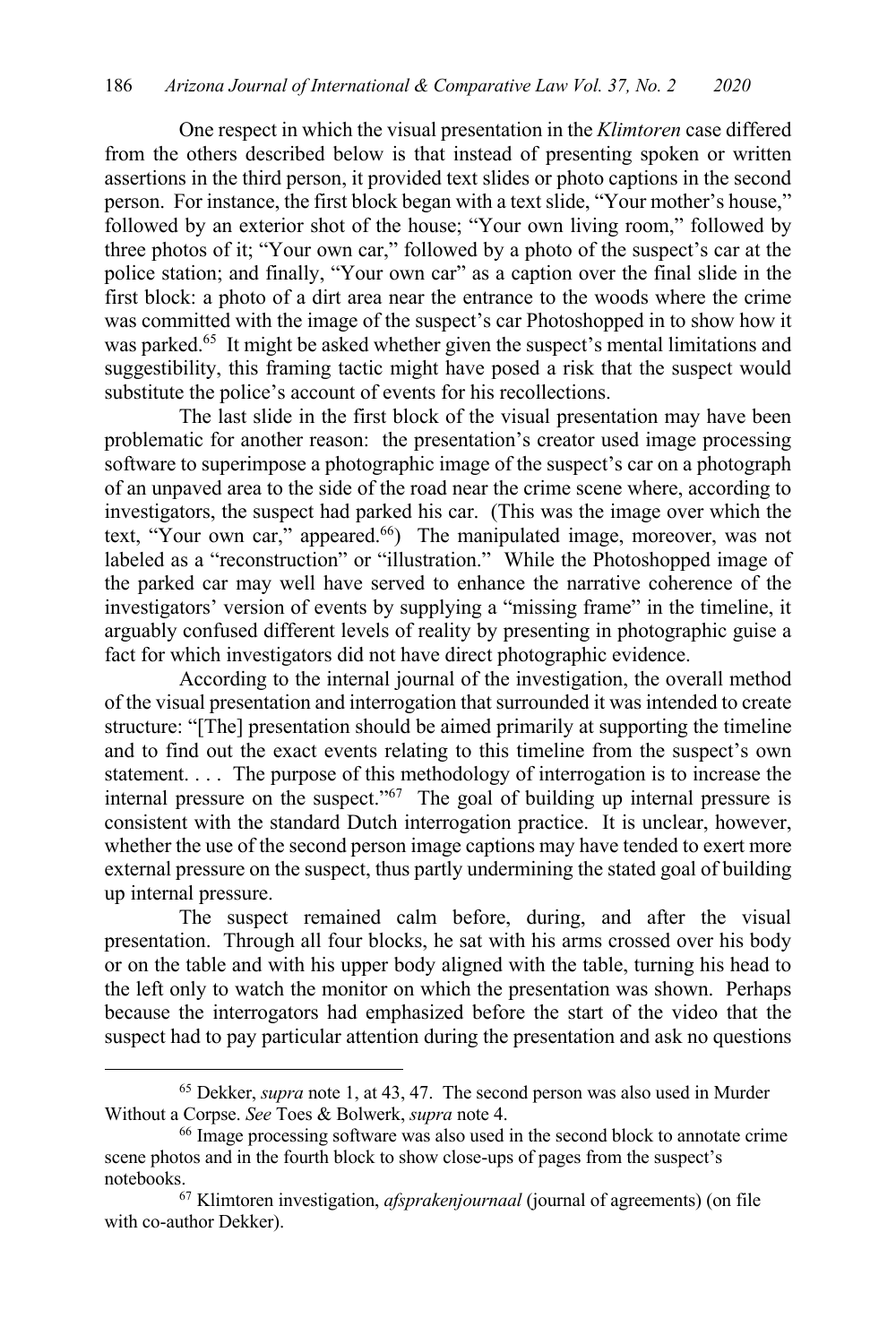during it, the suspect appeared fully attentive and cooperative. When questioned afterward, the suspect tended to say that he did not remember anything, couched his answers in terms of what he "assumed" had happened based on the images he had been shown, or emphasized his role as a victim. That is, to the extent that he offered answers, these could well have been derived from information he had just seen in the visual presentation rather than his independent recollection.<sup>68</sup> For instance, at one point in the questioning after the first block, the suspect said: "I see that my license plate light was broken because you just showed me." The visual presentation, then, did not fully achieve its aim of persuading the suspect to make a complete statement based on his own "offender knowledge" of the events.

### **B. The** *Arial* **Case**

This was also a murder investigation pursued by the North Holland Unit of the Dutch National Police.<sup>69</sup> The suspect was accused, together with his onagain, off-again girlfriend, of killing and then burning the body of a flower tradesman on whose property he lived. The visual presentation was used at the fifth interrogation session. The suspect had already been informed in previous interrogations of some of the tactical clues that were included in the visual presentation, and he had been able to extract facts from the file before the interrogation. The suspect became ill shortly after the interrogation at which the visual presentation was used, and died before trial.70

The visual presentation took the form of a documentary film, consisting mainly of video clips—interviews with a police officer, the forensic investigator, and the tactical coordinator who was one of the chiefs of the investigation; reenactments of various aspects of the investigation; segments of surveillance video; and live footage of the discovery of evidence—as well as photos, text, and audio. The full documentary was nearly 45 minutes long. It was created by Ed Schildknegt, at that time a senior investigator in the North Holland Unit, supported by the Operational Support and Coordination Service (*Dienst Landelijke Operationele Samenwerking* or DLOS) of the National Unit, and in particular, C.M. (Cees) Van Eck, who used to work in Dutch public television. Van Eck's production assistance helped to account for the overall "feel" of the documentary much like a crime investigation program one might see on public television —as well as its relatively strong production values. We describe this fascinating presentation at some length.

The presentation opens with the audio of a 112 call (the Dutch equivalent of the American 911) reporting a missing person while the screen shows in succession: the exterior of the Haarlem police station, a road sign indicating the small town where the missing person lived, and then his house, farm, and flower

<sup>68</sup> Dekker, *supra* note 1.

<sup>69</sup> Much of the story can be found in Erik van der Veen, *In Beeld Gevangen [Captured by the Picture]*, 8 BLAUW [Blue], September 24, 2016, at 20.

<sup>70</sup> Dekker, *supra* note 1.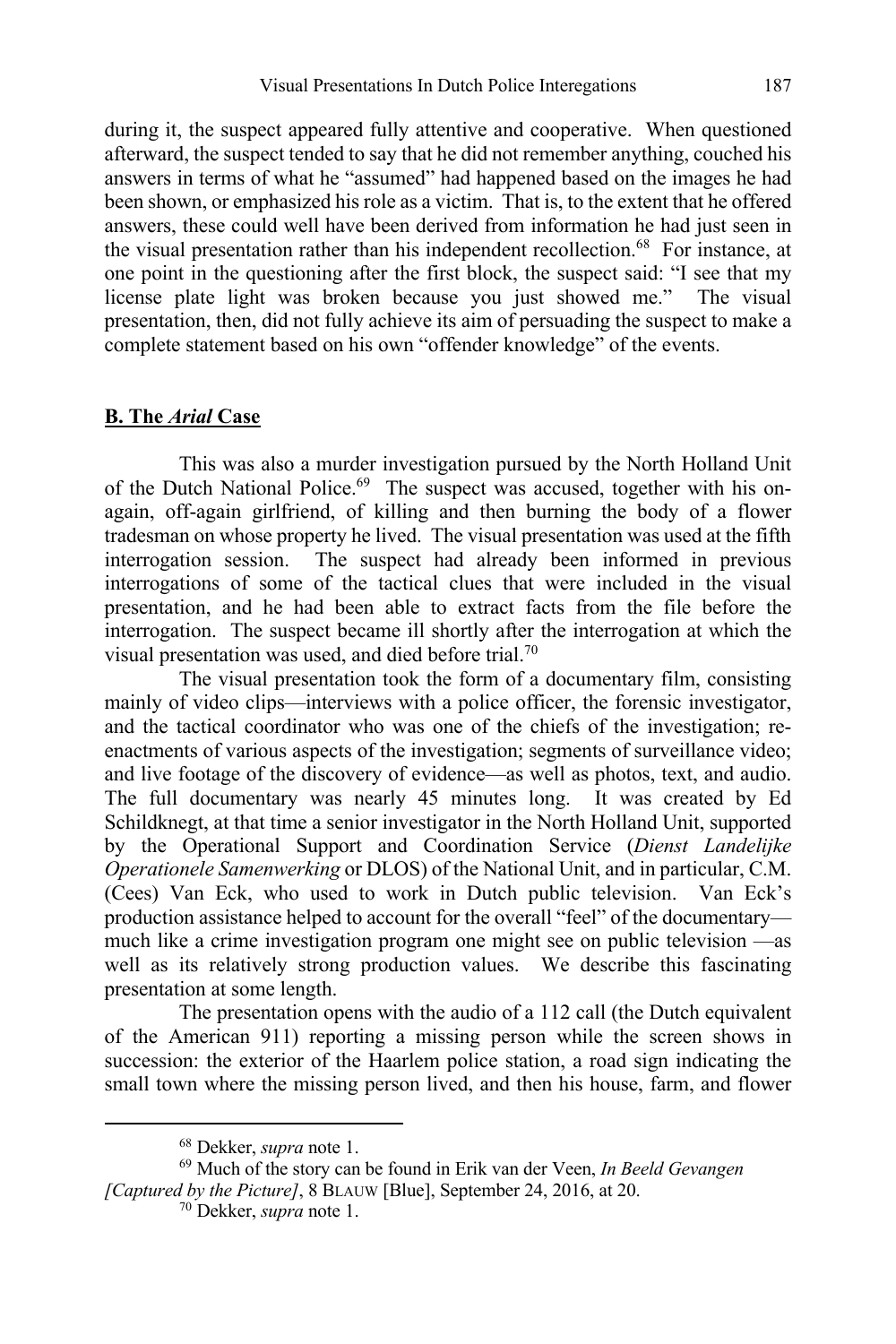shop. A police detective appears in shirtsleeves and narrates the beginning of the investigation. He was on call when he received a telephone call from his superior, asking him to go to a police station where the witnesses who had telephoned in the disappearance of the flower tradesman would meet him to provide a statement. Their statements, backed by others, prompted the superior to go with the detective to the farm. As the detective explains this, the presentation shows a re-enactment of the two witnesses at the police station, followed by a re-enactment of police cars traveling to the farm. The detective then explains that after arriving at the farm, he got the assignment to take the man he found there—who later turns out to be the suspect—to the police station to get a statement from him. Accompanying this is a re-enactment of the man sitting in the police car, rolling a cigarette, and smoking it outside the station. The man provided a detailed statement; however, when officers then talked to a second person still living on the farm—the man's girlfriend—they noticed discrepancies between their stories, which prompted the police to send a forensic investigator to the property.

The video now shows the forensic investigator on the property, walking toward the camera as she explains why she was asked to go there, when she went, and that the investigating judge was also present, as required by law. Scenes from her walk-through of the house are intercut with shots of her at her desk, pointing at her computer screen as she recounts her investigation; for instance, directing the viewer's attention to spots on surfaces in a room in the house that turns out to be part of a blood-spatter.

The documentary now introduces the tactical coordinator, one of the chiefs of the unit, at his desk, explaining his investigation of the suspect's statement. One part of the statement concerned the route the suspect claimed to have driven. While the tactical coordinator speaks, the video shows shots of the surveillance cameras along that route, which can generate a report of the license plates of vehicles passing by, as well as a picture of the official report and a map used to indicate the location of the license plate recognition cameras. The tactical coordinator reports that there was no record of the suspect's license plates on the route during the time in question. By this point, the case had become a large-scale investigation.

A new character appears: a dog trained to search for human remains. The video shows a re-enactment of the dog sniffing around the farm and then barking when it finds the scent. The first forensic investigator explains that the dog found what appeared to be partial human remains. She explains that she sent the findings to a forensic anthropologist at the Dutch National Forensic Institute, who confirmed her conclusion and later joined her at the site where they found more remains. Because there were also ashes, they suspected an outdoor oven, which they found.

The documentary continues as the investigators recount their pursuit of various threads of the story. The first forensic investigator explains the report from the National Forensic Institute indicating a possible exit wound from the victim's skull fragment and concluding that the shot could have been fatal. The first investigator then narrates a series of photographs of the interior of the house, which indicated the existence of other evidence.

The video shifts back to the tactical coordinator, who narrates as a sequence of brief segments of footage from surveillance cameras on the property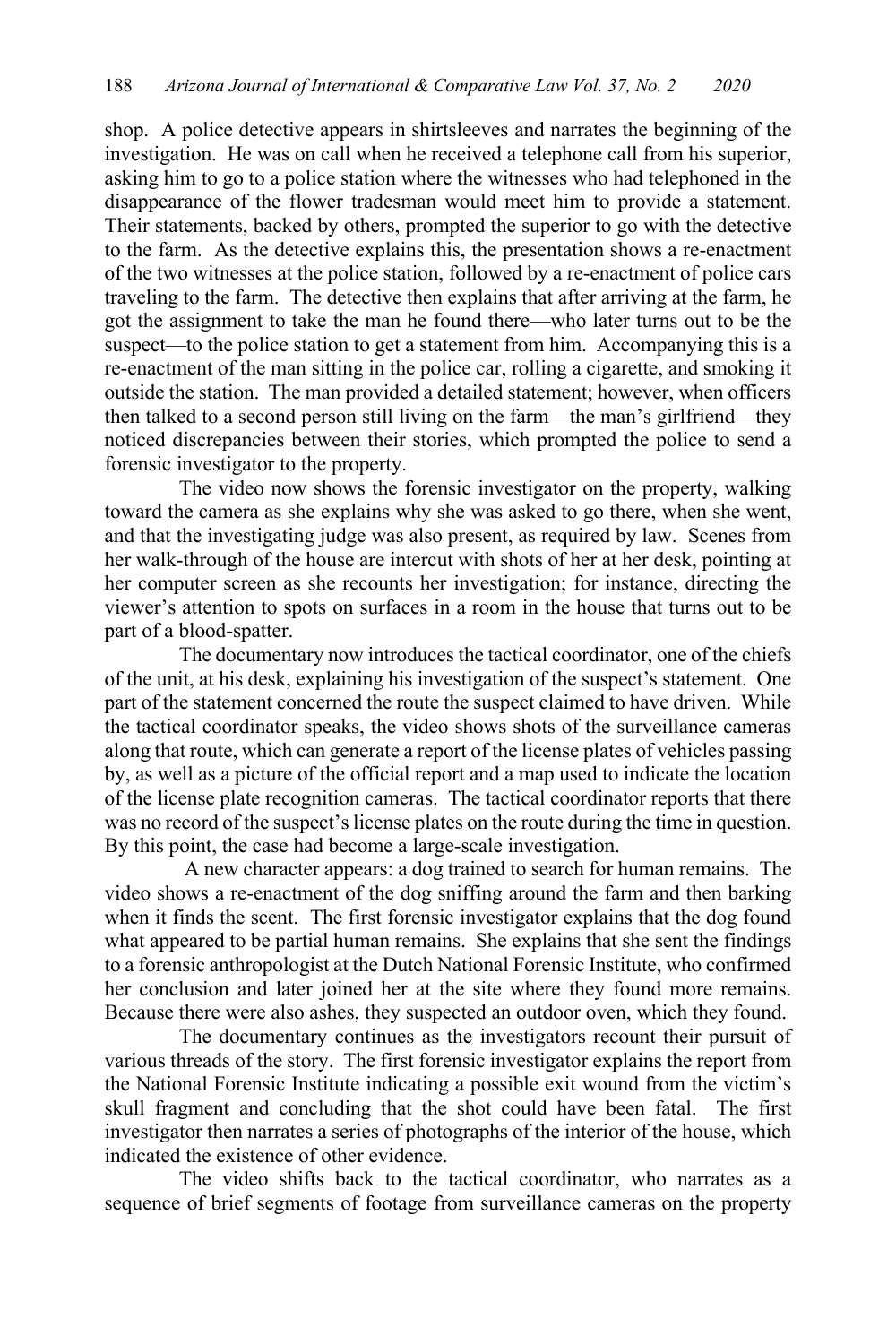are offered to support the hypothesized timeline of the crime. One camera shows the last known appearance of the victim; another, the suspect leaving the next morning: "Between those two times, we suspect the victim has been killed." Further footage shows the suspect walking into the flower shop with a rifle, and later that day, with a wheelbarrow; then a period during which the camera was turned off, then back on: "which is when we suspect he burned the body."

The next phase of the investigation also appears via camera footage, this time from audio-visual registration (AVR) cameras in the police station as the suspect's girlfriend is being interrogated. She states that the suspect told her he shot the victim and that she helped him get rid of the body. She also explains how the suspect killed the victim: by making a hole in the ceiling above the bathroom and shooting him from above. Based on that new information, investigators returned to the property and found other physical evidence consistent with the woman's account.

The documentary now cuts to the tactical coordinator, who explains that the suspect, after being arrested, was recorded talking to a friend. An audio recording of their conversation plays. The conversation further implicates the suspect and leads investigators to persuade the friend to tell them where, at the suspect's request, he had buried one of the suspect's guns. The video cuts to live footage of the discovery of that gun. More live footage of the search for the other weapon follows; the scene is captioned, "In water of North Holland canal divers found the rifle." The documentary concludes as the camera, in a reverse of the opening sequence, takes the viewer away from the farmhouse and back onto the road, then fades to black.

The documentary format of this visual presentation was both novel and remarkable. Yet, assessed in the broader context of Dutch interrogation practices and goals discussed above, the presentation appears, on the whole, to have been appropriately probative and professional. As the documentary unfolds, tactical clues accumulate in accordance with the standard Dutch interrogation method.<sup>71</sup> The film depicts the story of the investigation rather than, as in the first two blocks of the *Klimtoren* slide show, primarily the timeline of the crime. It explains how the investigation developed and why the police took the decisions they did. By setting out in ostensibly neutral fashion the facts the investigators had found, the documentary seems to have been well designed to lead viewers to conclude on their own that the suspect did it—and, ideally, to lead the suspect himself to realize the strength of the prosecution's case against him. The on-screen narrators relate the information using the third person, conveying a sense of objectivity the documentary lacks the second-person, accusatory captions seen in the *Klimtoren* presentation.

The documentary also sought to persuade the suspect of the strength of the prosecution's case through its *ethos* as well as the *logos* of its construction. The

 $71$  Some tactical clues, however, were deliberately omitted. The investigative team reasoned that if it disclosed all of the tactical clues, any resulting suspect statement could not reliably be attributed to unique offender knowledge; that is, the suspect might have acquired the knowledge reflected in his statement from the investigators themselves.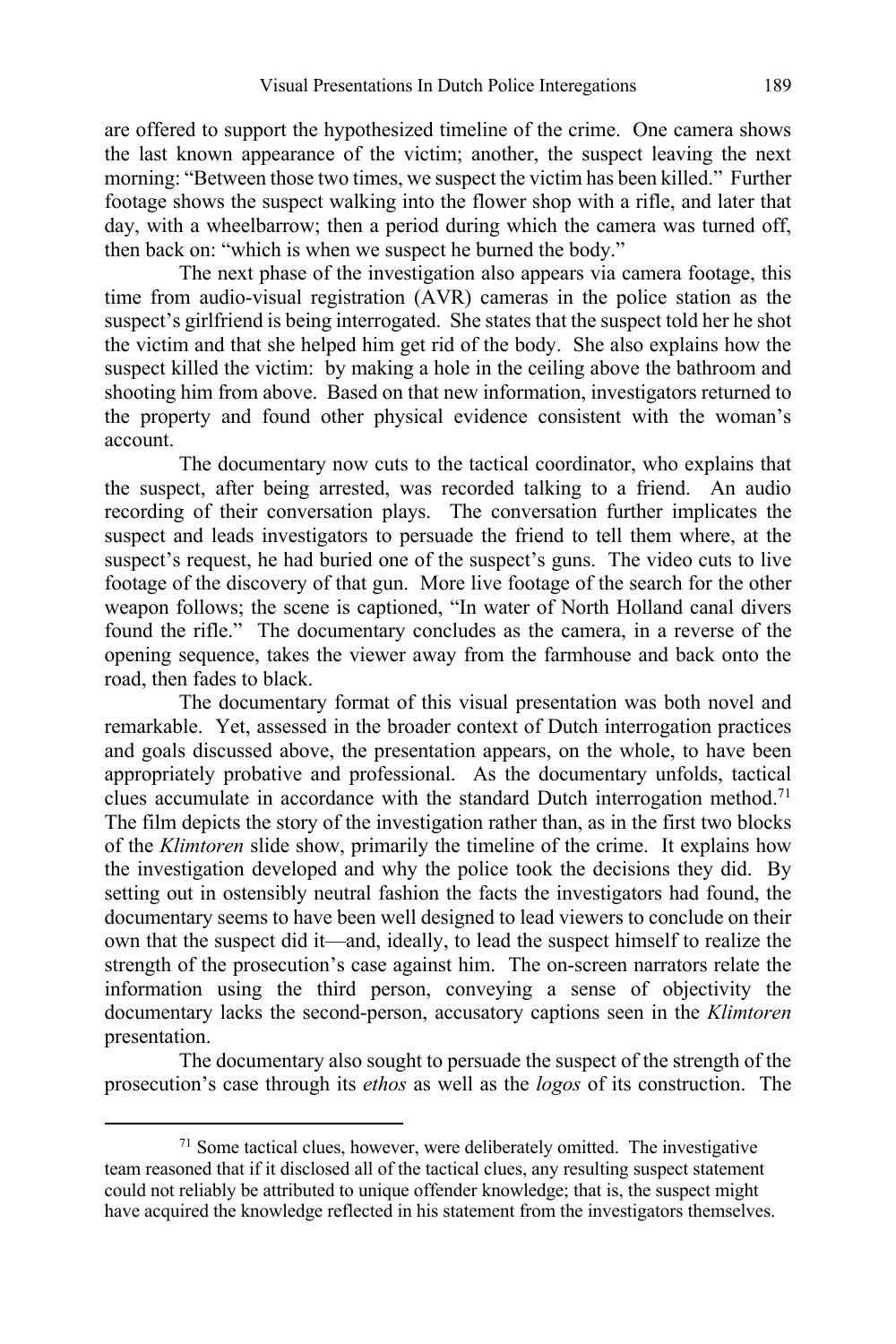main narrators – the female forensic investigator and the male forensic chief – are informal but direct, dressed in workaday clothes, exuding a calm competence and authority. Their on-screen personae convey a sense of trust, one of the objectives of the PEACE interrogation protocol. The investigators' repeated enlistment of the expertise of others, including most importantly the Dutch National Forensic Institute, bolsters their authority with that of the entire research and investigative mechanism of the state, implicitly communicating to the suspect and his lawyer that their forensic conclusions are highly unlikely to be the flawed output of a hasty or rogue detective. The step-by-step depiction of the stages of the developing investigation; moreover, and in particular the sequence in which the investigators returned to the farmhouse to follow up on a lead that the suspect's girlfriend disclosed in her statement at the stationhouse, illustrate that the investigators were not blindered by an initial hypothesis, but instead were prepared to adapt their pursuit of the truth as the evidence itself dictated.

As noted, the documentary incorporates re-enactments of several episodes including: the suspect's ride to the police station for his initial interview, his account of having driven the tradesman, and the trained dog searching for and finding human remains on the property. Although Schildknegt, the senior investigator whose idea it was to create the documentary, has said that these re-enactments were labeled as such when the video was shown to the suspect,<sup>72</sup> no labels or captions appear on any available copies of the video. The intercutting of unlabeled reenactments with other types of ostensibly factual video footage (photographs, surveillance video, and live video) appears to mix different levels of representation, which could confuse inattentive viewers.

According to the investigators themselves, the purpose of presenting the visualized evidence in this form "was to show this documentary, as support of the interrogation, to the suspect . . . to inform him about the course of the investigation and to visualize tactical evidence, thereby explaining what the evidence means for the investigation."73 Karst Maas, an investigator in the North Holland Unit and at that time a team member of the *Arial* investigation and the lead investigator about the visual presentation, has explained that "supporting the interrogation" meant that the investigative team wanted to use the documentary to try to expand the suspect's willingness to explain the facts.<sup>74</sup> Again in the words of the official report, the documentary was:

> [I]nformative in nature and show[ed] the course of the investigation and the tactical evidence. Two colleagues from the tactical research team and one colleague from the forensic investigation tell in a neutral way which

<sup>&</sup>lt;sup>72</sup> Telephone interview with E.G.N. Schildknegt, Senior Investigator, North Holland Unit (Apr. 2018).

<sup>73</sup> Official report of E.G.N. Schildknegt (Apr. 28, 2015) (on file with co-author Dekker).

<sup>74</sup> E-mail from Karst Maas, Investigator, North Holland Unit (Dec. 19, 2016) (on file with co-author Dekker).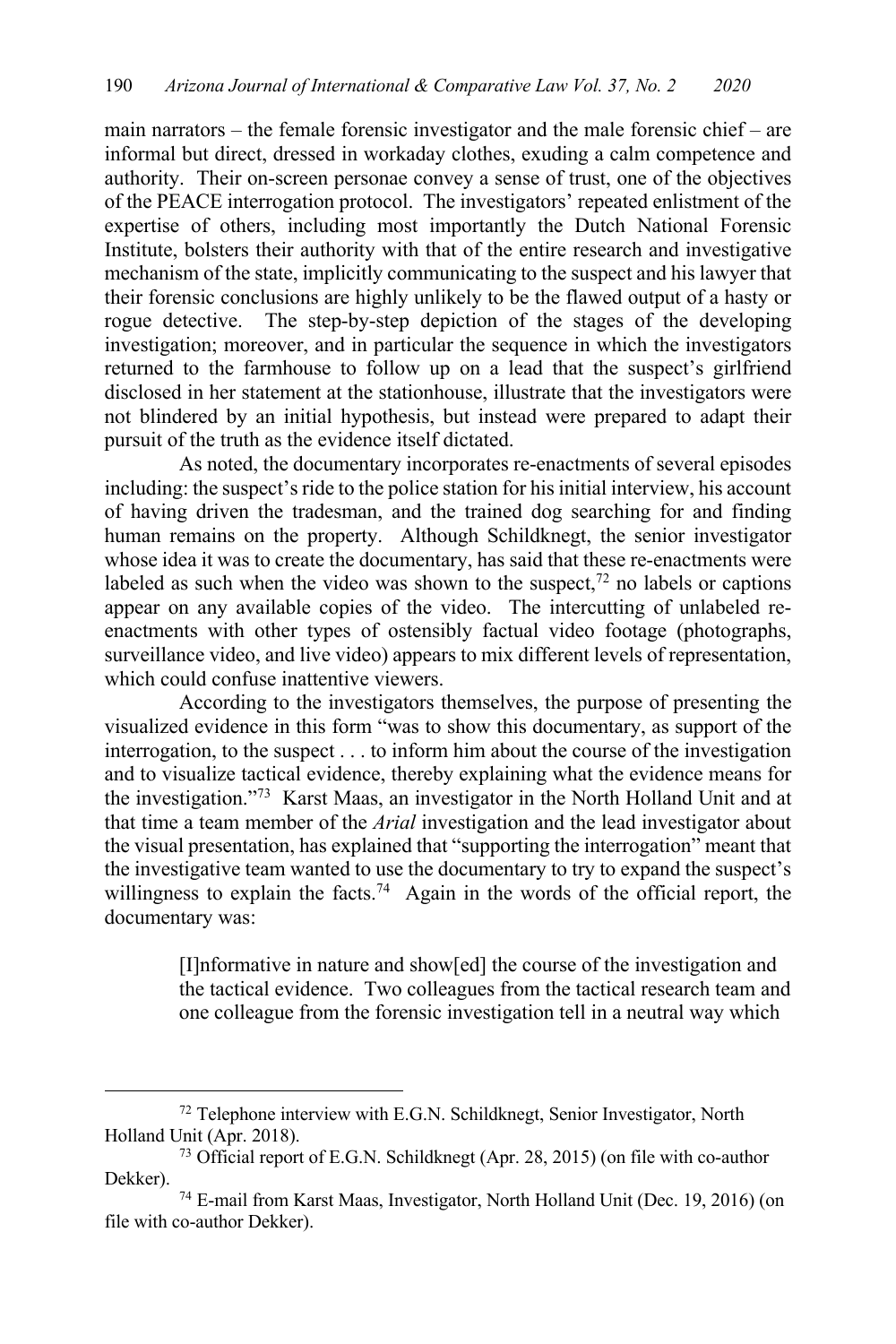tactical clues and evidence were found and what that meant for the investigation. A picture formed of aspects from reality."75

The documentary was first shown to three prosecutors for their assessment who agreed that it could be used to support the interrogation.<sup>76</sup>

The suspect had consulted with his lawyer before the start of the interrogation. The lawyer was also present during the interrogation and the screening of the documentary, the only such instance among the cases Dekker studied. The lawyer, however, said nothing during the showing of the documentary. At the very beginning of the interrogation, the suspect emphasized that, for personal reasons, he did not feel like participating in the interrogation. He gave short, unhelpful answers to the interrogators' questions and firmly disagreed with their assertions. He asserted his right to remain silent and largely adhered to it. During the screening of the documentary, the suspect appeared attentive and not resistant: he turned his chair to the screen and put on his glasses. Investigator Maas observed that the suspect displayed emotion when the documentary showed material in which his co-defendant accused him of accusing her, but Maas could not distinguish whether the emotion was grief or anger. Otherwise, the suspect did not appear to show any emotional response. After the visual presentation, he maintained his right to remain silent as he had before. $77$ 

#### **C. The** *Kiwi* **Case**

The *Kiwi* case was an arson-murder investigation pursued by the Central Netherlands Unit. The suspect had already undergone seven or eight previous interrogations and, while generally cooperative, had made false statements and had insisted, at the beginning of the interrogations and at crucial times thereafter, on his right to remain silent. Due to the emotional nature of the case, investigators may have been especially frustrated with the suspect's refusal to be more forthcoming. According to investigation team leader Folkert van Dekken, the visual presentation was used to motivate the suspect to change his attitude about giving a statement.<sup>78</sup>

The visual presentation consisted of 25 PowerPoint slides, an introductory slide followed by two dozen slides, each of which featured one photograph from the case's forensic investigation. In all, the slide show comprised a walk-through of the scene; starting with an exterior view of the burned house and showing the devastated rooms, the burn patterns, and, in two pictures, a jerrycan used to hold gasoline. The camera angle from which the photos were taken was generally straight at eye level, but some of the crime scene photographs were taken from a high or low position. The entire presentation lasted about 40 minutes.

<sup>75</sup> Official report of E.G.N. Schildknegt (Apr. 28, 2015) (on file with co-author Dekker). 76 *Id.*

<sup>77</sup> Dekker, *supra* note 1, at 49. 78 *Id.* at 46.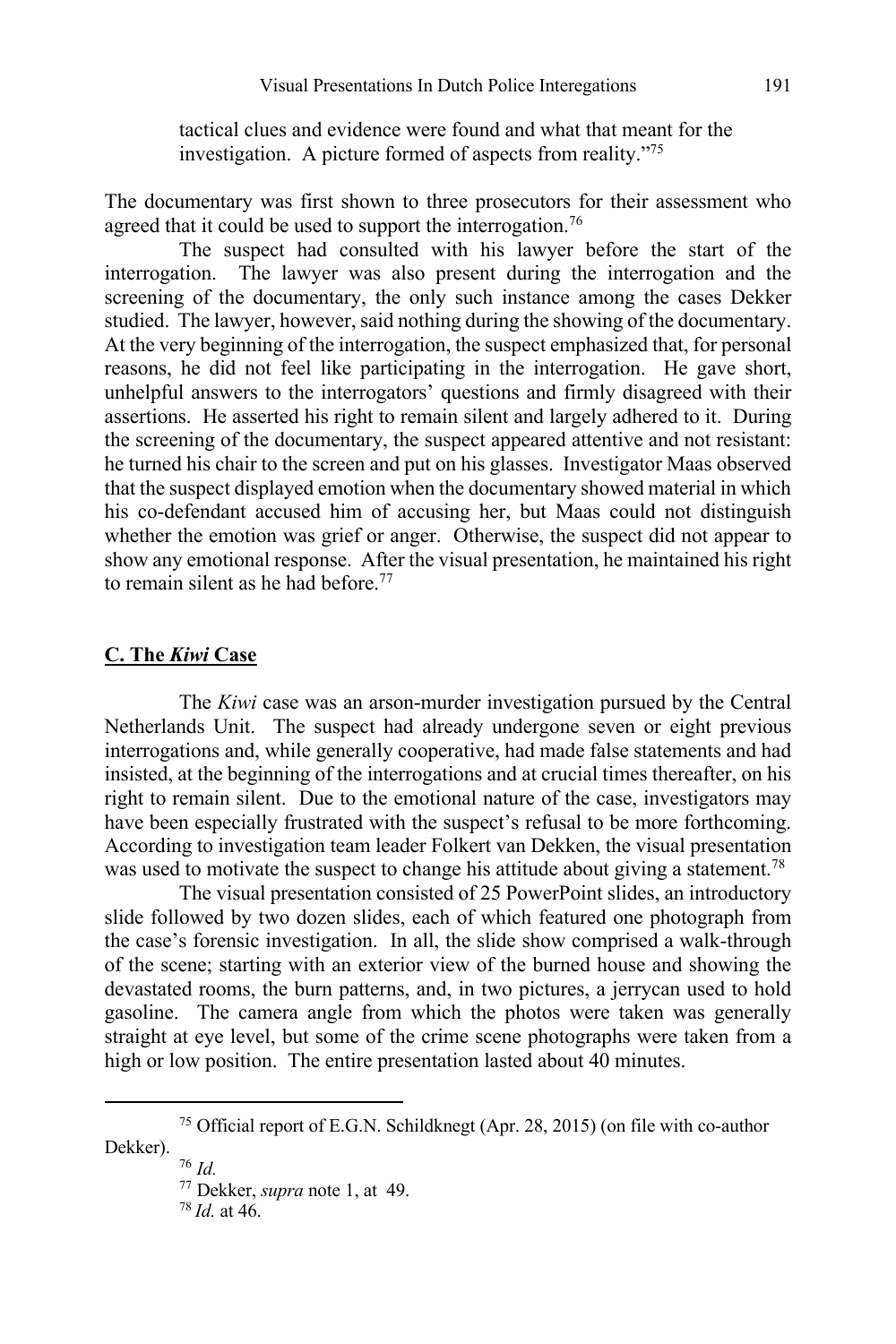The most unusual feature of this visual presentation is that it was narrated during the interrogation not by the investigators but by a forensic fire reconstruction expert. According to van Dekken, the team leader, the objective of presenting the visuals this way was twofold: "explaining the clues and the cohesion between them and, on the other hand, having it done by a specialist, so that questions regarding specialist knowledge c[ould] be answered by him."79 The expert started with a general explanation of the development and behavior of fires and then presented specific pointers and clues from the investigation, explaining each clearly. The expert modulated the speed of his delivery, slowing down as needed so that he could be better understood, allowed for silences, and adjusted his language to avoid specialist jargon whenever possible. Toward the end of the slide show, the expert summed up the forensic evidence and his theory of how the suspect had set the fire. As a whole, the visual presentation offered an objective and complete representation of the forensic investigation. Both the expert and the interrogators encouraged the suspect to ask questions if there was anything that he did not understand.<sup>80</sup> Unlike the presentations in the *Klimtoren* and especially the *Arial* case, both of which can be understood without any further narrative accompaniment, the *Kiwi* slide show was not self-sufficient; it would be very difficult for an audience not present during the interrogation to grasp its probative value. $81$ 

The suspect did not offer any substantive comments during the PowerPoint presentation. He remained calm throughout, sat upright, listened to the expert, and watched the presentation or looked at the expert when the expert clarified something with hand gestures. He asked some questions to seek clarification, as the expert and interrogators had encouraged. After the presentation concluded, the suspect said:

> "I know what happened and what did not happen that night. I know that because I was the only one there.

<sup>80</sup> *Id.*

<sup>81</sup> Some other aspects of the presentation were not, unfortunately, included in the official investigation report, but can also be gleaned from a review of the recording of the interrogation. For example, after about two hours and 45 minutes into the interrogation, the interrogators said that they and the suspect could take some time to eat lunch in the interview room. At this point the interrogators told the suspect that another police officer would join them – namely, the forensic expert. The interrogators explained that this colleague would make a presentation on the television screen in the interrogation room. They emphasized that this colleague was an expert and that they thought they should leave this presentation to the expert. A few minutes later the interrogators continued their explanation of colleague's expertise and identified him by name. The interrogators explained that the suspect would see photos he had not seen before and that he would be told what the investigation was and what the results of it were. Also, the interrogators emphasized that the suspect must also ask his questions and that the expert was the best person to answer those questions. The interrogators also indicated that the suspect's lawyer would receive all documents. It is possible that the interrogators' emphasizing the colleague's expertise influenced the suspect's perception of the expert and the information he presented (Dekker, thesis research notes (notes on file with co-author Dekker)).

<sup>79</sup> *Id.*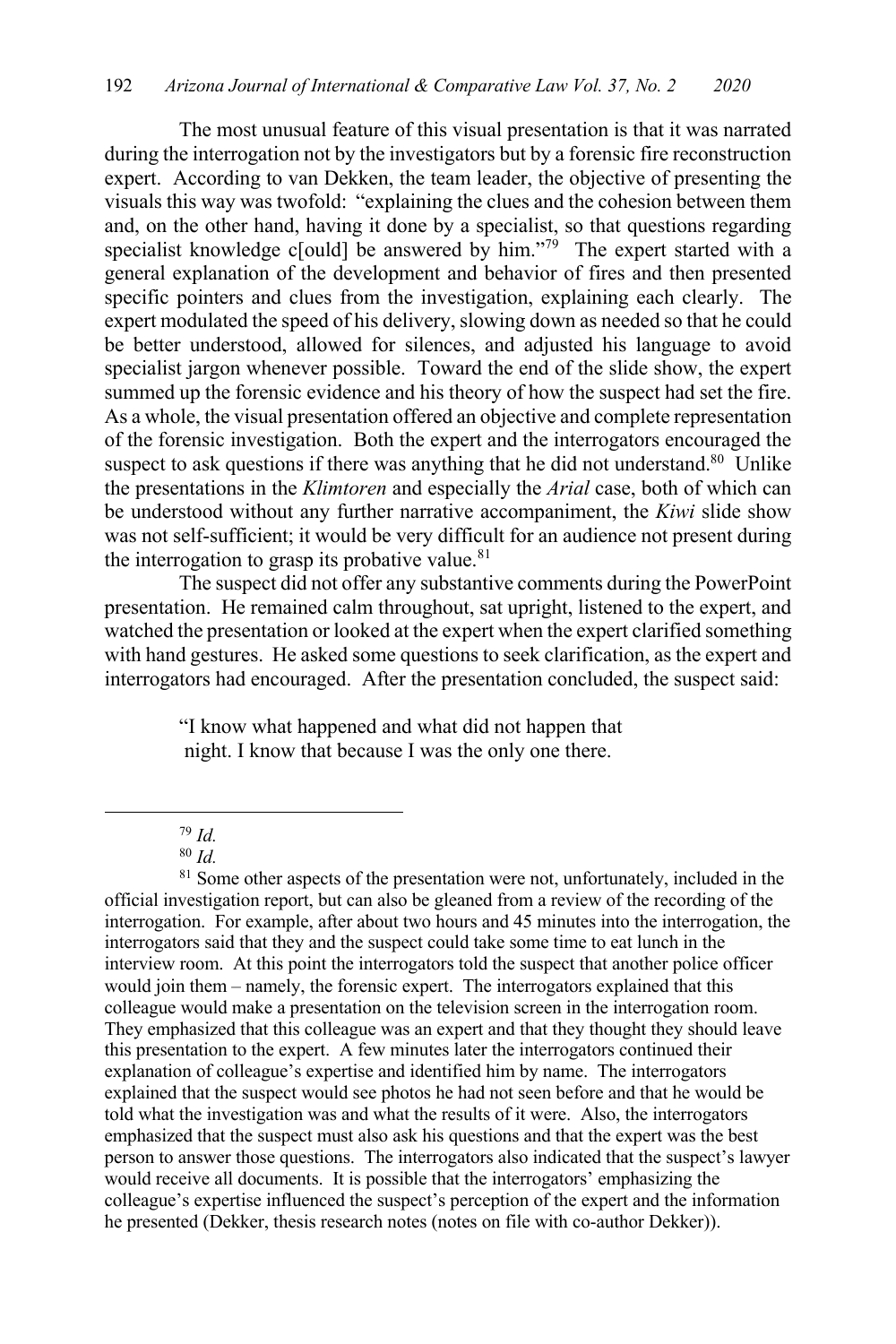But in this context, I am a layman. I understand a lot. I have ideas when you tell such a story. At least if you do your presentation. But it is not up to me to  $-$  it is not up to me at the moment to say anything about it."82

#### **D. Use of Visual Presentations after the Interogation**

What happens to the visual presentations after they are used during suspect interrogations? Presumably, the default practice would be that they would be included in the investigative file like all other materials that are part of the official investigation, but this has not always been the case. In the *Arial* case, the prosecutor's office chose not to add the video documentary to the official case file.<sup>83</sup> Thus, had the case proceeded to trial, the final judge would not have seen it. Apparently, the Public Prosecution Service did not want the documentary to "lead its own life," becoming more widely available; especially since it depicts police officers and detectives.<sup>84</sup> In addition, it is possible that the Public Prosecution Service wanted to use the documentary extra cautiously because it was the first time that a visual presentation of this nature had been used in the Netherlands during a criminal investigation.<sup>85</sup> The documentary could, however, have been viewed on request by the judge and/or the defense attorney.86

Visual presentations may also be prepared with an eye toward their use not only during the investigation but also potentially at trial. One of the co-authors (Dekker), together with the video specialists from DLOS, prepared a visual presentation for use in the interrogation phase of a complex, multi-defendant jewelry store robbery. The presentation, over an hour in length, knitted together surveillance footage from multiple cameras inside and outside the store, juxtaposed

<sup>86</sup> To the extent that visual presentations do become part of the case file and thus disseminated beyond their original presentational context, a problem may arise if the dossier does not contain any contemporaneous oral narration or explanation needed to make the visuals fully intelligible. The authors would like to thank Professor Christina Spiesel for this point. This would appear to be a particular concern with regard to the visual presentation in the Kiwi case described above, for instance, in which the prosecution's forensic expert presented photographs from the forensic investigation for 40 minutes, yet the expert's explanation of the visual material was not included in the official report of the interrogation; a summary of the presentation in the official report mentions only two questions the expert asked (Dekker, *supra* note 1). The comprehensive audiovisual recording of interrogations would sometimes help to address this problem, but the recordings also need to be reviewed by a third party, such as the judge or the defendant's lawyer. We discuss this further below in the section on best practices (*see infra* Part VI, pp. 50-55).

<sup>82</sup> Dekker, thesis research notes (notes on file with co-author Dekker). 83 Dekker, *supra* note 1.

<sup>84</sup> Interview with E.G.N. Schildknegt, Senior Investigator, North Holland Unit (June 2, 2016).

<sup>85</sup> *Id.*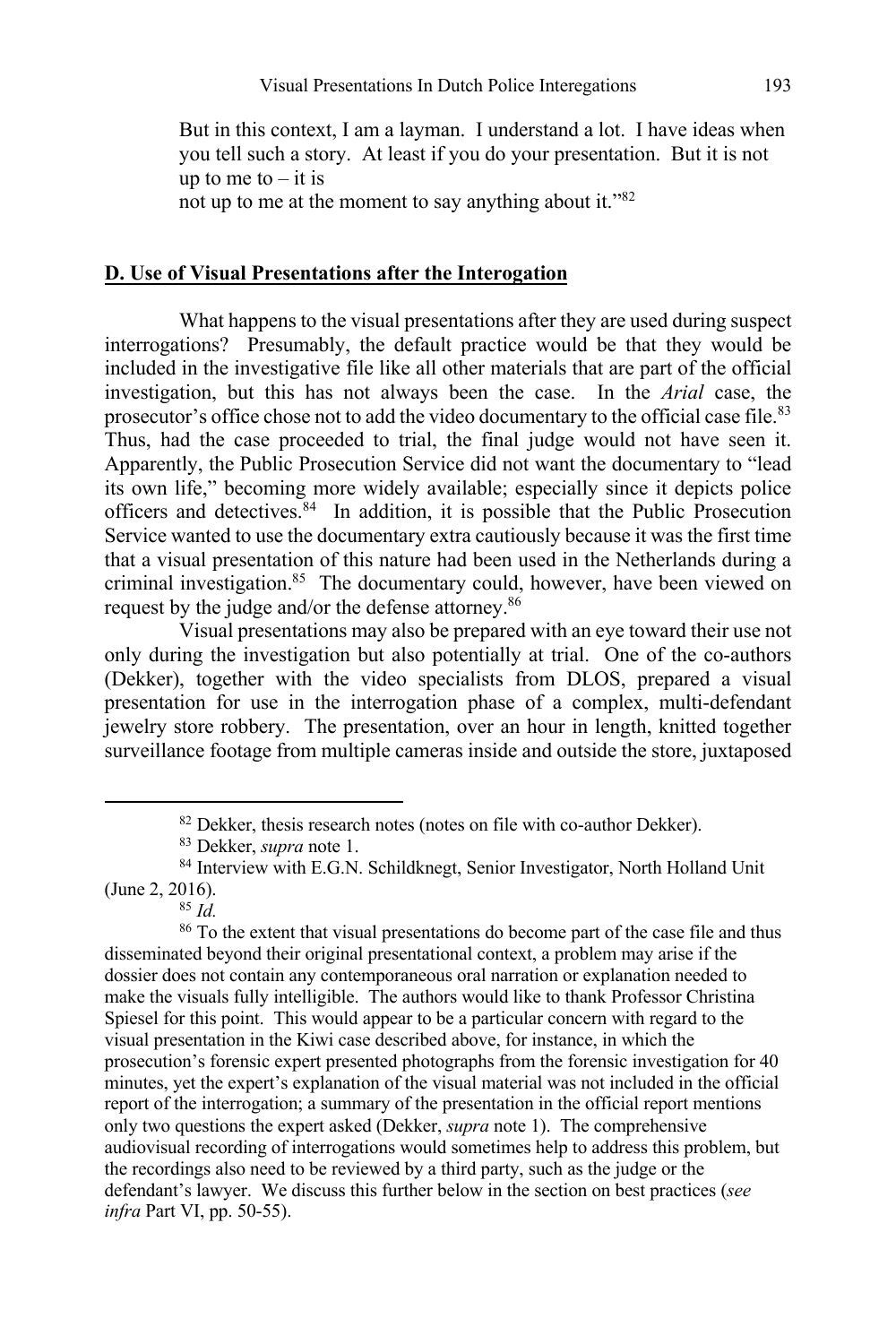with a street map of the neighborhood showing the positions of the cameras and the locations of the various defendants as they cased the store and later committed the robbery. Investigators decided not to use the video during interrogations, but the public prosecutor used about 10 minutes of it at trial.

### **IV. THE PSYCHOLOGY OF CONFESSIONS AND INTERROGATION METHODS**

In this portion of the article, we explain, based on psychological research on interrogation methods, why the information-gathering method used in the Netherlands, compared to the accusatorial method used in the United States, would be expected to lead more suspects to confess when they are guilty but not when they are innocent—presumably a major objective of a just and efficient criminal investigative process. In the following section, we explain, based on the psychology of visual communication and visual evidence, why visual presentations of the sort we have described might well enhance this positive outcome.

Many suspects, at least initially, do not make statements inculpating themselves in the crime for which they have been arrested. As noted above, under Dutch law, they are not obligated to do so. Suspects may be unwilling to confess for various reasons, including fear of legal sanctions, concern about their reputation, not wanting to admit to themselves that they have done something perhaps terribly wrong, and fear of retaliation.<sup>87</sup> Suspects who confess face harsher outcomes at every step of the criminal justice process.<sup>88</sup> Yet "many suspects interrogated at police stations confess to the crime of which they are accused."89 Studies conducted in England and the United States, using different methodologies, report confession rates ranging from 42% to 76%.<sup>90</sup> In the Netherlands, the percentage is between 71% and 73%.91 Given the powerful reasons *not* to make an inculpatory statement to police interrogators, why do so many suspects nevertheless do so? And given the perhaps surprising frequency of false confessions, e.g., nearly 30% of persons convicted but later exonerated by DNA evidence had falsely confessed<sup>92</sup> and their costs to the legal system, in terms of both wrongful convictions and failures to

<sup>&</sup>lt;sup>87</sup> Gisli H. Gudjonsson, THE PSYCHOLOGY OF INTERROGATIONS AND CONFESSIONS (2003).

<sup>88</sup> Kassin et al., *supra* note 31; Leo, *supra* note 31; Richard A. Leo & Richard J. Ofshe, *The Consequences of False Confessions: Deprivations of Liberty and Miscarriages of Justice in the Age of Psychological Interrogation*, 88 J. CRIM. L. & CRIMINOLOGY 429 (1998).

<sup>89</sup> Gudjonsson, *supra* note 87, at 133.

<sup>90</sup> *Id.* at 137; *see also* Kassin et al., *supra* note 31 (showing a percentage of 68%). <sup>91</sup> Verhoeven & Duinhof, *supra* note 53.

<sup>92</sup> Saul M. Kassin, *The Social Psychology of False Confessions*, 9 SOC. ISSUES & POL'Y REV. 25 (2015); *see also* Fadia M. Narchet, Christian A. Meissner, & Melissa B. Russano, *Modeling the Influence of Investigator Bias on the Elicitation of True and False Confessions*, 35 LAW & HUM. BEHAV. 452 (2011) (citing studies reporting 5-25% false confession rates, depending on methodology).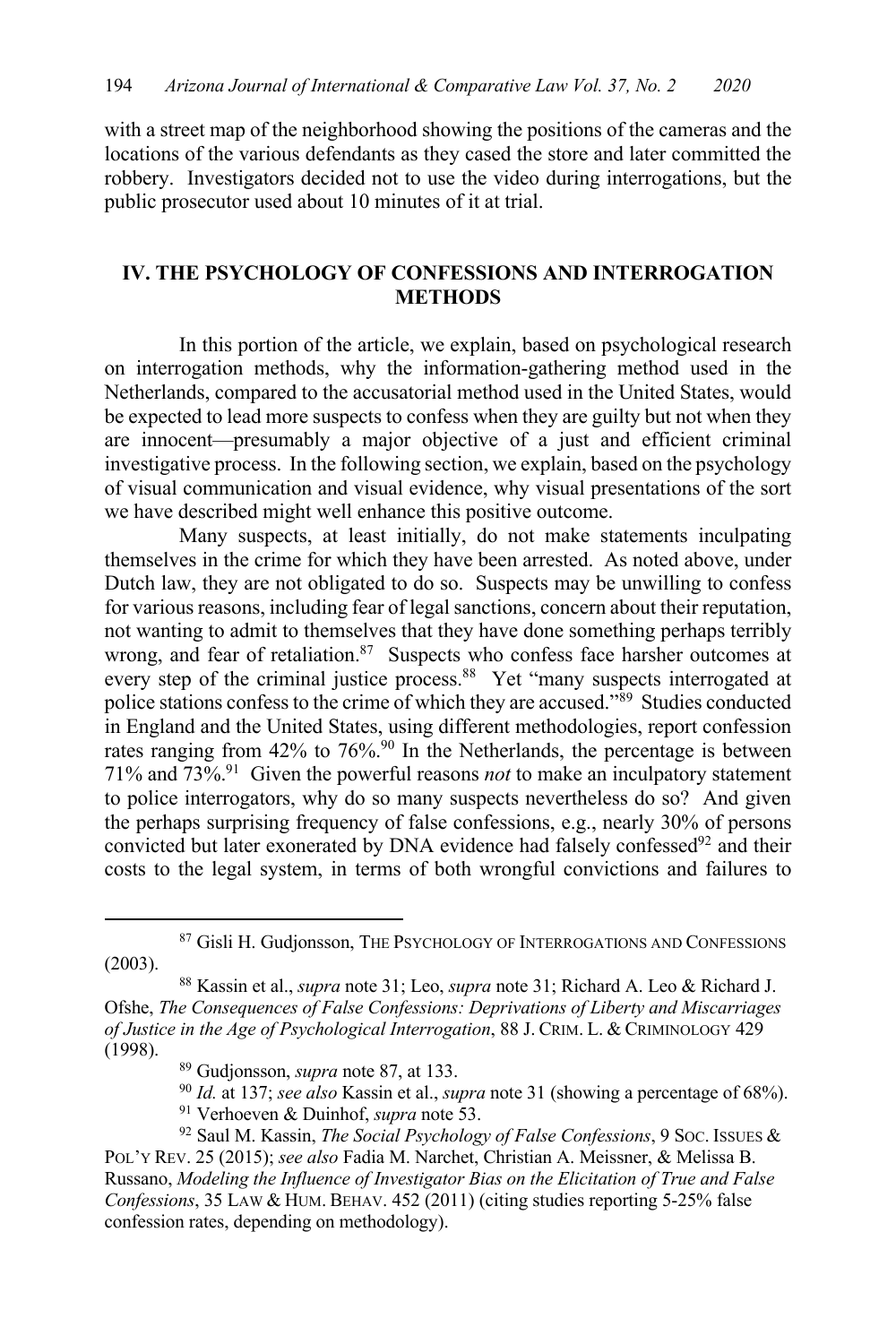apprehend the actually guilty, is any particular interrogation method more likely to lead the guilty but not also the innocent to confess; and if so, why?

Many theoretical models purport to explain why suspects confess.<sup>93</sup> Characteristics of the suspect, e.g., age, mental ability, previous convictions,  $94$  the offense (type and seriousness), and the context, e.g., interrogator characteristics and techniques, access to legal advice, may all play a part.<sup>95</sup> Gudjonsson's review of suspects' self-reported reasons for confessing identifies three factors: external pressure, internal pressure, and perception of proof.<sup>96</sup>

External pressure to confess includes fear of continued confinement, as well as police interrogation techniques that seek to *maximize* the suspect's sense of peril by "expressing absolute certainty in the suspect' s guilt. These techniques include: shutting down denials, exaggerating the seriousness of the offense, bluffing about evidence." They also may *minimize* the seriousness of the offense by "stressing the importance of cooperation, expressing sympathy, blaming the victim, and providing face-saving excuses."97 Suspects who are actually guilty may also experience an internal pressure to confess and thereby relieve themselves of the guilt they feel for having committed the crime.

Finally, suspects' perception of the strength of the proof against them may lead them to confess when they believe there is no longer any point in denying their culpability because the prosecution will be able to prove their guilt at trial. "[T]he most frequent and important reason why suspects confess is the strength of their belief in the evidence against them."<sup>98</sup> Interview and survey data<sup>99</sup> and

<sup>95</sup> Gudjonsson, *supra* note 87; Stephen Moston, Geoffrey M. Stephenson, & Thomas M. Williamson, *The Effects of Case Characteristics on Suspect Behaviour During Police Questioning*, 32 BRIT.J. CRIMINOLOGY 23 (1992).

<sup>96</sup> Gudjonsson, *supra* note 87.

97 Allyson J. Horgan, Melissa B. Russano, Christian A. Meissner, & Jacqueline R. Evans, *Minimization and Maximization Techniques: Assessing the Perceived Consequences of Confessing and Confession Diagnosticity*, 18 PSYCHOL. CRIME & L. 65, 66 (2012).

<sup>98</sup> Gudjonsson, *supra* note 87, at 153.

<sup>99</sup> *See, e.g.*, Nadine Deslauriers-Varin et al., *Confessing Their Crime: Factors Influencing the Offender's Decision to Confess to the Police*, 28 JUST. Q. 113 (2011); G.H. Gudjonsson & I. Bownes, *The Reasons Why Suspects Confess During Custodial Interrogation: Data for Northern Ireland*, 32 MED. SCI. & L. 204 (1992); Gisli H. Gudjonsson, & Hannes Petursson, *Custodial Interrogation: Why Do Suspects Confess and How Does It Relate to Their Crime, Attitude and Personality?*, 12 PERS. & INDIVIDUAL

<sup>93</sup> *See generally* Gudjonsson, *supra* note 87; Kate A. Houston, Christian A. Meissner, & Jacqueline R. Evans, *Psychological Processes Underlying True and False Confessions*, in INVESTIGATIVE INTERVIEWING 19 (Ray Bull ed., 2014).

<sup>&</sup>lt;sup>94</sup> For instance, younger suspects tend to confess, truthfully or falsely, more frequently than older ones (Gudjonsson, *supra* note 87); suspects who are more suggestible or compliant or who are anxiety-prone tend to confess, truthfully or falsely, more frequently (*id.*); and cognitively impaired suspects falsely confess at a higher rate than do persons of ordinary intelligence (*see* Saul M. Kassin, Sara C. Appelby, & Jennifer Torkildson Perillo, *Interviewing Suspects: Practice, Science, and Future Directions*, 15 LEGAL & CRIMINOLOGICAL PSYCHOL. 39 (2010); Leo, *supra* note 31).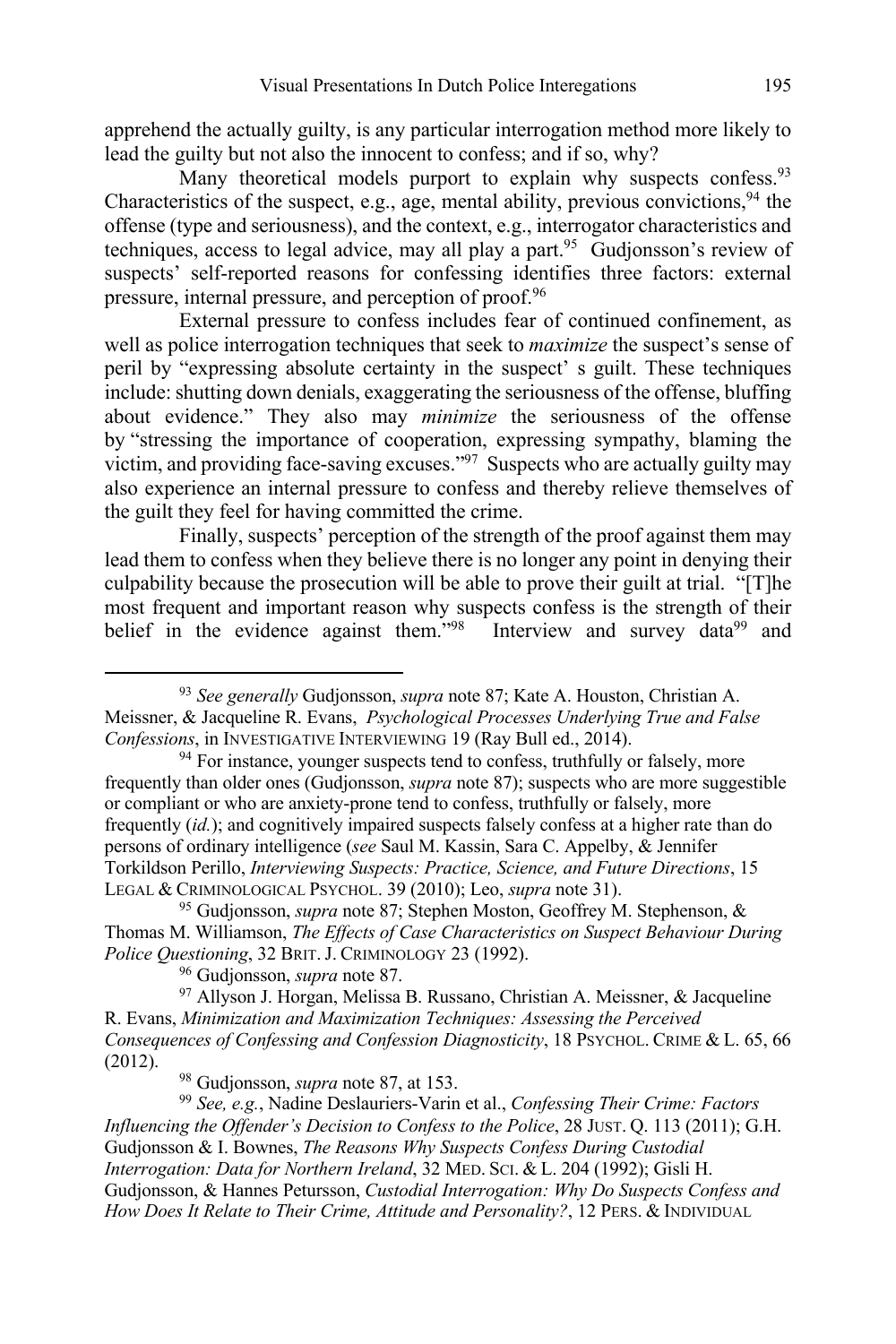experimental studies<sup>100</sup> confirm that suspects are more likely to confess when they perceive the evidence against them to be stronger.<sup>101</sup> It is of course rational for a suspect's decision whether or not to confess to be driven by his perception of the strength of the prosecution's proof; all things being equal, the stronger the proof against the suspect, the more likely he will be convicted even without a confession, and hence, the smaller the benefit obtained by remaining silent. $102$ 

Different interrogation methods trigger these three factors differently, with important consequences for the diagnosticity of the resulting confession—the likelihood that it is a true statement. At the macro level, two basic types of interrogation methods, as already noted, are the *accusatorial* and the *information*gathering methods.<sup>103</sup> In the accusatorial method, widely used in the United

DIFFERENCES 295 (1991); Moston et al., *supra* note 95; Stephen Moston & Terry Engelberg, *The Effects of Evidence on the Outcome of Interviews with Criminal Suspects*, 12 POLICE PRAC. & RES. 518 (2011); Brent Snook, Diana Brooks, & Ray Bull, *Predicting Self-Reported Confessions and Cooperation*, 42 CRIM.JUST. & BEHAV. 1243 (2015).

<sup>100</sup> *See, e.g.*, Mark R. Kebbell, Emily J. Hurren, & Shannon Roberts, *Mocksuspects' Decisions to Confess: The Accuracy of Eyewitness Evidence is Critical*, 20 APPLIED COGNITIVE PSYCHOL. 477 (2006); Steven Todd Sellers, The Role of Evidence in Suspect Interviewing: A Mixed Methods Approach (February 2009) (unpublished dissertation, Griffith University) (Study 2).

<sup>&</sup>lt;sup>101</sup> Research reaching this conclusion based on interview data has been drawn from countries (e.g., the U.S.) employing the accusatorial interrogation method as well as those (e.g., the UK) employing an information-gathering method. With regard to the former, this might seem to be inconsistent with the frequent claim that the accusatorial method elicits confessions through external pressure. There is no necessary inconsistency, however. First, people confess for a variety of reasons, as the models propounded by Gudjonsson (Gudjonsson, *supra* note 87) and others posit. Second, to the extent that accusatorial interrogators misstate or lie about the strength of the evidence against a suspect, the suspect who believes those misrepresentations may still be confessing based on his perception of the strength of that evidence; it's simply that his perception may be mistaken, increasing the likelihood of a false confession.

<sup>&</sup>lt;sup>102</sup> The guilty suspect who does not confess when he (correctly) perceives the evidence against him to be strong also forgoes the potential benefits of confessing, such as the alleviation of internal pressure, without the benefit of substantially reducing his chances of conviction.

<sup>103</sup> *See, e.g.*, Jeaneé C. Miller et al., *Accusatorial and Information-gathering Interview and Interrogation Methods: A Multi-country Comparison*, 24 PSYCHOL. CRIME & L. 935 (2018).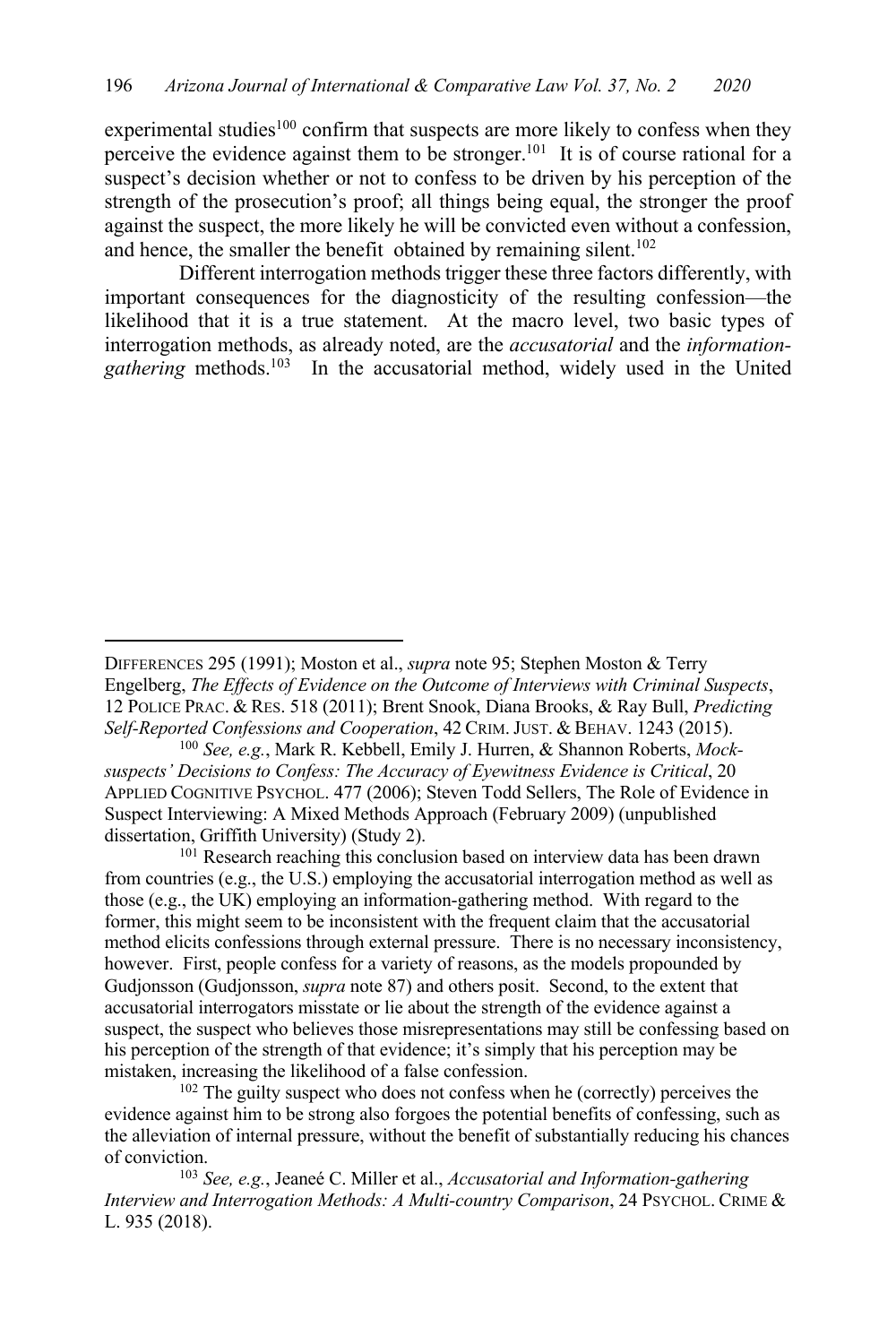States,<sup>104</sup> as well as Canada and various Asian nations,<sup>105</sup> "the goal of police interrogation is not necessarily to determine the truth," but rather to obtain a confession.106 The primary aim is "to convince the suspect that it is in his selfinterest to confess when that in fact is rarely the case."<sup>107</sup> Pursuant to the "Reid method," which for decades has been the accusatorial approach most commonly taught and deployed in the United States,<sup>108</sup> the police first conduct a "Behavioral Analysis Interview" with the suspect to decide, on the basis of various verbal but mostly nonverbal cues, whether they believe the suspect to be guilty.<sup>109</sup> It is important to note that many of the nonverbal cues on which police interrogators rely at the preliminary interview stage to determine whether the suspect is guilty have been shown to be unreliable.<sup>110</sup> Experimental studies have found that trained police interrogators are no better than laypeople at distinguishing lying from truthful suspects—both perform at about chance levels—although police are more confident in their often-mistaken judgments. $111$ 

<sup>104</sup> *See, e.g.*, *id.* (survey of investigators in several countries indicates that U.S., and to a lesser extent, Canadian interrogators are more likely to employ techniques associated with the accusatorial method than are those in Europe and Australia). At least some American police departments are beginning to train officers in and possibly implement the HIG (High-value detainee Interrogation Group) "cognitive interview" method (see High-Value Detainee Interrogation Group (HIG), *Interrogation: A Review of the Science* (2016), for details on the method and the underlying psychology) as an alternative to the Reid technique (Robert Kolker, *Nothing But the Truth*, THE MARSHALL PROJECT (May 24, 2016), https://www.themarshallproject.org/2016/05/24/

nothing-but-the-truth).

<sup>105</sup> Christian A. Meissner et al., *Accusatorial and Information-gathering Interrogation Methods and Their Effects on True and False Confessions: A Meta-analytic Review*, 10 J. EXPERIMENTAL CRIMINOLOGY 459 (2014).

<sup>106</sup> Leo, *supra* note 31, at 23.

<sup>107</sup> *Id.* at 34.

*<sup>108</sup> See, e.g.*, Brian R. Gallini, *Police "Science" in the Interrogation Room: Seventy Years of Pseudo-psychological Interrogation Methods to Obtain Inadmissible Confessions*, 61 HASTINGS L.J. 529 (2010); Inbau et al., *supra* note 32; Leo, *supra* note 31.

<sup>109</sup> *See* Gallini, *supra* note 108.

<sup>110</sup> *See, e.g.*, Kassin, *supra* note 92; Miller et al., *supra* note 103; DAN SIMON, IN DOUBT (2012).

<sup>111</sup> *See, e.g.*, Saul M. Kassin & Christina T. Fong, *"I'm Innocent!": Effects of Training on Judgments of Truth and Deception in the Interrogation Room*, 29 LAW & HUM. BEHAV. 499, 511 (1999). Having already presumed or decided that the suspect is guilty, moreover, interrogators are prone to *confirmation bias* during the subsequent interrogation: they tend to seek and interpret further information in a way that confirms their initial assessment of guilt. *See* Raymond S. Nickerson, *Confirmation Bias: A Ubiquitous Phenomenon in Many Guises*, 2 Rev. Gen. Psychol. 175 (1998); Barbara O'Brien, *Prime Suspect: An Examination of Factors that Aggravate and Counteract Confirmation Bias in Criminal Investigations*, 15 PSYCHOL. PUB. POL'Y & L. 315 (2009); Eric Rassin, *A Psychological Theory of Indecisiveness*, 63 NETH.J. PSYCHOL. 1 (2007). This way of putting the matter understates the bias built into the adversarial interrogation process, however, because it assumes that the primary goal is unbiased truth-seeking rather than persuading the suspect to confess. *See* Leo, *supra* note 31.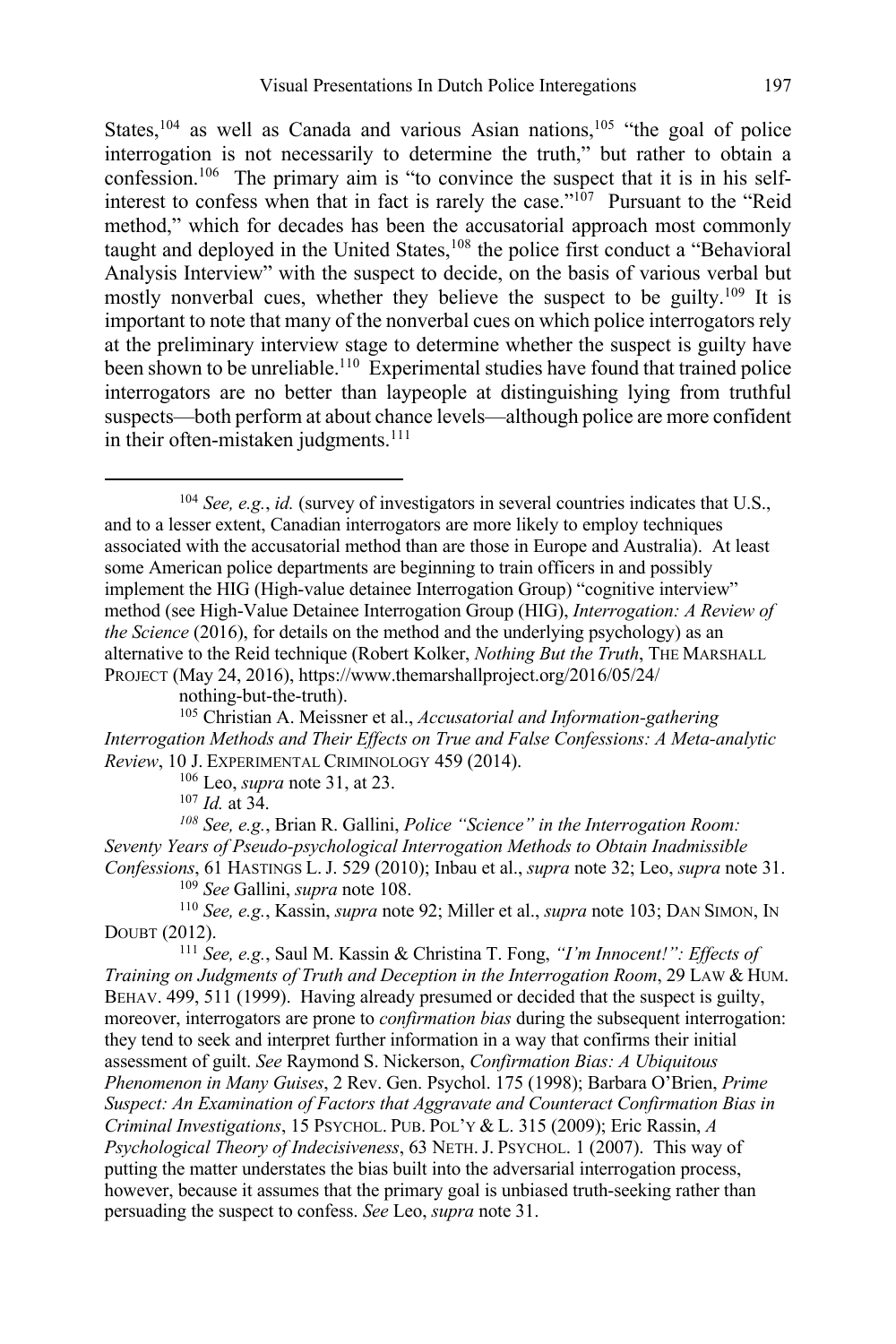If police believe the suspect to be guilty, the launch a psychologically manipulative interrogation which aims to ramp up external pressures on the suspect.<sup>112</sup> Meissner and colleagues summarize this interrogation process as follows:

> (1) custody and isolation, in which the suspect is detained in a small room and left to experience the anxiety, insecurity, and uncertainty associated with police interrogation; (2) confrontation, in which the suspect is presumed guilty and told (sometimes falsely) about the evidence against him/her, is warned of the consequences associated with his/her guilt, and is prevented from denying his/her involvement in the crime; and finally (3) minimization, in which a now sympathetic interrogator attempts to gain the suspect's trust, offers the suspect face-saving excuses or justifications for the crime, and implies more lenient consequences should the suspect provide a confession.<sup>113</sup>

In contrast, the information-gathering method prescribed in one form or another in the Netherlands since the late 1990's, as well as the United Kingdom, Australia, New Zealand, and some other countries, tends to eschew external pressure-generating techniques.114 Instead, it:

<sup>114</sup> Van Amelsvoort & Rispens, *supra* note 37. Interrogations are not always carried out as the manuals prescribe; in practice, the methods used may also reflect a combination of interrogators' personal styles and what they have been taught in the past. For these reasons, the methods set out in the Dutch interrogation manual may actually be used in a more "accusatory" fashion than the manual prescribes. For instance, Verhoeven studied a sample of interrogations in 2008-10 (when the GIS rather than Scenario Investigation Method was standard in the Netherlands; *see supra* p. 14). He writes that "the GIS is based on the idea that the guilt of the suspect can and must be determined before the interrogation phase. In general terms, the GIS is therefore an interviewing method that attempts to influence a suspect who is presumed guilty into giving a statement . . ., an approach that is consistent with the accusatory questioning methods. . . . [I]t can be concluded that the GIS consists of aspects from both the accusatory and informationgathering interviewing methods and techniques from both categories can be expected to be used during Dutch interviews of suspects." Willem-Jan Verhoeven, *The Complex Relationship Between Interrogation Techniques, Suspects Changing Their Statement, and Legal Assistance. Evidence from a Dutch Sample of Police Interviews*, 28 POLICING & SOC'Y 308, 310 (2018). We believe it is nevertheless true that Dutch interrogation methods are on the whole much closer to the information-gathering model. Moreover, to the extent that Dutch police and prosecutors go to the trouble of preparing and presenting visual presentations, they do so in cases in which they believe the evidence of the suspect's guilt to be quite strong, as might interrogators employing primarily accusatory methods – the difference being that Dutch police and prosecutors' belief in the suspects guilt is largely

<sup>112</sup> *See, e.g.*, Inbau et al., *supra* note 32; Meissner et al., *supra* note 105, at 462.

<sup>113</sup> Meissner et al., *supra* note 105, at 462 (based on Saul M. Kassin & Ghisli H. Gudjonsson, *The Psychology of Confession Evidence: A Review of the Literature and Issues*, 5 PSYCHOL. SCI. PUB. INT. 35 (2004)).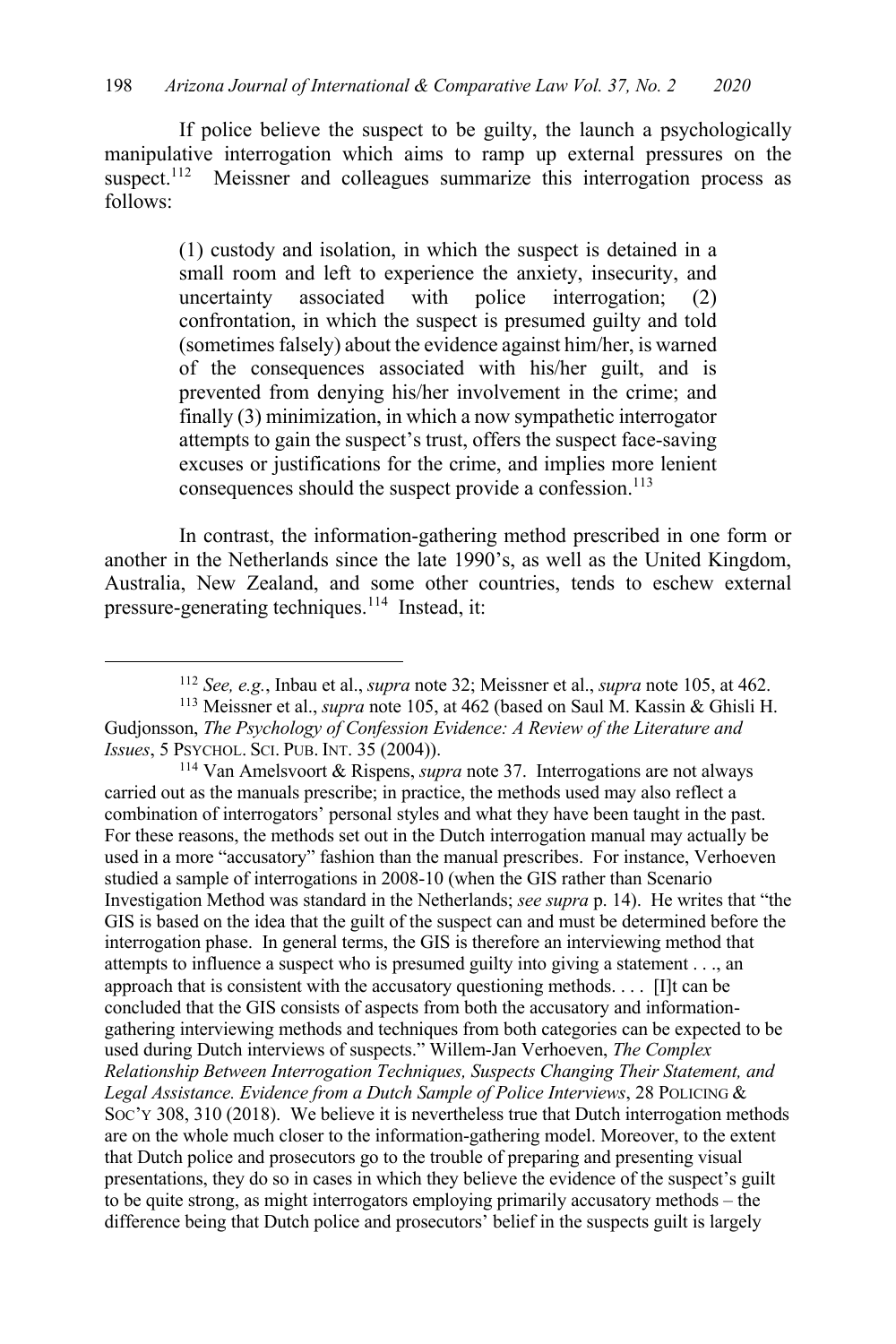focuses on developing rapport, explaining the allegation and the seriousness of the offense, emphasizing the importance of honesty and truth gathering, and requesting the suspect's version of events. Suspects are permitted to explain the situation without interruption and questioners are encouraged to actively listen. Only after suspects have been given a full opportunity to provide information are they questioned and presented with any inconsistencies/ contradictions (e.g., information known to the interviewer but not yet revealed to the suspect) . . . . [T]his interview method has the goal of "fact finding" rather than that of obtaining a confession.<sup>115</sup>

Most interrogation methods combine internal and external pressures.<sup>116</sup> For instance, even in an information-gathering regime, suspects may be questioned in isolation and interrogated repeatedly over extended periods of time. Nevertheless, police investigators in countries using the accusatorial approach engage significantly more often than do those in information-gathering countries in interrogation techniques aimed to increase external pressures, and they resort to bluffing about the evidence and even confronting the suspect with false evidence significantly more often than their counterparts in information-gathering countries  $d$ o.<sup>117</sup>

The use of either interrogation method, accusatorial or informationgathering, increases the likelihood that suspects will confess.118 But because "true confessions appear to be the product of 'internal' pressures, while false confessions appear to be elicited via 'external' pressures,"<sup>119</sup> the accusatorial approach, which aims to increase external pressures on the suspect, poses a greater threat of inducing the suspect to confess even when he is not guilty—because he has been browbeaten by relentless accusations, despairs of ever extricating himself from confinement, and/or has been implicitly if not explicitly promised leniency if he confesses.<sup>120</sup> Following a flawed initial assessment of guilt with interrogative techniques driven

evidence-based as opposed to being based on the reading of unreliable cues during an initial suspect interview. 115 Meissner et al., *supra* note 105, at 462-63.

<sup>116</sup> *See generally* Christopher E. Kelly, Jeaneé C. Miller, Allison D. Redlich, & Steven M. Kleinman, *A Taxonomy of Interrogation Methods*, 19 PSYCHOL. PUB. POL'Y & L. 165 (2013).

<sup>117</sup> Miller et al., *supra* note 103; *see also* Kassin et al., *supra* note 31 (police interrogators' frequent recourse to false evidence ploy in mock suspect interrogations). That said, investigators in information-gathering jurisdictions such as the Netherlands may also be susceptible to confirmation bias and/or may not follow accepted interrogation methods, resulting in false confessions that may or may not be uncovered by other actors in the system. *See e.g.*, Brants, *supra* note 13.

<sup>118</sup> Meissner et al., *supra* note 105, at 461-62.

<sup>119</sup> Horgan et al., *supra* note 97, at 68; *see also* Houston et al., *supra* note 93.

<sup>120</sup> *See generally* Leo, *supra* note 31.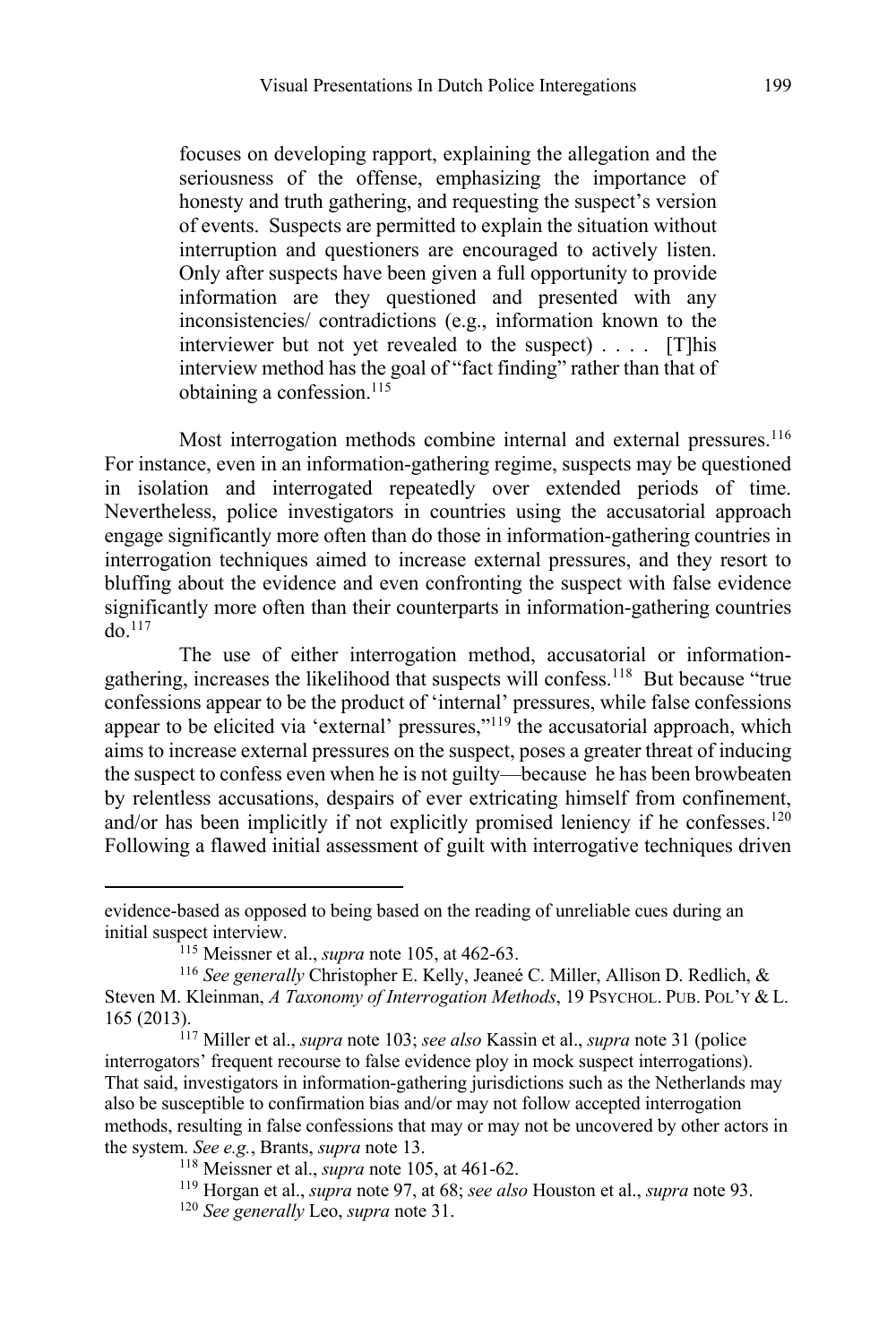by the goal of obtaining confessions, the accusatorial method would seem especially prone to generating false confessions.121 In addition, if the police have misled the suspect into believing that the evidence against him is much stronger than it is, the suspect may rationally decide that it is in his best interest to confess even though that perception is misaligned with the actual strength of the evidence. Several experimental studies have indeed shown that presenting an interrogated person with false evidence can induce false confessions.<sup>122</sup> By contrast, interrogators who use the information-gathering approach, less frequently resort to the techniques that result in external pressure and avoid bluffing or lying about the evidence against the suspect, but instead reveal or confront the suspect with the evidence only when that evidence exists and is genuinely inculpatory, increase the likelihood of confession by accurately aligning the suspect's perceptions of evidence strength with its actual strength, making it more likely that the guilty but not the innocent will confess.

Empirical research supports this proposition. Meissner and colleagues' meta-analysis of field studies found that both the accusatorial and the informationgathering interrogation methods significantly increase the rate of confession, compared to a baseline direct-questioning method.<sup>123</sup> Their meta-analysis of experimental studies, which alone can assess the diagnosticity of the confession i.e., whether it is true or false because the ground truth, i.e., whether the "suspect" actually committed the "crime" or not is known, found that the informationgathering method increases the likelihood of true confessions and reduces the likelihood of false confessions, but that the accusatorial approach increases *both* true and false confessions.<sup>124</sup> Consistent with these results, Houston and colleagues found that while suspects' motivations for making true versus false confessions partly overlap, false confessions tend to be more strongly associated with external social pressures created by the interrogator and the interrogation environment, i.e., the pressures that the accusatory method seeks to amplify, whereas true confessions tend to be more strongly associated with internal pressure and perceptions of the strength of the prosecution's evidence.<sup>125</sup>

<sup>121</sup> Meissner et al., *supra* note 105, at 462 ("The strong belief in 'guilt' on the part of interrogators [using accusatorial methods] has been shown to lead to the use of longer interrogations that involve more psychologically manipulative tactics–ultimately leading to the elicitation of both true and false confessions that confirm the beliefs of the interrogator").

<sup>122</sup> *See, e.g.*, Robert Horselenberg, Harald Merckelbach, & Sarah Josephs, *Individual Differences and False Confessions: A Conceptual Replication of Kassin and Kiechel (1996)*, 9 PSYCHOL. CRIME & L. 1 (2003); Saul M. Kassin & Katherine L. Kiechel, *The Social Psychology of False Confessions: Compliance, Internalization, and Confabulation*, 7 PSYCHOL. SCI. 125 (1996); Robert A. Nash & Kimberley A. Wade, *Innocent but Proven Guilty: Eliciting Internalized False Confessions Using Doctored-video Evidence*, 23 APPLIED COGNITIVE PSYCHOL. 624 (2009).

<sup>123</sup> Meissner et al., *supra* note 105.

 $124$  *Id.* 

<sup>125</sup> Houston et al., *supra* note 93. This is a meta-analysis of five laboratory studies, four of which were among the 12 analyzed in the Meissner et al. meta-analysis. Meissner et al*, supra* note 105.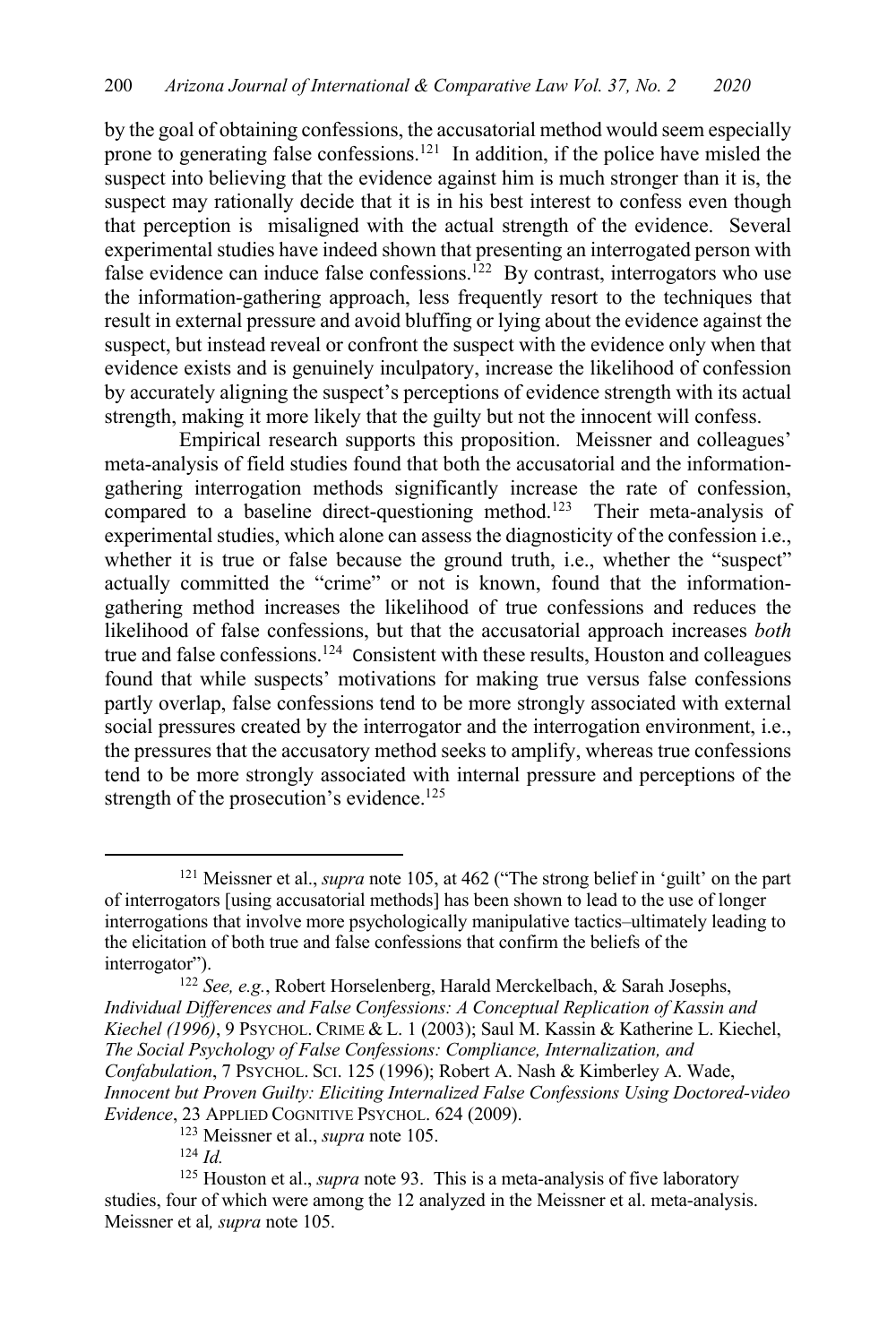In sum, while both of the basic types of interrogation significantly increase confession rates, only the information-gathering method, which seeks to persuade suspects to make statements but is primarily concerned with getting at the truth, increases the likelihood that the actually guilty but not the actually innocent will confess to police during interrogations, and that they will do so for normatively defensible reasons: because they experience a psychological need to relieve their sense of guilt by confessing and, importantly, because they accurately perceive that the evidence against them is strong enough to convict. The next question is whether these benefits to criminal investigations can be enhanced by using visual presentations as part of information-gathering interrogations.

#### **V. THE PSYCHOLOGY OF VISUAL PRESENTATIONS**

Research on the effects of visual evidence and visual argument in general suggests that the sorts of visual presentations that Dutch police investigators have been using during suspect interviews can increase the perceived strength of the prosecution's evidence when it actually is strong and thus help to induce guilty suspects who would otherwise remain silent to make self-inculpatory statements. To understand why, it may be useful to analyze the concept of evidence strength, and hence perceived evidence strength, into three components: how reliable the evidence is, i.e., whether it really is what it purports to be; how supportive the evidence is, i.e., how far the evidence tends to prove the conclusion it is offered to prove; and how comprehensive the evidence is, i.e., whether other potential evidence going to the same matter has been omitted.<sup>126</sup> Visual presentations can better align the suspect's perceptions of the strength of the evidence against him with its actual strength in all three respects.

By presenting the prosecution's case against the suspect in visual form instead of merely describing it to him, the police can make the case and the supporting evidence easier for the suspect to understand. People tend to think visually as well as verbally *(dual coding theory*),<sup>127</sup> and research on multimedia learning indicates the efficacy of well-designed visual instruction.<sup>128</sup> Visual presentations appeal more directly to the visual processing channel and may be especially effective for suspects whose learning style inclines toward the visual.<sup>129</sup>

<sup>126</sup> SUSAN HAACK, EVIDENCE MATTERS (William Twinning et al. eds., Cambridge University Press 2014).

<sup>&</sup>lt;sup>127</sup> ALLAN PAIVIO, IMAGERY AND VERBAL PROCESSES (Holt, Reinhart and Winston 1971); ALLAN PAIVIO, MENTAL REPRESENTATIONS: A DUAL CODING APPROACH (Oxford University Press 1986).

<sup>128</sup> RICHARD E. MAYER, MULTIMEDIA LEARNING (Cambridge University Press 2001).

<sup>129</sup> Rita Dunn, *Capitalizing on College Students' Learning Styles: Theory, Practice, and Research*, *in* PRACTICAL APPROACHES TO USING LEARNING STYLES IN HIGHER EDUCATION 3 (Rita Dunn & Shirley A. Griggs eds., 2000); *but cf.* Harold Pashler, Mark McDaniel, Doug Rohrer, & Robert Bjork, *Learning Styles: Concepts and Evidence*, 9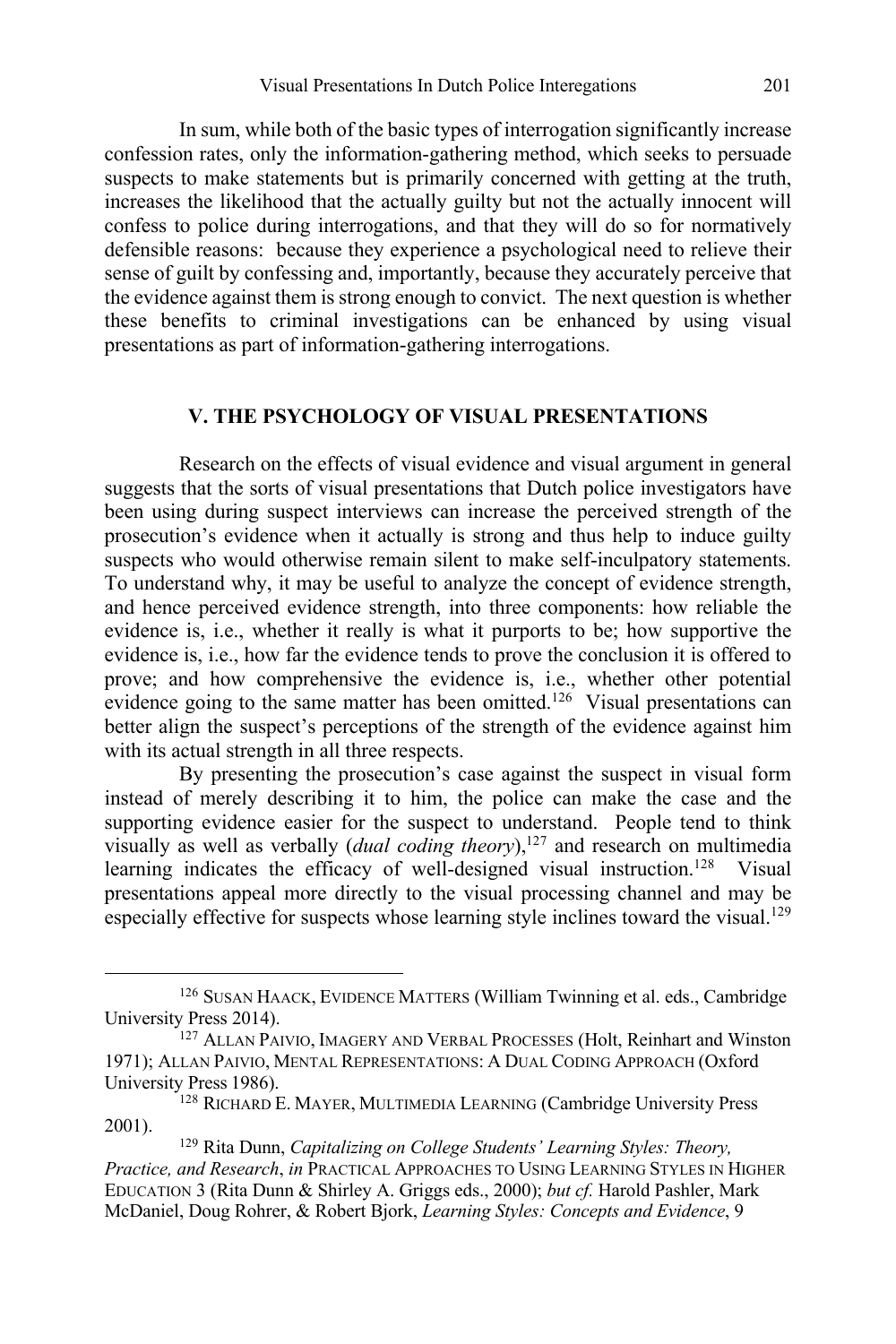Facilitating the suspect's understanding of the evidence should enhance the second if not also the third components of perceived evidence strength: the suspect should be better able to understand how well the evidence supports each element of the prosecution's case and better able to appreciate how the various elements fit together, especially insofar as the visual presentation conveys the stacking and mounting up of the prosecution's tactical pointers.<sup>130</sup> In addition, by conveying information more vividly than words alone can, pictures tend to hold the audience's attention better and be better remembered.<sup>131</sup> This can facilitate the suspect's understanding of the evidence, perhaps especially when the suspect is undergoing a lengthy series of interviews in a state of distraction and stress, mental states that can impair recall.<sup>132</sup> Enhancing the suspect's understanding of the evidence may be an especially productive strategy when the suspect's ability to process information in general, and hence his ability to draw connections between and appreciate the aggregate significance of the evidence, is limited by his cognitive defects,133 as in the *Klimtoren* case described above.

Visual presentations, in comparison to merely spoken assertions and descriptions of the evidence, would also be expected to lead suspects to perceive the prosecution's evidence to be stronger because they would find the interrogators'

<sup>131</sup> Brad Bell & Elizabeth Loftus, *Vivid Persuasion in the Courtroom*, 49 J. PERSONALITY ASSESSMENT 659 (1985); Georg Stenberg, *Conceptual and Perceptual Factors in the Picture Superiority Effect*, 18 EUR.J. COGNITIVE PSYCHOL. 813 (2006). The vividness effect is to be distinguished from the presentation of the evidence against the suspect in *more detail* than speech alone can, although images (videos, photos, graphics) may indeed offer more detail than a verbal description of the same events or objects. The research on the effects of level of evidentiary detail on relevant judgments are somewhat at odds. Some studies show that more detailed statements are more likely to be believed, e.g., Aldert Vrij, Samantha Mann, Shyma Jundi, Jackie Hillman, & Lorraine Hope, *Detection of Concealment in an Information-gathering Interview*, 28 APPLIED COGNITIVE PSYCHOL. 860 (2014) (liars' accounts of events in information-gathering interview less detailed than truthtellers' accounts)); others, however, have found that suspects presented with more detailed eyewitness evidence against them are not more likely to confess. Kebbell et al., *supra* note 100.

<sup>132</sup> *See, e.g*., Tom Smeets, Henry Otgar, Ingrid Candel, & Oliver T. Wolf, *True or False? Memory is Differentially Affected by Stress-induced Cortisol Elevations and Sympathetic Activity at Consolidation and Retrieval*, 33 PSYCHONEUROENDOCRINOLOGY 1378 (2008) (stress at retrieval stage impairs memory for both neutral and emotional words); *cf.* Sabrina Kuhlmann, Marcel Piel, & Oliver T. Wolf, *Impaired Memory Retrieval After Psychosocial Stress in Healthy Young Men*, 25 J. NEUROSCIENCE 2977 (2005) (stress at retrieval stage impairs memory for emotional but not neutral words).

PSYCHOL. SCI. PUB. INT 105 (2010) (finding insufficient support for hypothesis that instruction tailored to individuals' learning styles facilitates learning).

<sup>130</sup> *See supra* pp. 7-8.There may be a tension between the (perceived) comprehensiveness of the evidence against the suspect, enhanced by "stacking," and the current lack of a requirement that the visual presentation itself include potentially exculpatory evidence (even though the investigative team will have been obligated to share such evidence with the suspect) *Id.*

<sup>133</sup> Dekker, *supra* note 1.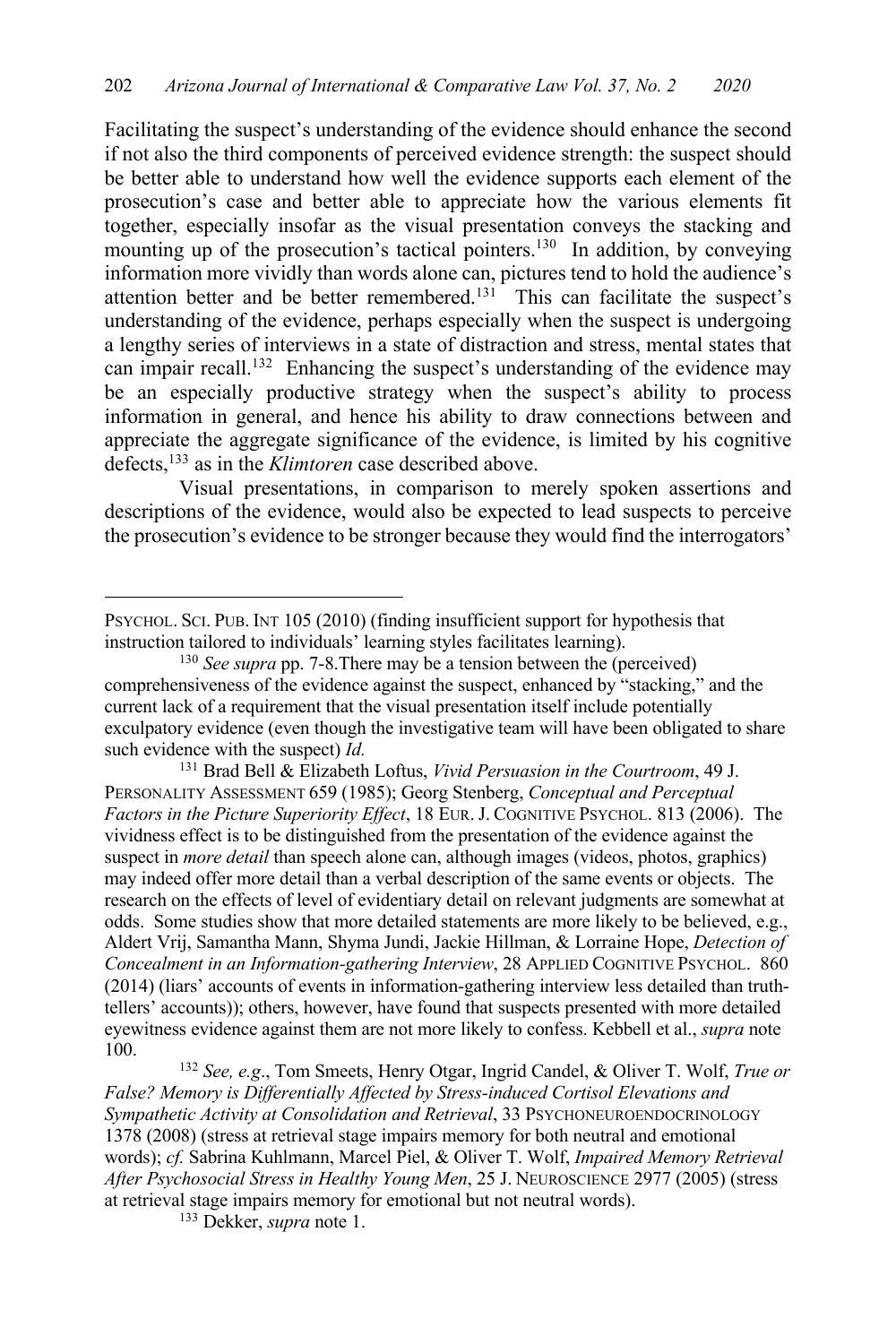claims to be more credible. According to the concept of *processing fluency*, <sup>134</sup> the easier it is for people to perceive or otherwise mentally process something, the more likely they are to believe it is true.<sup>135</sup> It should generally be easier for suspects to process text and especially pictures than it is for them to understand and retain the interrogators' words, especially as the claims and evidentiary details accumulate. In addition, by showing the suspect photographic (or videographic) representations of the actual items involved in the commission of the crime, rather than merely describing them, the police can remove any reasonable doubt on the part of the suspect about the existence of the items and their relevant visual characteristics, thus increasing the perceived reliability of the prosecution's evidence—the first component of perceived evidence's strength. This is well illustrated by the forensic photographs of the knives in the *Klimtoren* case and the many forensic photos of the investigation of the farmhouse in the *Arial* case.

Furthermore, by coherently sequencing the evidence against a subject, a visual presentation—whether a series of PowerPoint slides or a documentary-style video—can also construct a *narrative* of the suspect's guilt. Considerable research shows that laypeople best understand trial evidence in the form of stories and that they are most convinced by the story that seems to them most coherent, leaving the fewest gaps.136 A suspect presented with a compelling visual narrative of the prosecution's case would, accordingly, be more likely to perceive that the evidence against him fits together with the prosecution's claims and has been more comprehensively marshaled (the second and third components of evidence strength) and thus that the prosecution's evidence is stronger. As described earlier, the narrative may take different forms: it may reconstruct a chronological timeline of the events leading up to and including the crime itself, as in the first two blocks of the *Klimtoren* slide show, or it may fit within the genre of televised crime scene investigations in which investigators start with a puzzle and solve it by the program's end, as in the *Arial* documentary.

For all these reasons, then, to the extent that a suspect's reluctance to make a statement is due to a failure to understand or refusal to accept the actual strength of the evidence against him, visual presentations would be expected to increase the likelihood of statements by increasing the perceived strength of the evidence. And by better aligning perceived with actual evidence strength, visual presentations may further the just resolution of criminal investigations.

Visual presentations might also make suspects more likely to give statements for reasons other than by increasing the perceived strength of the evidence, while maintaining the correlation between perceived and actual evidence strength. For example, the suspect may consciously or unconsciously perceive that

<sup>&</sup>lt;sup>134</sup> Daniel M. Oppenheimer, *The Secret Life of Fluency*, 12 TRENDS COGNITIVE. SCI. 237 (2008).

<sup>135</sup> Rolf Reber & Norbert Schwarz, *Effects of Perceptual Fluency on Judgments of Truth*, 8 CONSCIOUSNESS & COGNITION 338 (1999).

<sup>136</sup> *E.g.*, Nancy Pennington & Reid Hastie, *A Cognitive Theory of Juror Decision Making: The Story Model*, 13 CARDOZO L. REV. 519 (1991); *see also* W. LANCE BENNETT & MARTHA FELDMAN, RECONSTRUCTING REALITY IN THE COURTROOM (1981).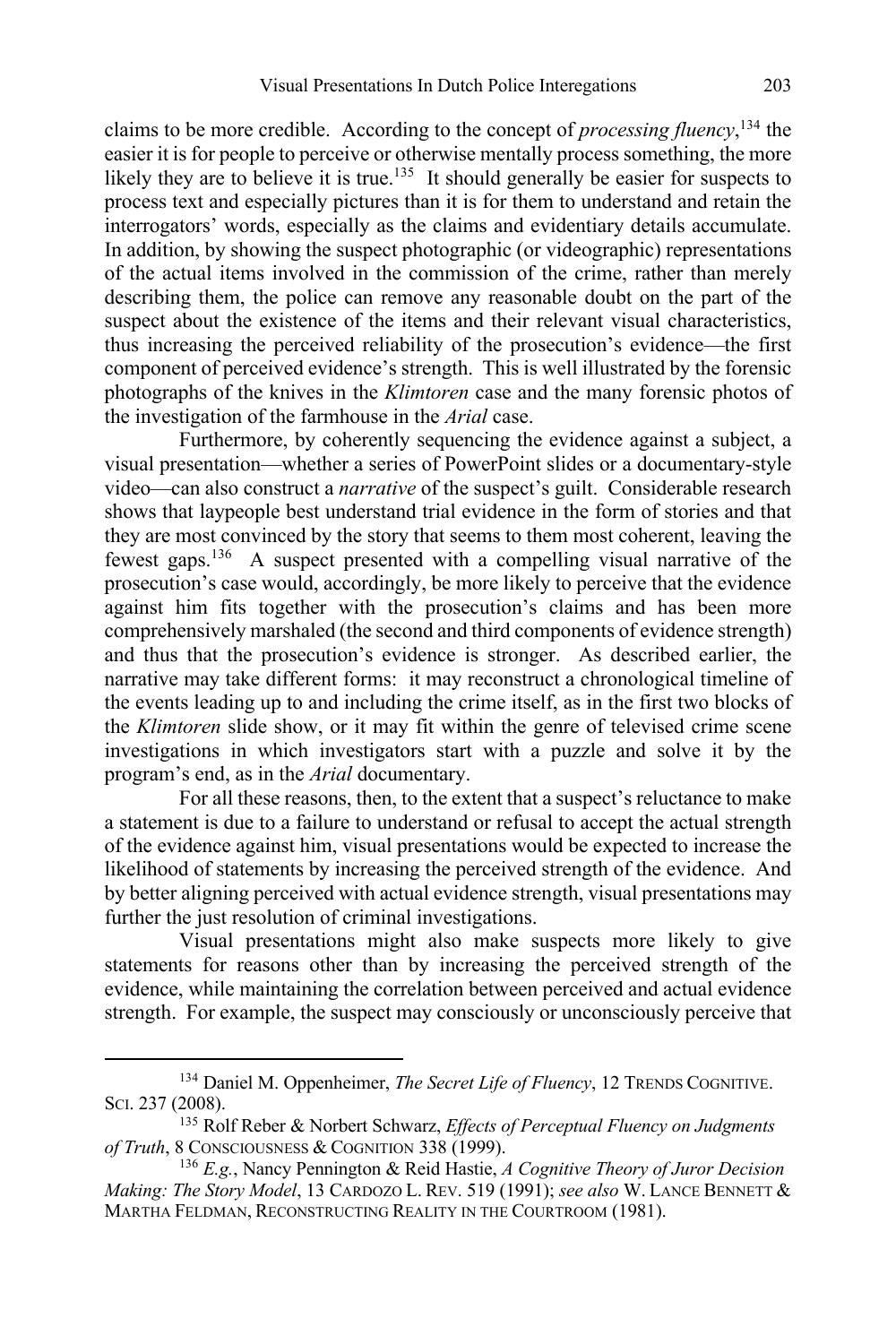the visual presentation provides a peripheral cue<sup>137</sup> to the likelihood that he will be convicted, believing that the presentation demonstrates the prosecution's thoroughness and professionalism and hence its readiness to put together a dossier that the judge will find utterly convincing.

Visual presentations during suspect interviews, like displays of visual evidence and arguments to lay jurors in American trials, may also, however, pose risks of biasing judgment—in particular, of leading suspects to perceive that the prosecution's case is stronger than it actually is and, thus, of inducing suspects to confess when they might otherwise be able to avoid conviction. At least in theory, police investigators might induce false confessions by deliberately including false or misleading material in the presentation,<sup>138</sup> but we set this extreme possibility aside. Dutch police investigators are obligated to follow the information-gathering interviewing protocol, which aims at finding the truth, not primarily at obtaining a confession,<sup>139</sup> and forbids such deception.<sup>140</sup> They work under the supervision of the public prosecutor, whose professional obligation is non-partisan truth-finding;141 and any use of sufficiently serious deception in the visual presentation could lead the judge to acquit the suspect on the ground that the suspect's statement was the result of undue pressure (although this has not yet been found in any case involving visual presentations).142

Rather, the concern is that professionally constructed visual presentations may nevertheless lead suspects to overestimate the strength of the prosecution's case against them—and hence the likelihood of conviction—even if they do not give a statement. For instance, because the visual presentation may include emotionally charged images of the sort (such as gruesome crime-scene photos) that have been shown to increase lay jurors' predilection to punish,<sup>143</sup> the suspect may anticipate that the judge will be similarly influenced by her emotional response to the images and sentence the suspect more harshly than the evidence going to the suspect's guilt actually warrants.<sup>144</sup> Specific aspects of particular images may also

<sup>139</sup> Van Amelsvoort & Rispens, *supra* note 37; Dekker, *supra* note 1.

<sup>137</sup> *E.g.*, Richard E. Petty & Duane T. Wegener, *The Elaboration Likelihood Model: Current Status and Controversies*, *in* DUAL-PROCESS THEORIES IN SOCIAL PSYCHOLOGY 41 (Shelly Chaiken & Yaacov Trope eds., 1999).

<sup>138</sup> *See, e.g.*, Nash & Wade, *supra* note 122.

<sup>140</sup> *Id.*; *but see supra* note 38.

<sup>141</sup> Brants-Langeraar, *supra* note 17.

<sup>&</sup>lt;sup>142</sup> Dekker, *supra* note 1 (we recognize, of course, that false confessions leading to wrongful convictions occur in the Netherlands (*e.g.*, Brants, *supra* note 13) as they do in the United States and elsewhere).

<sup>143</sup> *E.g.*, David A. Bright & Jane Goodman-Delahunty, *Gruesome Evidence and Emotion: Anger, Blame, and Jury Decision-making*, 30 LAW & HUM. BEHAV. 183 (2006); Jessica M. Salerno, *Seeing Red: Disgust Reactions to Gruesome Photographs in Color (But Not in Black and White) Increase Convictions*, 23 PSYCHOL. PUB. POL'Y & L. 336 (2017).

<sup>&</sup>lt;sup>144</sup> Some suspects may not anticipate others' strong emotional responses to such images because, to the suspect, the images may not be especially upsetting, perhaps less so than having seen the actual thing depicted in the image. We would like to thank Professor Sheila Hayre for this observation. On the other hand, an innocent suspect may well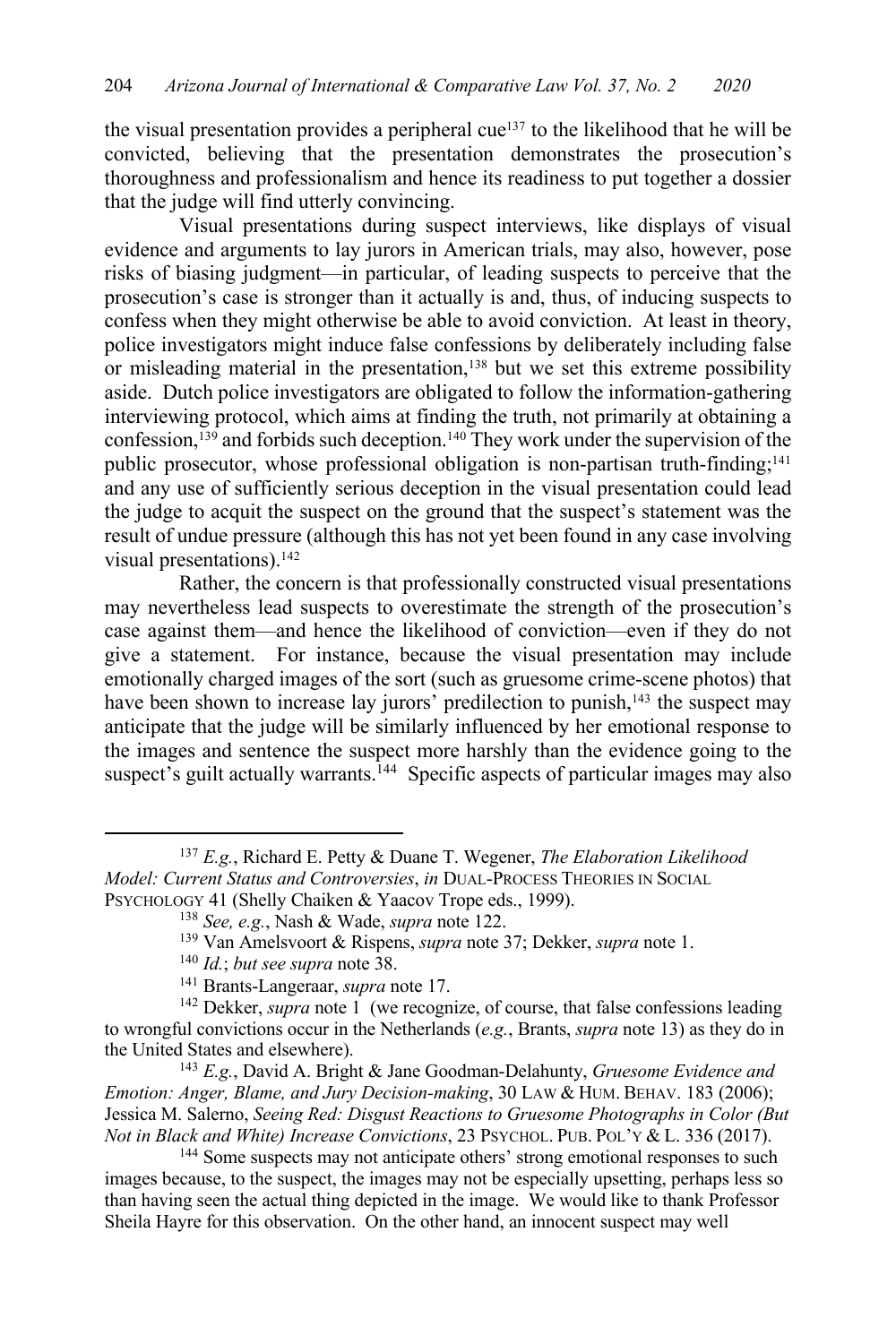bias the suspect's judgments relating to those images. For instance, the angle of the camera may make a given person or object depicted in the image relatively more salient than would appear if the scene were shot from a different angle, and as a consequence, the suspect, like other viewers, may overattribute the person's or object's causal role in the events in question.<sup>145</sup> The presentation may include a video clip that has been slowed down to make the depicted events easier to see and understand, but slowing the motion may increase the perceived intentionality of the actor's behavior,<sup>146</sup> and thus the actor's perceived culpability, again leading the suspect to overestimate the strength of the prosecution's case (assuming that intent is an element of the crime charged).

The very fact that a visual presentation in the form of a PowerPoint slide show or video is shown on a screen may imbue it with a degree of perceived objectivity, independent of the credibility of the persons who constructed and presented it.147 Consequently, suspects may perceive the interrogators' claims and representations of supporting statements by witnesses or the suspect himself, displayed as text, to be more objective and hence stronger evidence against him than those words would be if merely spoken. This may be especially problematic when the words on the screen are not direct quotations from actual statements by witnesses or the suspect but rather are paraphrased in ways that increase the apparent fit between the statements and the prosecution's theory of the case, $148$ because the suspect may come to favor the interrogators' (presumptively objective) version of the supporting evidence over his own.<sup>149</sup>

Some specific components of the visual presentations described above raise related concerns. Consider, for instance, the video re-enactments in the *Arial* documentary. When offered as evidence in American courtrooms, video reenactments must be authenticated as fair and accurate representations of the depicted events, but even so, jurors "may confuse art with reality"<sup>150</sup> and accord the re-enactment more probative value than it deserves. The fact that the re-enactment is based on only the prosecution's version of the depicted events poses an additional risk of unfair prejudice to the accused. Video re-enactments raise similar issues in

respond strongly to the image and infer from his own response that other viewers, in particular, the judge, may respond similarly.

<sup>145</sup> G. Daniel Lassiter et al., *Videotaped Confessions: Is Guilt in the Eye of the Camera?* in 33 ADVANCES IN EXPERIMENTAL SOCIAL PSYCHOLOGY 189 (Mark P. Zanna ed., 2001) (reporting studies of the *camera perspective bias*).

<sup>146</sup> Eugene M. Caruso et al., *Slow Motion Increases Perceived Intent*, 113 PROC. NAT'L ACAD. SCI. 9250 (2016).

<sup>&</sup>lt;sup>147</sup> NEAL FEIGENSON & CHRISTINA SPIESEL, LAW ON DISPLAY (2009).

<sup>&</sup>lt;sup>148</sup> We do not mean to suggest that the prosecutor or police would deliberately manipulate or misrepresent the supporting evidence, only that in the course of preparing the presentation they might unconsciously restate or summarize witness or suspect statements in ways that further their case.

<sup>149</sup> Dekker, *supra* note 1 (note also that if the suspect and his lawyer have not seen the actual witness statements, they may be unable to detect variations between those statements and any rephrasing of those statements in the visual presentation).

<sup>&</sup>lt;sup>150</sup> KENNETH S. BROUN, MCCORMICK ON EVIDENCE 380 (6<sup>th</sup> ed. 2006).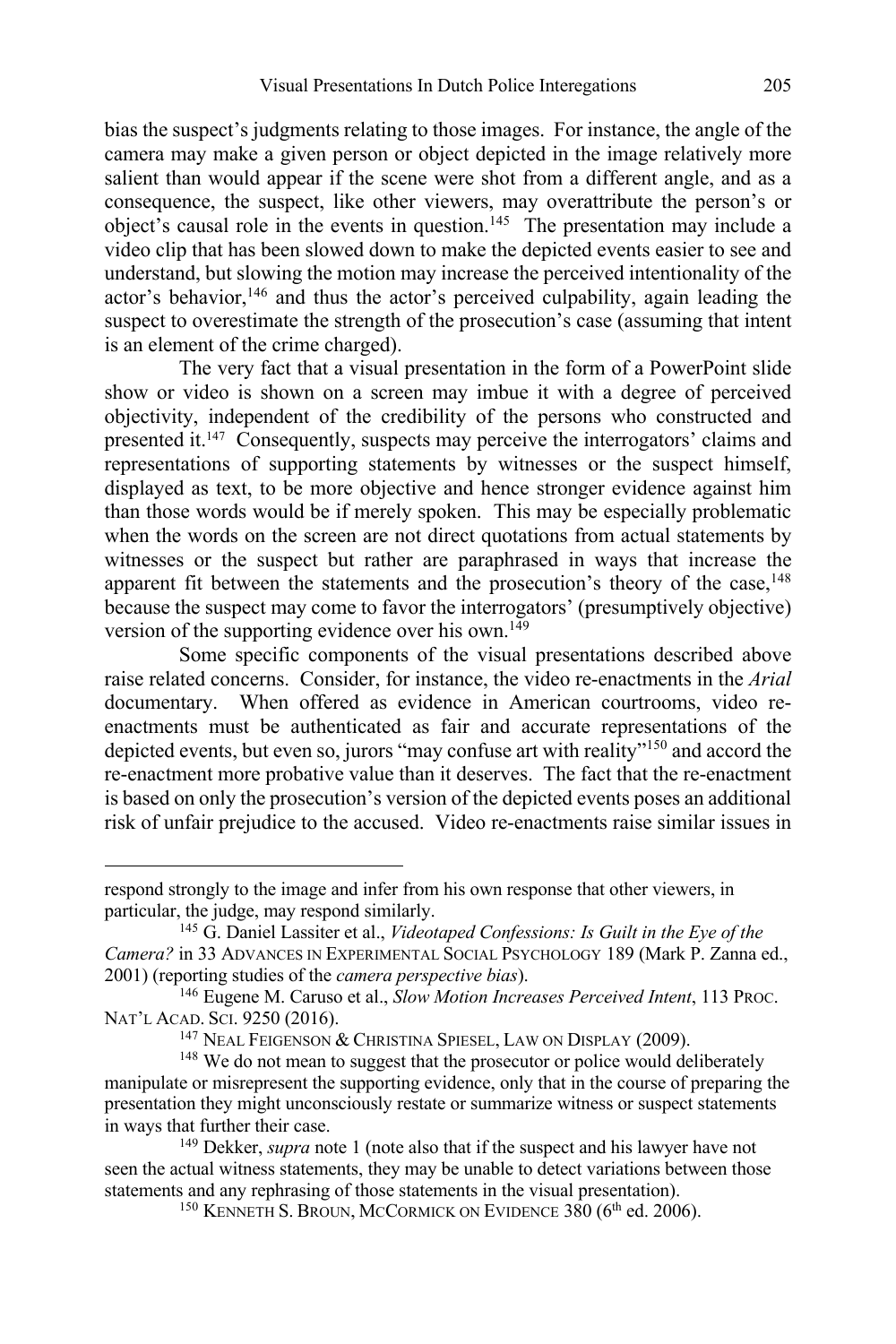the context of police interrogations to the extent that the reconstruction may taint the suspect's memory of the depicted events and/or mislead him into believing as fact aspects of the events that may represent mere prosecution inferences from the known facts. These concerns are exacerbated when, as in the *Arial* visual presentation, the re-enactments appear not to have been clearly labeled as such. This poses the risk that the suspect will not clearly differentiate between visual material such as surveillance video and photography, which bear a more direct indexical relationship to the facts they depict, and staged re-enactments.<sup>151</sup>

The use of digitally processed photographs or video stills that are not clearly labeled as such, as in the *Klimtoren* case, raise similar concerns. Given the malleability of memory and the power of manipulated photographs to implant false memories,<sup>152</sup> a video still of a location near the murder scene with the suspect's car Photoshopped in and captioned, "Your own car," might create the risk that the suspect would substitute the depicted image for his own memories of the events – a risk that might be greater when the suspect, as in the *Klimtoren* case, was unusually impressionable.

Perhaps most importantly, seeing the police investigators' visual narrative of the evidence, as opposed to merely hearing a verbal narrative, may make it more difficult for the suspect to imagine formulating an alternative interpretation of the evidence that could possibly persuade the police, the prosecutor, and the judge that the suspect is not guilty of the charges against him.<sup>153</sup> To be sure, it is often in the interrogators' interest to confront the non-confessing suspect at a strategic moment with the evidence (the tactical pointers) against him in such a way as to rule out alternative explanations.154 The issue is whether the visual presentation of that evidence so risks disabling the suspect's ability to formulate and sustain an available alternative explanation that it might be considered psychologically manipulative to the point of constituting impermissible pressure.<sup>155</sup> Generally, when people see visual evidence, they tend to think they know all they need to know about the depicted facts, making them less likely to look for disconfirming information or to consider how their understanding of what they see has been shaped by their preconceptions, the medium, or other factors.<sup>156</sup> Visual evidence

<sup>&</sup>lt;sup>151</sup> Some of the re-enactments in the Arial documentary – for instance, the scene of a cigarette being rolled and lit in the back of a dark vehicle – are incidental at best to the main focus of the investigation; they simply add visual interest to the spoken narration (at that point, by the police detective first assigned to the case). Any confusion between reenactment and reality in such scenes would probably not be unduly prejudicial.

<sup>152</sup> *E.g.*, Maryanne Garry & Matthew P. Gerrie, *When Photographs Create False Memories*, 14 CURRENT DIRECTIONS PSYCHOL. SCI. 321 (2005).

<sup>153</sup> Dekker, *supra* note 1.

<sup>154</sup> Jos Hoekendijk & Martijn van Beek, *The GIS-model: A Dutch Approach to Gather Information in Suspect Interviews*, 7 INVESTIGATIVE INTERVIEWING: RES. & PRACT. 1, 6 (2015).

<sup>155</sup> *See* discussion of Article 29 of the Dutch Code of Criminal Procedure, *supra*

pp. 12-13.<br><sup>156</sup> *E.g.*, Adam Benforado, *Frames of Injustice: The Bias We Overlook*, 85 IND. L. J. 1333 (2010); FEIGENSON & SPIESEL, *supra* note 147.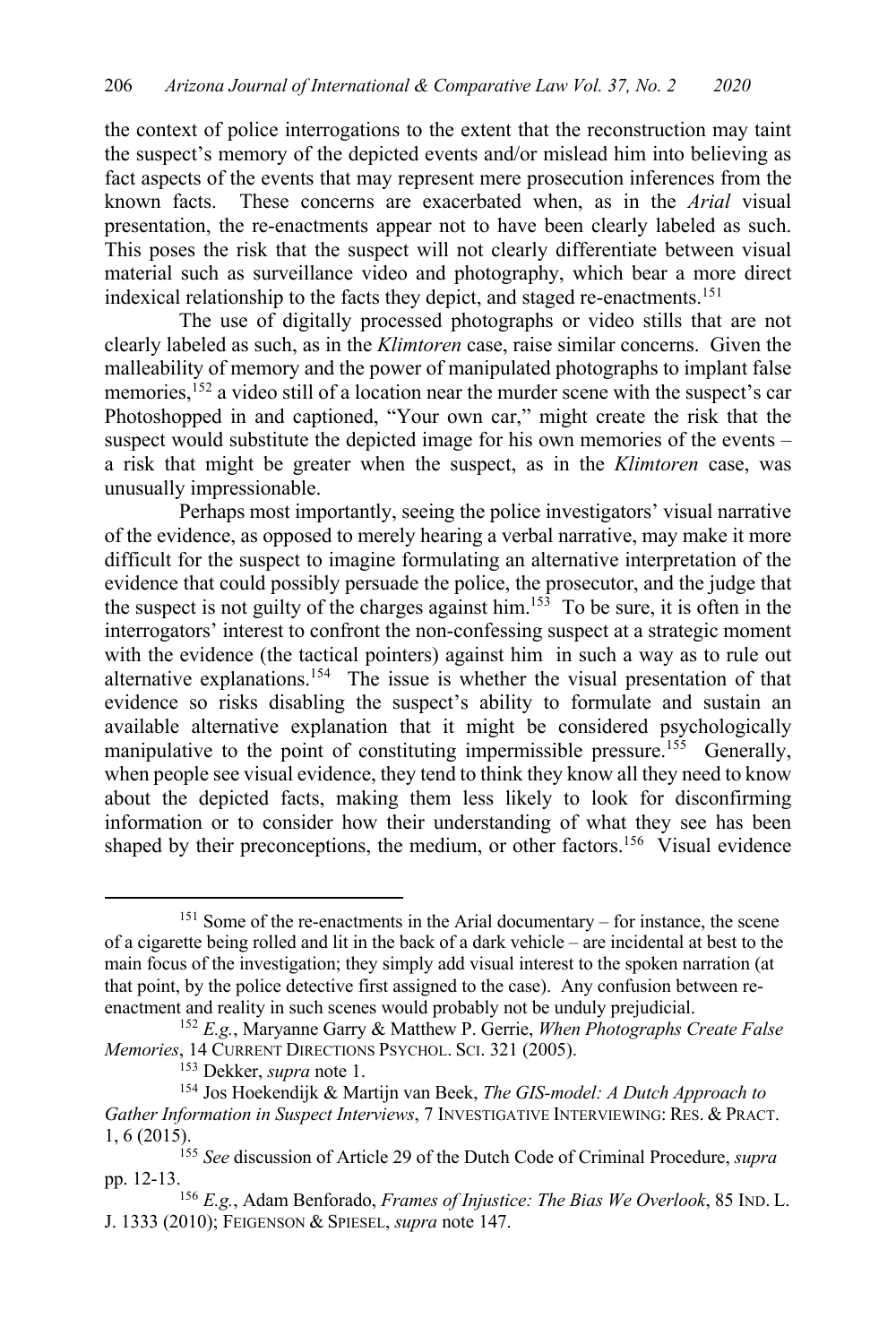tends to occupy the cognitive field, displacing other sources of information about the same events<sup>157</sup> and even people's memories of their own recent personal experiences.<sup>158</sup> And visual evidence tends to be more persuasive when only one side of the case uses it.<sup>159</sup> Visual presentations in documentary form may also trigger associations in the suspect's mind with television crime investigation shows, in which the suspect is always guilty and the police always get their man, which may lead the suspect to think that continuing to resist admitting guilt is hopeless.<sup>160</sup> Thus, the visual modality of the narrative may lead the suspect to overestimate how well supported the claims against him are (the second component of evidentiary strength) and how comprehensively the evidence against him has been marshaled (the third component), and thus to perceive the prosecution's case to be more conclusive than it actually is.

Two of the visual presentations described at length above illustrate these concerns. Recall that the four blocks of the slide show in *Klimtoren* comprised of a convincing theory of the prosecution's case: the suspect's commission of the crime, the police's investigation of it, the means of commission (the knives used to kill the victim), and finally, the suspect's motive, as revealed in his own handwritten notebook entries. Interestingly, the suspect did plausibly resist the last part of this narrative. He maintained that the passages in his notebooks that appeared to show an intent to commit just the sort of killing of which he was accused did not mean what the investigators thought they meant: "For starters, it wasn't my intention to kill him. I know it says that in my book, but it wasn't my intention. I wrote it down in my book so I could read it back. I read diaries from other serial killers and used that to make one for my own. I took it from a non-fiction movie. I wrote it down as some kind of escape from my own world."<sup>161</sup> With regard to the rest, however – the timeline of the crime and the manner in which it was committed – the suspect merely deflected the implications rather than rejecting them outright or developing an alternative story, tending to say either that he didn't remember e.g., how the struggle with the victim transpired or that "I think so because you showed it to me."

The documentary presentation in the *Arial* case aimed to persuade the suspect of the strength of the prosecution's version of events not merely by displaying forensic and other visual evidence but also by instilling the prosecution's account with a powerful, familiar, narrative impetus. The story built slowly but dramatically from a seemingly innocuous missing person report, adding evidence piece by piece until it accumulated in a very convincing fashion – the plot of entire

<sup>157</sup> *E.g.*, Ulrich Neisser & Nicole Harsch, *Phantom Flashbulbs: False Recollections of Hearing the News About* Challenger, in AFFECT AND ACCURACY IN RECALL: STUDIES OF "FLASHBULB" MEMORIES 9 (Eugene Winograd & Ulrich Neisser eds., 1992).

<sup>158</sup> Nash & Wade, *supra* note 122.

<sup>159</sup> Meghan A. Dunn, et al., *The Jury Persuaded (and Not): Computer Animation in the Courtroom*, 28 L. & POL'Y 228 (2006); Jaihyun Park & Neal Feigenson, *Effects of a Visual Technology on Mock Juror Decision Making*, 27 APPLIED COGNITIVE PSYCHOL. 235 (2013).

<sup>160</sup> Dekker, *supra* note 1.

<sup>&</sup>lt;sup>161</sup> Klimtoren case, interrogation report (on file with co-author Dekker).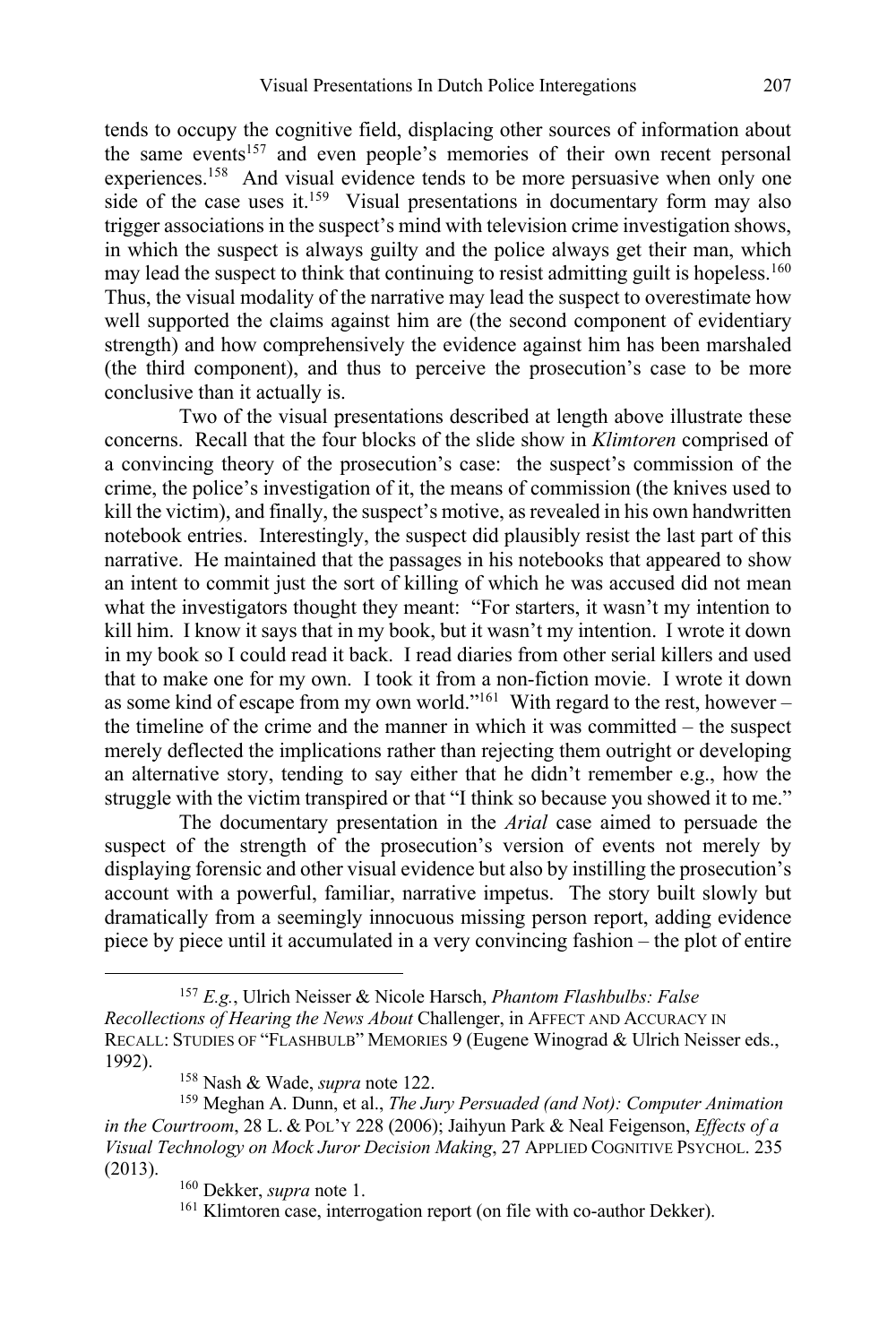genres of crime investigation programs with which the suspect, like any other Dutch adult, would presumably be acquainted. The production was actually rather oldfashioned by contemporary commercial television editing standards: deliberately paced sequences rather than quick cuts, with no eye-catching transitions, dramatic camera angles, or close-ups. Regardless, viewers would be likely to associate this conservative documentary approach with seriousness, with the aim of informing rather than primarily entertaining. Thus, in its sober demeanor, its depiction, over almost fourty-five minutes of uninterrupted video, of the relentless advance of the investigation, and its conformity to a familiar genre in which the guilty are always identified and brought to justice, the documentary may well have given the suspect and his lawyer the impression that the prosecution's case was airtight even if it was not.

For all these reasons, visual presentations, even when honestly and competently constructed and presented as part of a genuinely truth-seeking criminal investigative process, may tend to defeat the suspect's ability to assess accurately the strength of the evidence against him. If so, that would increase the risk that some suspects—perhaps some innocent as well as guilty ones—may be induced to make self-inculpatory statements they would not have made but for the presentations' biasing effects.162

Although some of the psychological research on which the preceding analysis of the benefits and drawbacks of visual presentations is grounded consists of studies of basic perceptual and cognitive processes, which might be expected to generalize to other contexts, much of the research is of mock juror decision making in the American justice system. It is unclear how far those results generalize to the situation of individuals suspected of or charged with serious crimes who are undergoing real police interrogations and whose decisions whether to make statements are therefore likely to be influenced by external and internal pressures as well as by their perceptions of the strength of the proof against them, which visual presentations are designed to affect. (Even participants in false evidence studies were not subject to real interrogations and knew that they had not committed crimes and therefore were not at risk of punishment.) In some instances, differences between experimental participants and actual suspects might suggest predictions opposite to those suggested above. For instance, a suspect who, unlike jurors, has personal knowledge of the events in question might well be more likely to identify (small) inaccuracies in police interrogators' visual presentations, which could lead the suspect to believe that the prosecution's case against him is weaker, not stronger, and make the suspect less, not more, likely to confess.<sup>163</sup> More experimental research of suspect responses to visual presentations and decision making in realistic settings would be worth conducting.

<sup>&</sup>lt;sup>162</sup> We evaluate below these and other risks and weigh them against visual presentations' potential benefits to the criminal justice system (*see infra* Part VI, pp. 48- 49).

<sup>163</sup> *See* Mark R. Kebbell & Troy Daniels, *Mock-Suspects' Decisions to Confess: The Influence of Eyewitness Statements and Identifications*, 13 PSYCHIATRY PSYCHOL. & L. 261 (2006); Kebbell et al., *supra* note 100.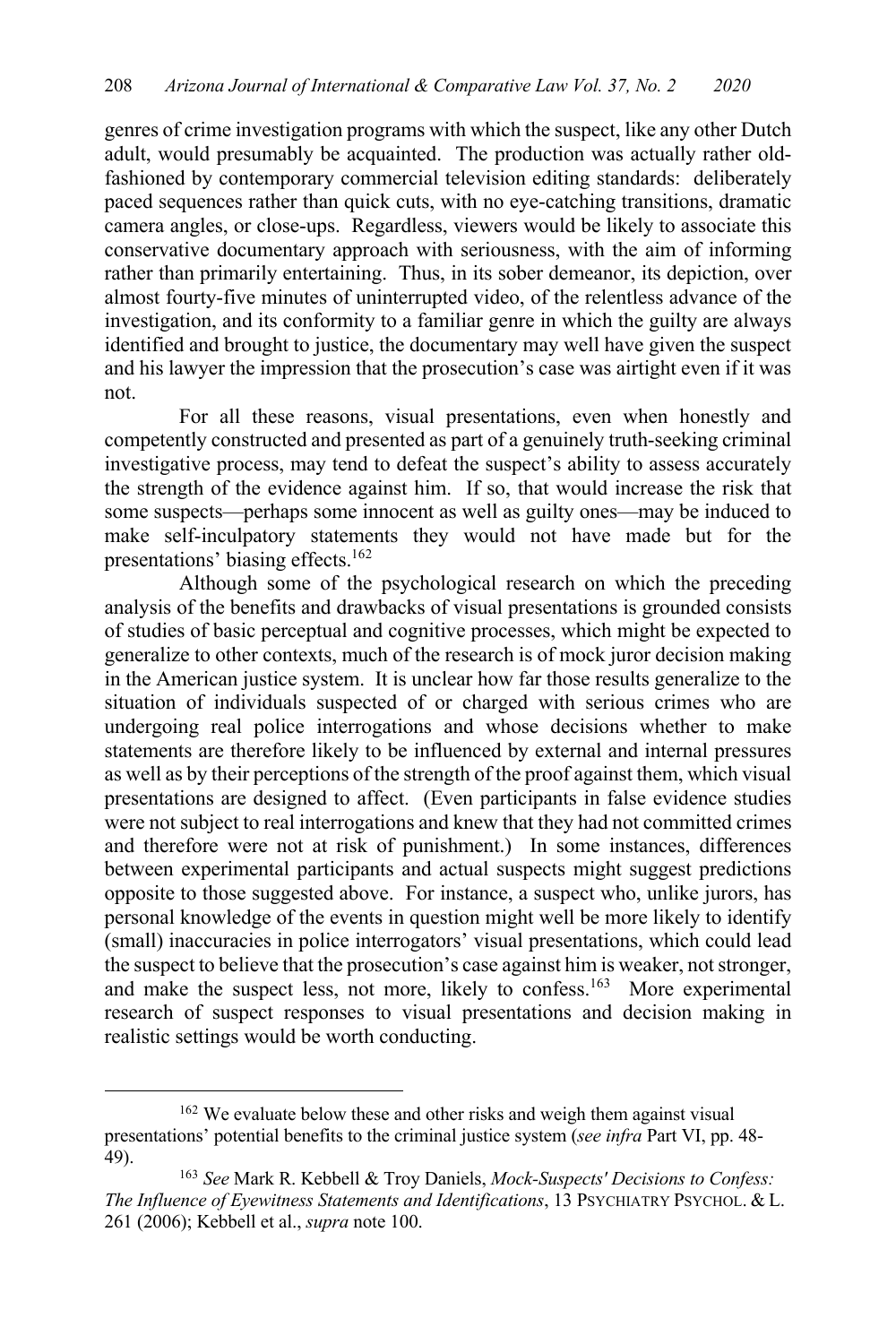# **VI. BENEFITS VERSUS RISKS OF VISUAL PRESENTATIONS IN POLICE INTERROGATIONS AND RECOMMENDATIONS FOR BEST PRACTICES**

The research on the psychology of confessions and of visual evidence discussed above indicates that visual presentations could well yield the primary benefit that Dutch police seek by introducing them: to induce suspects who would not otherwise be inclined to make a statement to do so. Certainly, the experienced police investigators across multiple units of the Dutch National Police who have been employing visual presentations for the last several years believe that it is a worthwhile investigative tool.<sup>164</sup> In practice, the upper bound of this benefit is unclear. While some research "strongly indicates that once a suspect enters the interview he has already decided whether or not to make an admission or a full confession,"165 other studies have found that up to a third of those who confessed did not initially intend to do so.<sup>166</sup> In three of the four cases that Dekker studied in detail, the use of visual presentations did not affect suspects' willingness to make a statement; there was a "marginal" effect in the fourth.<sup>167</sup> For sake of argument, however, we proceed on the assumption that visual presentations may increase the likelihood that guilty suspects will make statements they otherwise would not have. The use of visual presentations also appears to enhance, or at least sustain, a positive working relationship between the suspect and the interrogators, measured in terms of suspects' attentiveness, focus, and attitude during the interrogation.<sup>168</sup>

The risks of using visual presentations during interrogations are also evident from the review of the psychological literature above. Visual displays, while capable of making information easier to understand and remember, are inherently capable of misleading viewers. Specific aspects of visual presentations may prompt particular perceptual and judgmental biases. Most importantly, a visual narrative can preempt alternative accounts of the relevant events, especially when only the police are offering a presentation and if they are not obligated to include exculpatory evidence in the presentation itself (although such evidence will be in the final case file). The risk that visual presentations will make it harder for suspects to imagine and develop viable defenses to the charges against them is heightened by the parties' unequal access to the relevant evidence. In effect, the visual presentation resembles a prosecutor's summation or closing argument, packaging

<sup>164</sup> Dekker, *supra* note 1, at 9-10.

<sup>165</sup> GUDJONSSON, *supra* note 87, at 133. Gudjonsson reports that Inbau et al. (Inbau et al *supra* note 32) claim that the Reid-Inbau technique used in the U.S. leads about 80% of those who initially deny criminal involvement to confess, but "[t]here is no empirical evidence to support these most extraordinary claims."

<sup>166</sup> Hayley M.D. Cleary & Ray Bull, *Jail Inmates' Perspectives on Police Interrogation*, 25 PSYCHOL. CRIME & L. 157 (2018); Nadine Deslauriers-Varin, Les Facteurs Determinants Dans le Processus D'aveu Chez les Auteurs D'actes Criminels [Determining factors in the confession process of criminal actors] (April 2006) (unpublished Master's thesis, Université de Montréal) (on file with authors).

<sup>167</sup> Dekker, *supra* note 1, at 49-50.

<sup>168</sup> *Id.*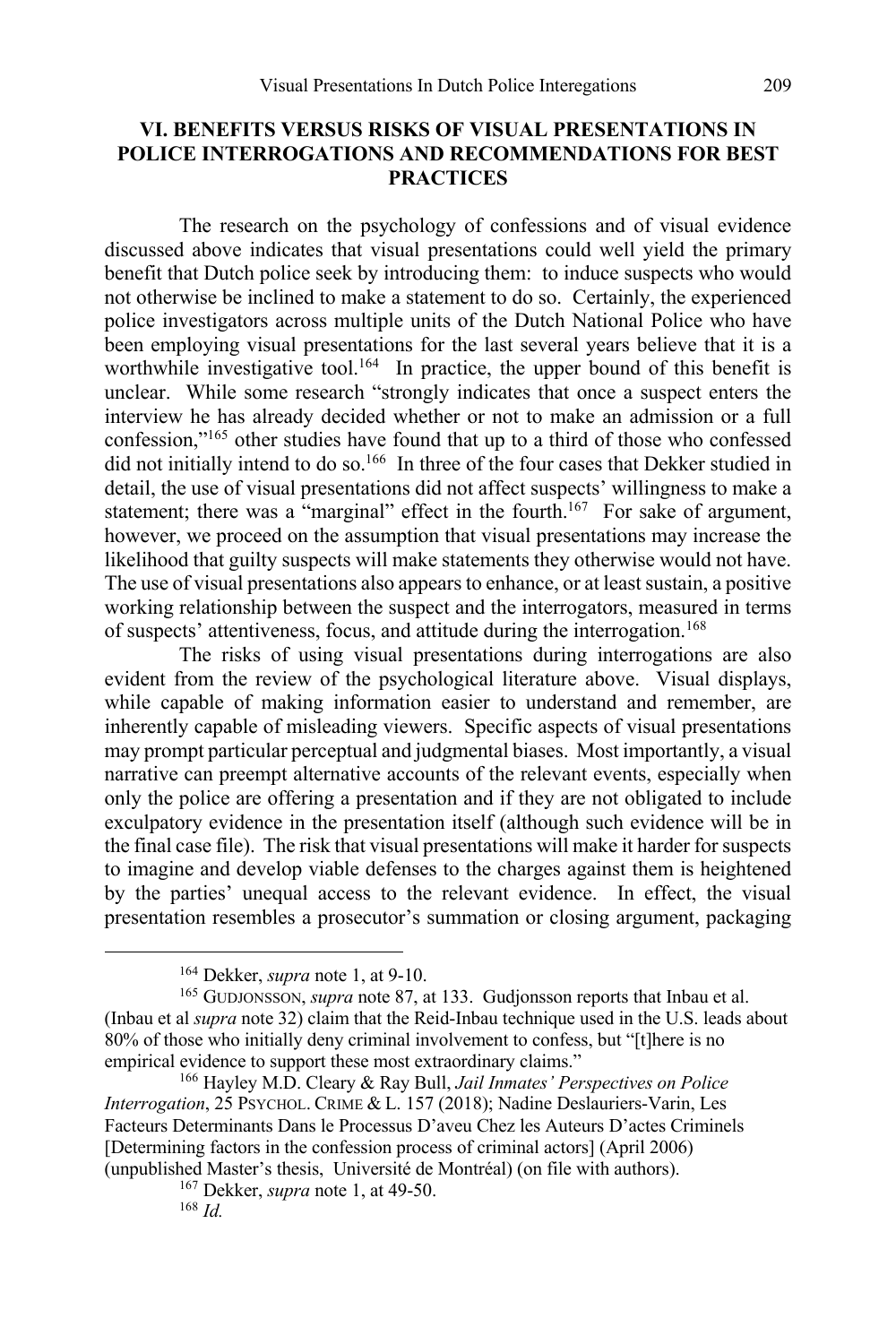the elements of the charged crime with all of the supporting evidence and presented to the suspect without the benefit of the defense lawyer having had an opportunity to see everything in the prosecutor's file (or having conducted much, if any, independent investigation).<sup>169</sup> While Article 149 of the Dutch Code of Criminal Procedure obligates prosecutors to include all relevant material in the dossier,  $170$ including exculpatory material, there is no obligation to incorporate exculpatory material into the visual presentation itself, $171$  and in any event, the prosecutor, whose job it is to develop proof of the charges against the suspect, may not recognize material that the suspect's lawyer could use to build a viable defense and thus may fail to include it. For instance, material in the prosecution's file that is not exculpatory on its face may, if disclosed to the suspect's lawyer, suggest to him ways of challenging the government's evidence by impeaching a witness.<sup>172</sup> The consequence may be to discourage the suspect from considering counterarguments or defenses to the prosecution's case, and thus to overestimate the strength of that case and possibly to make a statement when a fuller and more balanced consideration of the evidence would indicate that he should not do so.

Dutch courts have thus far provided no guidance as to the propriety of visual presentations either during interrogations or at trial. To the best of our knowledge, only one judicial opinion, by the Amsterdam Court of Appeals, has addressed this topic, upholding the use of a visual presentation during the suspect's interrogation but not specifically evaluating any of its features or its possible risks or benefits.173 This lack of jurisprudence makes it all the more important not only to assess the strengths and weaknesses of visual presentations but also to offer recommendations to guide prosecutorial, police, and judicial practices. We believe that the risks of visual presentations can be minimized if Dutch prosecutors and police investigators, and possibly the authorities responsible for the Dutch criminal justice system in general, adopt a set of "best practices" for their creation and use.

To begin with, the content of the presentations should be constrained by something like the rules governing the admissibility of evidence at American trials.174 Any information conveyed in the presentation should be *relevant*: it must tend to make some fact of consequence to the case more or less probable than that fact would be without the information.<sup>175</sup> Photos or videos, audio recordings, or transcriptions of witnesses' words included in the presentation should also be *reliable*. Police and prosecutors should be prepared to offer sufficient evidence to show that the images, sounds, and words are what they purport to be: a fair and accurate recording or representation of the objects or events in question in the case of images or sounds, or an accurate reproduction of witnesses' words.176 The police should also strive to ensure that the probative value of the information they present

<sup>&</sup>lt;sup>169</sup> We would like to thank Professor Linda Meyer for this observation.

<sup>170</sup> Except as excluded under Articles 149(b) and/or 152; *see also* Art. 149 Sv.

<sup>171</sup> Dekker, *supra* note 1.

<sup>172</sup> We would like to thank Professor Meyer for this suggestion as well. 173 *See* Dekker, *supra* note 1, at 52.

<sup>174</sup> *See id.*

<sup>175</sup> *See* Fed. R. Evid. 401 (2018).

<sup>176</sup> *See* Fed. R. Evid. 901(a) (2018).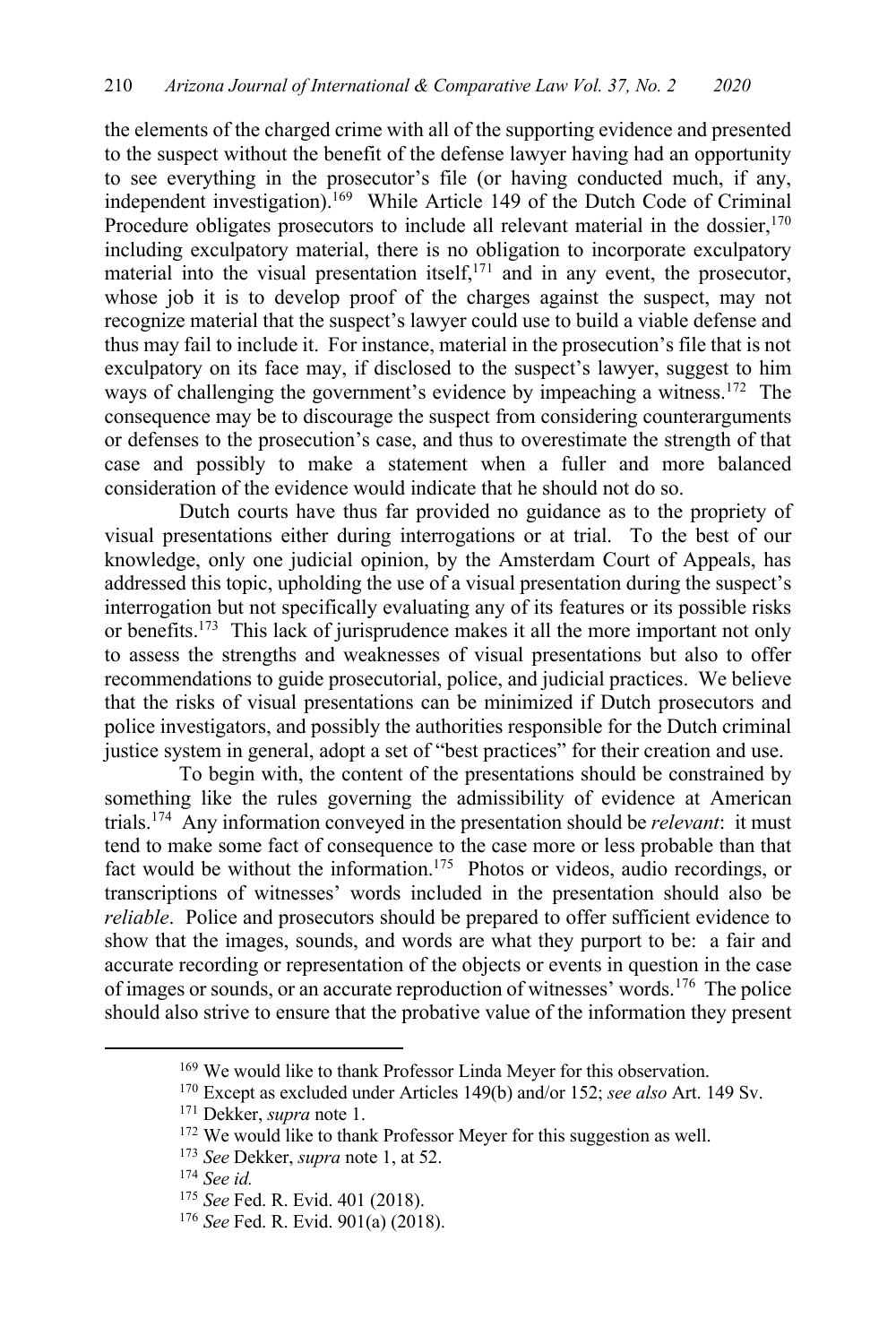(that is to say, its evidentiary strength) is not substantially outweighed by the danger that the information in question might mislead or confuse the suspect – or the judge who may later see the presentation as part of her review of the dossier before trial – or that the information might unfairly prejudice the judge against the suspect. For instance, the presentation should not unnecessarily provoke emotion; it should not include gruesome images unless they are essential to establishing the tactical pointers; nor should it feature subtitles, titles, music, or sound effects lacking relevancy.177

In addition, those preparing the visual presentation should be required to include in it any materially exculpatory information that they are obligated to include in the dossier and to make available to the suspect and his lawyer. The visual presentation need not offer competing theories of the case or explicit counterarguments to the police and prosecutor's visually assembled evidence. It is the responsibility of defense counsel to develop those. The exculpatory information should not be included in a way that undermines the effects of the "stacking" and "mounting up" of tactical pointers that is so important to the function of the visual presentation: inducing the suspect to appreciate the strength of the evidence against him. The presentation should, however, display the required exculpatory information in a way that the suspect can perceive and understand. The fact that at least one visual presentation has already included exculpatory information<sup>178</sup> indicates that this is a feasible practice.

How to ensure that visual presentations comply with these standards? To some extent, the adoption of the information-gathering method of interrogation in general, an integral part of Dutch police and prosecutors' professional obligation to seek the truth rather than primarily to obtain a confession, will guide police practices. Police who are already prevented from engaging in deliberate deception in oral interrogations will be less likely to do so when presenting information visually. Nevertheless, visual communication is prone to produce effects of which the communicator himself is unaware, $179$  so the criminal justice system should not

<sup>&</sup>lt;sup>177</sup> See Fed. R. Evid. 403 (2018). Under American evidence law, technically speaking, the visual presentation itself —the formatting and sequencing of PowerPoint slides or video documentaries—would not be considered "substantive" evidence subject to the rules of evidence because, but even merely illustrative evidence (sometimes referred to as "demonstrative aids"), as well as non-evidentiary audiovisual presentations offered during opening statements and closing arguments, are governed by analogous principles: They must be pertinent to the case and not unfairly prejudicial or unduly misleading or confusing. (The rules and practices applicable to this aspect of American trials are, however, somewhat muddled and vary from one jurisdiction to another; *see* Maureen A. Howard & Jeffery C. Barnum, *Bringing Demonstrative Evidence In From the Cold: The Academy's Role in Developing Model Rules*, 88 TEMP. L. REV. 513 (2016)).

<sup>&</sup>lt;sup>178</sup> In the Harz murder investigation, conducted by the North Holland Unit (Dekker, *supra* note 1, at 67), the visual presentation included "positive statements about the suspect" and the complete case "as it was at that moment" (Interview with Piet Oele, Senior Police Officer, North Holland Unit (October, 2018)).

<sup>179</sup> Neal Feigenson & Richard K. Sherwin, *Thinking Beyond the Shown: Implicit Inferences in Evidence and Argument*, 6 L. PROBABILITY & RISK 295 (2007).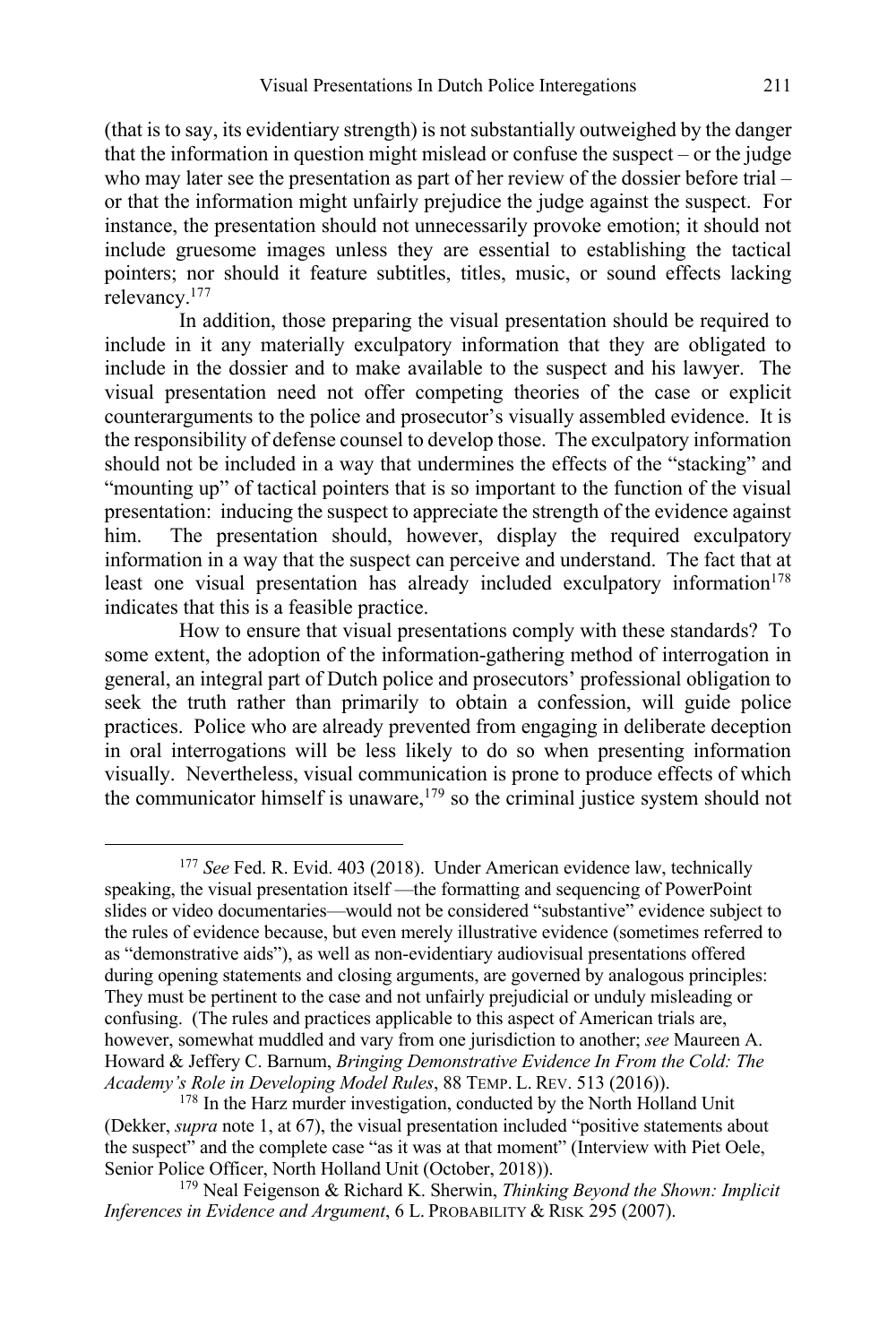rely entirely on self-regulation by the police. Nor can it rely on the suspect himself to identify whether and how the visual presentation has diverged from sound evidentiary principles. Most suspects are under considerable stress; some are cognitively impaired; all will most likely have other things on their minds than a close examination of the nuances of the presentation; and, like any other audience of a visual communication, they are likely to be unaware of at least some of the effects the presentation has on their judgment.<sup>180</sup>

Hence the importance of a *critical third party* (or "objective third party" or "critical opponent") who can scrutinize the visual presentation for breaches of evidentiary rules.<sup>181</sup> The principal candidate for this role is the suspect's lawyer. As noted, all Dutch suspects now have the right to have their lawyers present during custodial interrogations. Being trained in the law and not subject to the same psychological pressures as the client, the defense lawyer will most likely be better able to identify the respects, if any, in which the visual presentation is misleading or incomplete.182 The lawyer will also be able to discuss the visual presentation with the suspect and advise the suspect as to the actual strength of the prosecution's case, which, due perhaps to the existence of viable defenses or exculpatory information not included in the visual presentation, but of which the lawyer is aware, may not be quite as compelling as the presentation induces the suspect to believe it is.

Still, the suspect's lawyer may not be able to assess the visual presentation as expertly as she might desire. As already noted, Dutch defenders are much less likely than their American counterparts to conduct independent factual investigations, which might yield important exculpatory evidence and hence an alternative to the police and prosecutor's narrative of the suspect's guilt. And the lawyer may simply be insufficiently adept in the close scrutiny of visual communications to recognize ways in which the visual presentation may be significantly misleading or prejudicial.

It is therefore important that the presiding judge be an additional critical third party who can objectively review the visual presentation for fairness and accuracy, in compliance with the evidentiary principles above. The visual presentation often becomes part of the dossier (although at present it need not be; it was not in the *Arial* case, described above), so the judge will routinely have the opportunity to review it. The inclusion of the presentation in the official case file that goes to the judge should be required unless there is some compelling reason not to include it; for instance, the prospect of a significant breach of privacy. The judge's power to exclude a confession that was illegally obtained should act as a check on police overreaching and incentivize them to construct and display visual

<sup>180</sup> Feigenson & Spiesel, *supra* note 147.

<sup>181</sup> Dekker, *supra* note 1, at 57-58.

<sup>&</sup>lt;sup>182</sup> Sometimes, of course, the suspect himself, who may know things about the case that his lawyer does not, will be more alert to omissions or misrepresentations. Article 28 of the Dutch Code of Criminal Procedure guarantees the defendant the right to confer with his lawyer during interrogations "as much as possible," although there are some restrictions on the lawyer's participation in the case; for instance, the lawyer cannot deliberately thwart the investigation.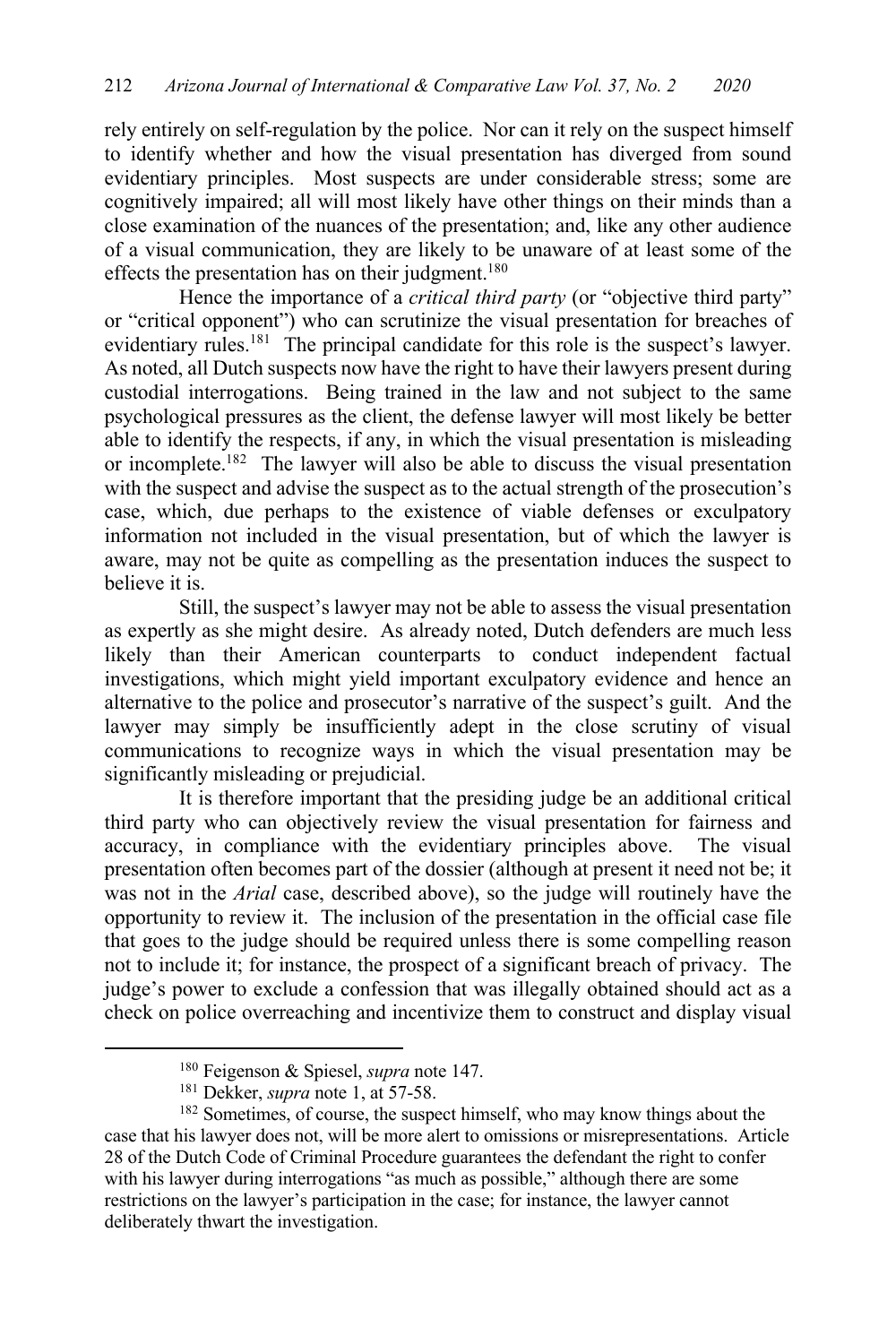presentations that the judge will not deem to be substantially misleading or psychologically coercive.183

Interestingly, the potential dual use of visual presentations – at trial as well as during interrogations – will sometimes enable the judge to assess the presentation for different purposes. A judge might well find that a presentation offered at trial contains information that helps him or her decide the suspect's guilt or innocence but, as shown to the suspect during interrogation, constituted unlawful coercion. Conversely, a judge might find the presentation to have been entirely within the range of proper interrogation techniques and yet that it does not add anything significant to the written proof in the dossier. The mere prospect of judicial review of the visual presentation as a representation of evidence at trial, though, should function as an additional incentive for the police to construct the presentation fairly and accurately.

Additional procedures should be instituted to maximize the abilities of the suspect, his lawyer, and the judge to evaluate the visual presentation carefully and to guarantee that the use of visual presentations does not violate the suspect's rights.184 When showing the presentation, the police should give the suspect and, if present, his lawyer appropriate opportunities to respond to and critique it, and should give the suspect adequate opportunities to tell his side of the story.<sup>185</sup> If the suspect insists on his right to remain silent, the police should respect his position and not seek further to elicit a statement, especially by repeatedly presenting the visuals.

The showing of the visual presentation itself should be recorded audiovisually in such a way that those who are not present—perhaps the suspect's lawyer and certainly the judge—will later be able to assess whether the presentation was conducted in a proper fashion, including according the suspect appropriate opportunities to respond to it. Since January 1, 2013, the audio visual registration (AVR) of police interrogations has been required in the Netherlands for many sorts of suspects and cases.186 We recommend that AVR be required in all cases in which a visual presentation is used, and that recording protocols, including camera

<sup>&</sup>lt;sup>183</sup> In addition, Dekker suggests that an independent person not associated with the investigation could fulfill the role of objective critical third party. Within the Dutch police, some persons may be assigned the role of being "opposing speakers," in effect, playing devil's advocate during major investigations, to strengthen the investigation by helping the team avoid tunnel vision. Presumably a similar role could be assigned with regard to the review of the visual presentation itself. It needs to be considered whether incurring the additional procedural and logistical costs of requiring the enlistment of a third person to participate in evaluating the visual presentations would be practical. Dekker, *supra* note 1, at 58.

<sup>184</sup> *See* Dekker, *supra* note 1.

<sup>185</sup> *Cf.* Cleary & Bull, *supra* note 166 (of all interrogation techniques, suspects themselves most highly value being given the opportunity to explain their perspectives).

<sup>186</sup> *Aanwijzing Auditief en Audiovisueel Registeren van Verhoren van Aangevers, Getuigen en Verdachten* [Designation Auditory and Audiovisual Registration [AVR] of Interrogations of Declarants, Witnesses, and Suspects], Overheid (Oct. 31, 2018), https://zoek.officielebekendmakingen.nl/stcrt-2018-60346.html.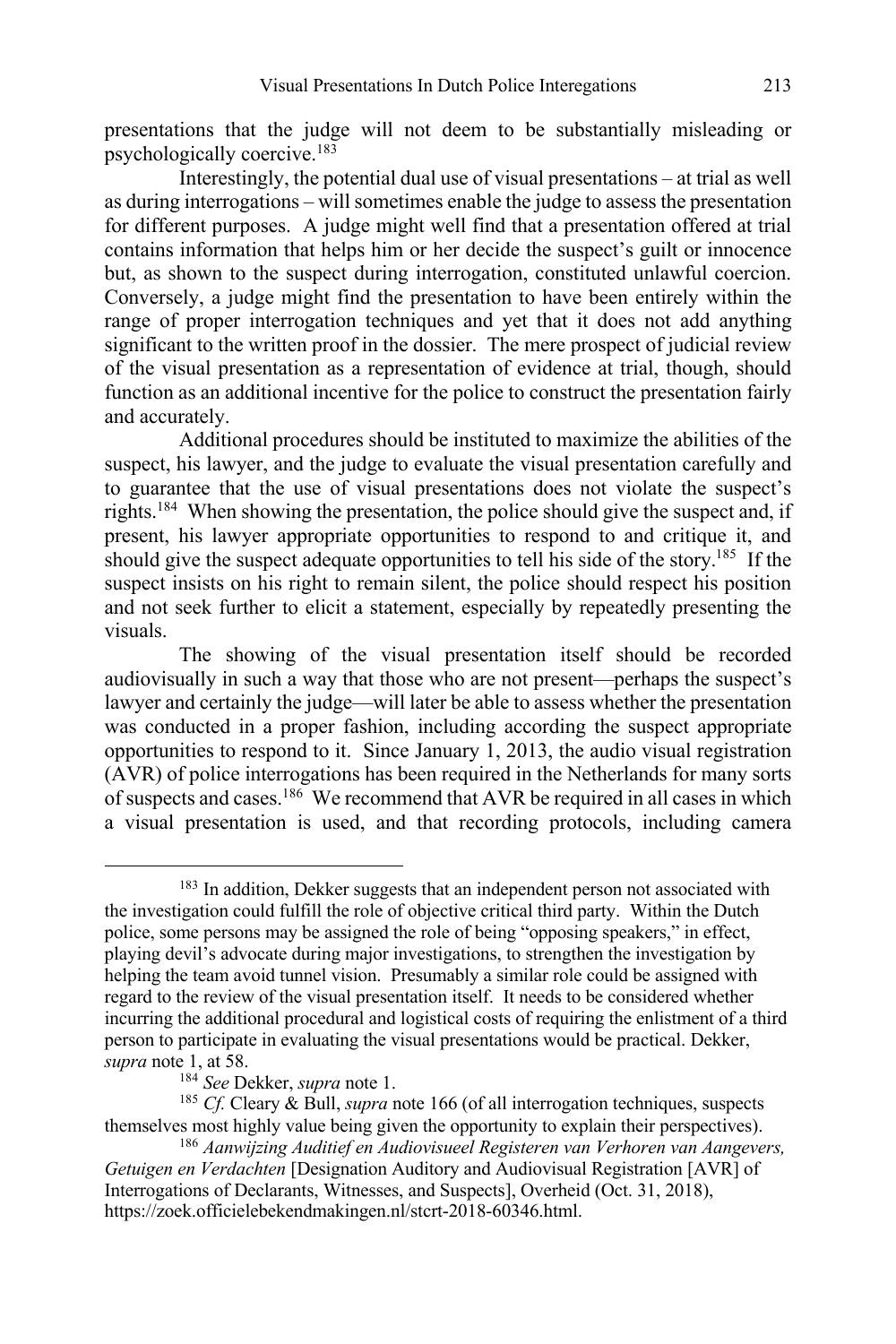placement, angle, and so on, be adopted to ensure that the entirety of the visual presentation, the behavior of the interrogators presenting it, and the behavior of the suspect (and his lawyer, if present) in response to it can be preserved for later review.

The police investigators who are constructing the visual presentation can also adopt best practices to maximize its efficacy and minimize its risks. To the extent they are not already doing so,<sup>187</sup> police should work with psychological consultants to evaluate the suspect's intelligence level and relevant personality characteristics so that they can design a presentation that is properly pitched to the suspect's capabilities and, for instance, does not produce cognitive overload, which could undermine the presentation's goal of enhancing the suspect's comprehension of the strength of the evidence against him.188 The police should also, as needed, work with visual consultants who can help them enhance the professionalism of the presentation's design. The presentation itself should always, by means of clear labeling or otherwise, make plain to viewers the level of reality that component visuals depict, e.g., surveillance video versus video re-creation, and adequately contextualize all information presented so that viewers understand what they are looking at and why. The police should also always preserve the original data (photographic, videographic, documentary, or physical) incorporated into the presentation so that viewers can, as needed, compare the presentation to the original to check for any (inadvertent) misrepresentations or omissions. Verbal assertions in the presentation should be couched in the third person rather than the second to avoid implicitly encouraging the suspect to uncritically adopt the prosecution's version of events as his own.

Finally, all professional participants in the investigative and criminal justice —, defense lawyers, and judges—could benefit from additional education and training in understanding visual media.189 By being more informed about the perceptual, psychological, and cultural factors that affect people's uptake of visual media, participants would be better able ensure that visual presentations do the job they are intended to do: align suspects' perceptions of the strength of the evidence against them with its actual strength, incentivizing them to make truthful statements and furthering the truth-seeking goals of the justice system as a whole.

### **VII. SHOULD AMERICAN POLICE ADOPT THE DUTCH PRACTICE?**

Assuming for the sake of argument that the use of visual presentations in Dutch police interrogations, especially with the adoption of the recommended reforms, could benefit the criminal justice system, primarily by inducing more actually culpable suspects to make truthful statements without undue risk of unfair

<sup>&</sup>lt;sup>187</sup> Every police unit in the Netherlands currently has multiple investigative psychologists who might be consulted for these purposes. 188 *E.g.*, John Sweller, *Cognitive Load Theory, Learning Difficulty, and* 

*Instruction*, 4 LEARNING & INSTRUCTION 295 (1994).

<sup>189</sup> *See* Feigenson & Spiesel, *supra* note 147.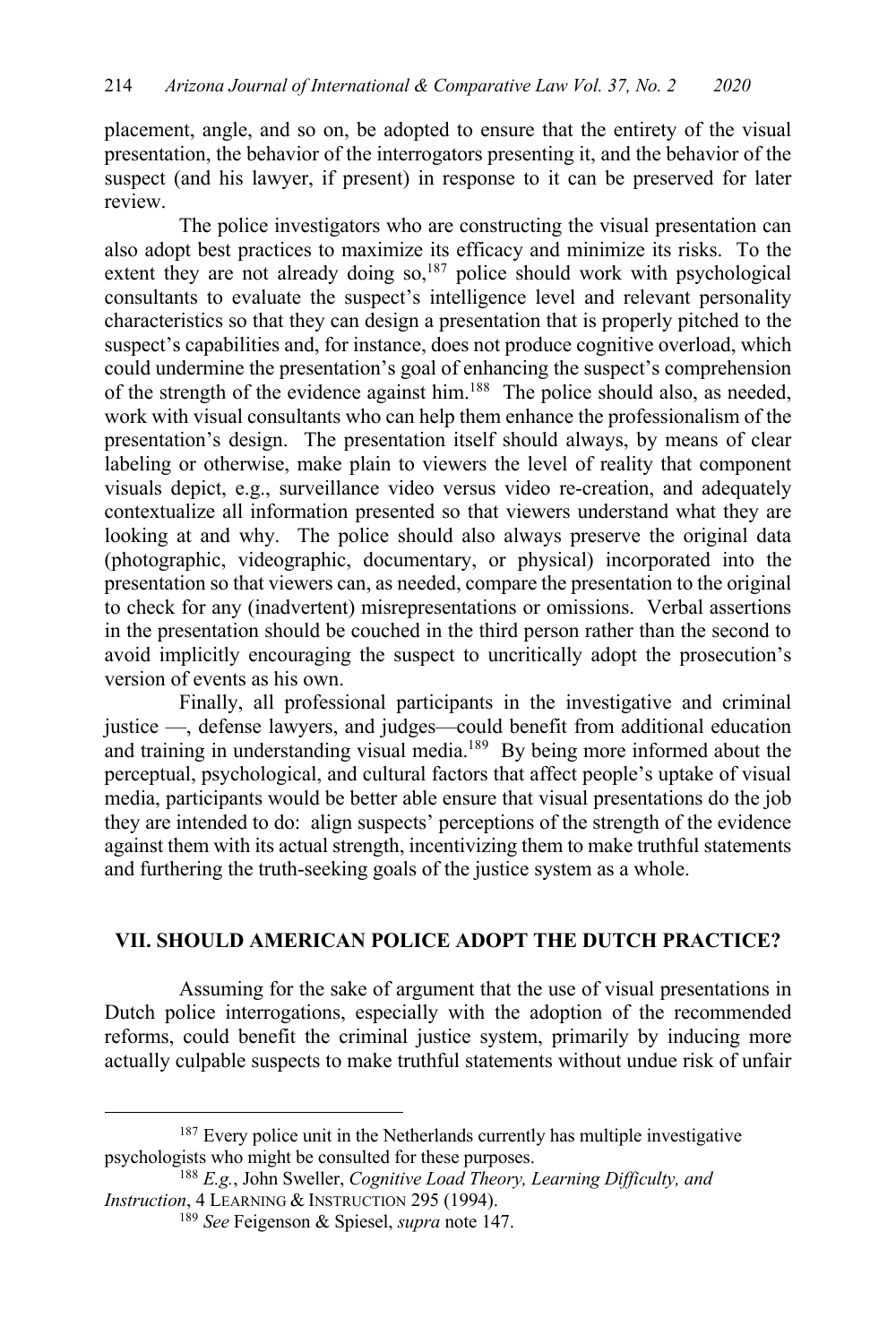treatment, we wonder whether American police investigators should consider using them as well indeed, why, to the best of our knowledge, they are not already commonly using them. We suspect that certain fundamental differences between the investigative and criminal justice systems of the two countries explain why police in the United States are not using visual presentations during interrogations and, we believe, are unlikely to do so on a widespread basis in the future.

Before addressing those reasons, consider two arguments in favor of the use of visual presentations by American police. First, at least in theory, American police might have more to gain than their Dutch counterparts from an additional effective technique for eliciting confessions from suspects who would otherwise remain silent. As noted earlier, Dutch suspects' silence, unlike that of American suspects, may be used against them in limited circumstances. All things being equal, this would seem to make the right to remain silent somewhat less valuable to the suspect in the Netherlands than in the United States, which might make Dutch suspects less likely than American suspects to insist on it, which in turn suggests that there would be *more benefit* to American police in investing the additional resources to make a visual presentation in the hopes of eliciting statements from suspects who would otherwise not be inclined to make them. In addition, as noted earlier, in the Netherlands, prosecutors must produce additional proof beyond the suspect's statement in order to obtain a conviction;<sup>190</sup> since this is not the case in the United States, American police and prosecutors would, at least in some cases, derive more benefit from any proper technique, including visual presentations, that would induce suspects to make statements.

Second, in an adversarial justice system, American defense lawyers have more leeway (if often not more resources) than their Dutch counterparts to conduct independent factual investigations and to present evidence and cross-examine witnesses at any subsequent trial. This suggests that American defense lawyers would be better able and thus (again, all things being equal) more likely to counter any potential one-sidedness of the visual presentation. This, in turn, would make it less likely that visual presentations would bias American suspects' decisions whether to make statements and thus would reduce one potential source of unfairness arising from the use of visual presentations in general.

Nevertheless, other differences between the American and Dutch criminal justice processes weigh against the widespread implementation of visual presentations in the United States. Police in the United States, where the Reid interrogation method still predominates, have so much more freedom to engage in psychologically manipulative and even deceptive tactics to persuade suspects to make statements that they may perceive less need to go to the effort and expense of adopting a new technique that makes confession only marginally more likely. This may partly explain why police interrogators in the United States have not already done more along these lines. On the other hand, since they have long been empowered under the Reid method to manipulate and deceive verbally, American police interrogators might well feel empowered to use visualized evidence in manipulative or deceptive ways, thus amplifying the perceived effects of their

<sup>190</sup> *See also* Verhoeven & Duinhof, *supra* note 53.